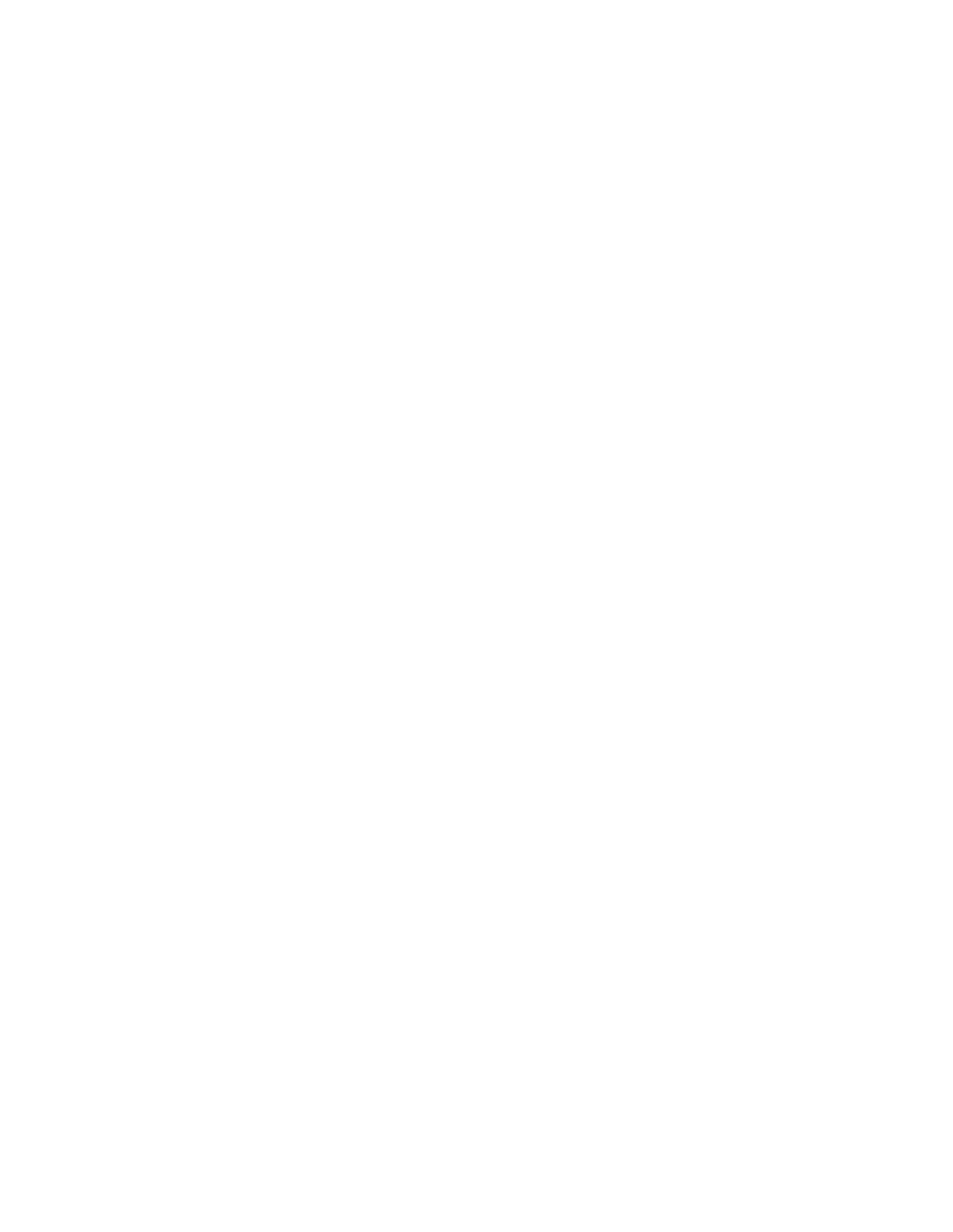

**Board of Commissioners** 

140 Stonewall Avenue West, Ste 100 Fayetteville, Georgia 30214 Phone: 770-305-5200 www.fayettecountyga.gov

February 2, 2018

Ms. Lisa Perrett, Environmental Specialist **Environmental Protection Division Watershed Protection Branch** Nonpoint Source Program, Storm Water Unit 2 Martin Luther King, Jr. Dr. SE Suite 1152, East Tower Atlanta, GA 30334

**SUBJECT:** PHASE II MS4 GENERAL NPDES PERMIT NUMBER GAG610000 FOR STORM WATER MANAGEMENT PROGRAM (SWMP)

Dear Ms. Perrett:

Please be advised that I, Eric Maxwell, Chairman of the Board of Commissioners of Fayette County, Georgia, authorize Ms. Vanessa Birrell, Director of Fayette County's Environmental Management Department, to act as signatory for Fayette County, Georgia's Small Municipal Separate Sewer System Storm Water Management Program (SWMP) and requirements thereof as required by EPD. Ms. Birrell shall serve as Fayette County's "Responsible Official" with respect to the requirements of the Storm Water Management Program (SWMP).

If you have any questions concerning this document, please contact Ms. Birrell at 770-305-5410.

Sincerely,

Randy Ognio, Vice Chairman **Board of Commissioners** Fayette County, Georgia

Cc: Vanessa Birrell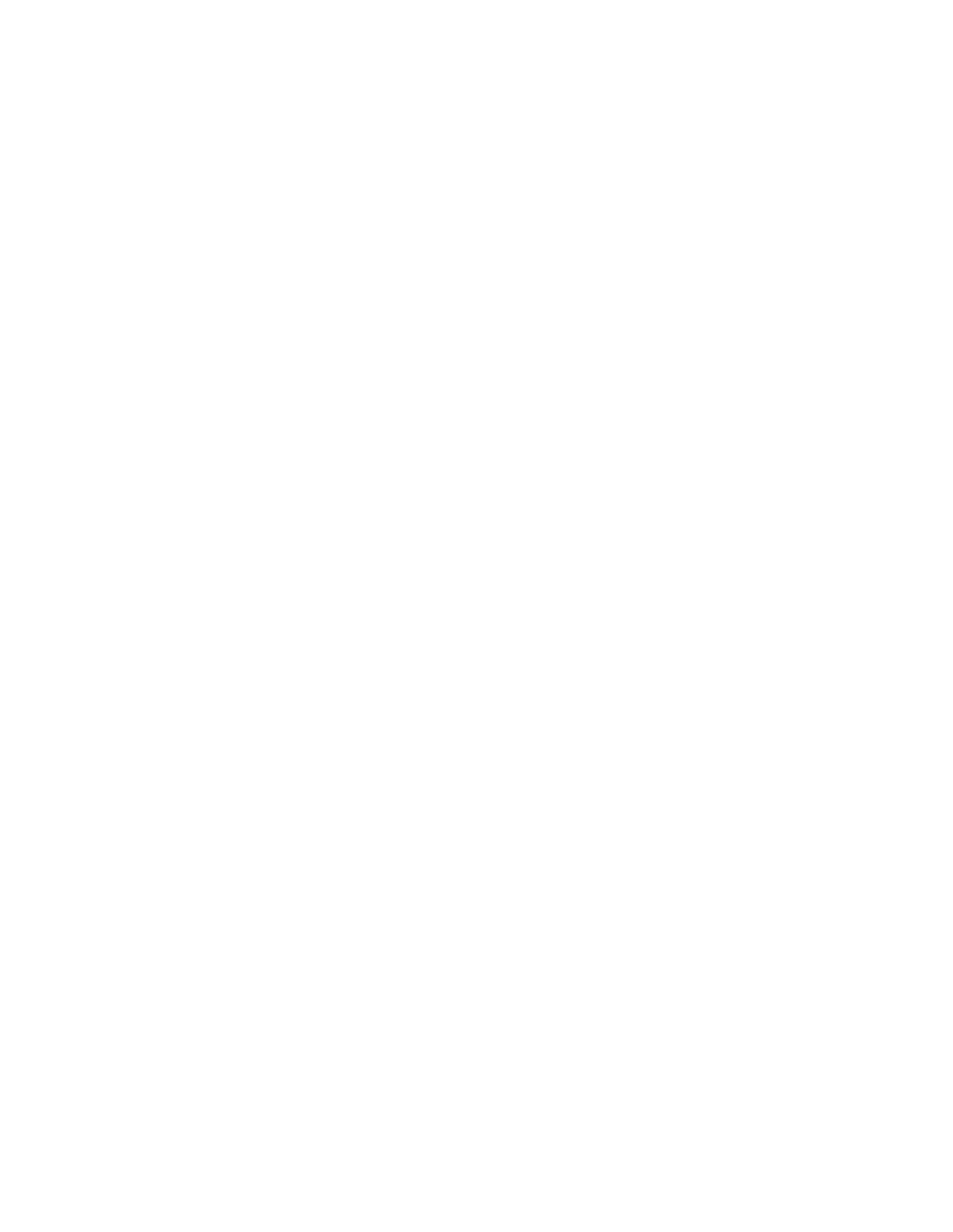#### **STATE OF GEORGIA DEPARTMENT OF NATURAL RESOURCES ENVIRONMENTAL PROTECTION DIVISION**

#### **Storm Water Management Program (SWMP)**

General NPDES Permit No. GAG610000 for Small Municipal Separate Storm Sewer Systems (MS4)

#### **1. General Information**

- A. Name of small MS4: Fayette County, Georgia
- B. Name of responsible official: Vanessa Birrell, CFM Title: Director of Stormwater Management Mailing Address: 140 Stonewall Avenue West City: Fayetteville State: GA Zip Code: 30214 Telephone Number: 770-305-5410
- C. Designated stormwater management program contact: Name: Vanessa Birrell, CFM Title: Director of Stormwater Management Mailing Address:\_140 Stonewall Avenue West City: Fayetteville State: GA Zip Code: 30214 Telephone Number: 770-305-5410 Email Address: vbirrell@fayettecountyga.gov

#### **2. Sharing Responsibility**

A. Has another entity agreed to implement a control measure on your behalf? Yes  $\Box$  No  $\boxtimes$  (If no, skip to Part III)

Control Measure #1:

1. Name of entity

\_\_\_\_\_\_\_\_\_\_\_\_\_\_\_\_\_\_\_\_\_\_\_\_\_\_\_\_\_\_\_\_\_\_\_\_\_\_\_\_\_\_\_\_\_\_

2. Control measure or component of control measure to be implemented by entity on your behalf:

\_\_\_\_\_\_\_\_\_\_\_\_\_\_\_\_\_\_\_\_\_\_\_\_\_\_\_\_\_\_\_\_\_\_\_\_\_\_\_\_\_\_\_\_\_\_\_\_\_\_\_\_\_\_\_\_\_\_\_\_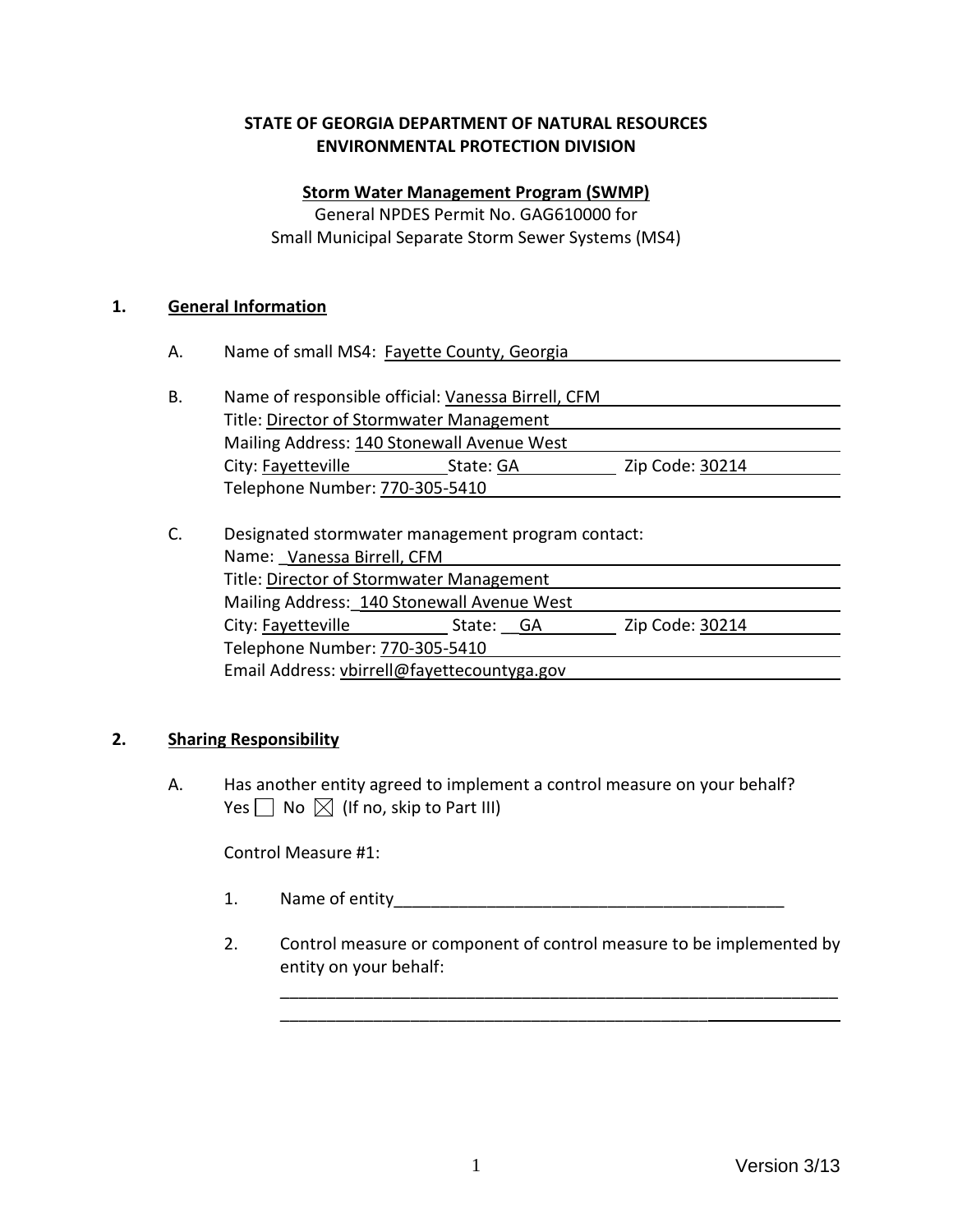B. Attach an additional page if necessary to list additional shared responsibilities. **It is mandatory that you submit a copy of a written agreement between your MS4 and the other entity demonstrating written acceptance of responsibility.**

#### **3. Minimum Control Measures\* and Appendices**

- A. Public Education and Outreach
- B. Public Involvement/Participation
- C. Illicit Discharge Detection and Elimination
- D. Construction Site Stormwater Runoff Control
- E. Post-Construction Stormwater Management in New Development and Redevelopment
- F. Pollution Prevention/Good Housekeeping
- G. Appendix A Enforcement Response Plan
- H. Appendix B Impaired Waters

\* A minimum of two BMPs per minimum control measure is required.

#### **4. Certification Statement**

I certify under penalty of law that this document and all attachments were prepared under my direction or supervision in accordance with a system designed to assure that qualified personnel properly gathered and evaluated the information submitted. Based upon my inquiry of the person or persons who manage the system, or those persons directly responsible for gathering the information, the information submitted is, to the best of my knowledge and belief, true, accurate and complete. I am aware that there are significant penalties for submitting false information, including the possibility of fine and imprisonment for knowing violations.

Printed Name: Vanessa Birrell, CFM Date: June 1, 2018 Signature:  $V$  (WU 557 (MW) Title: Director of Environmental Management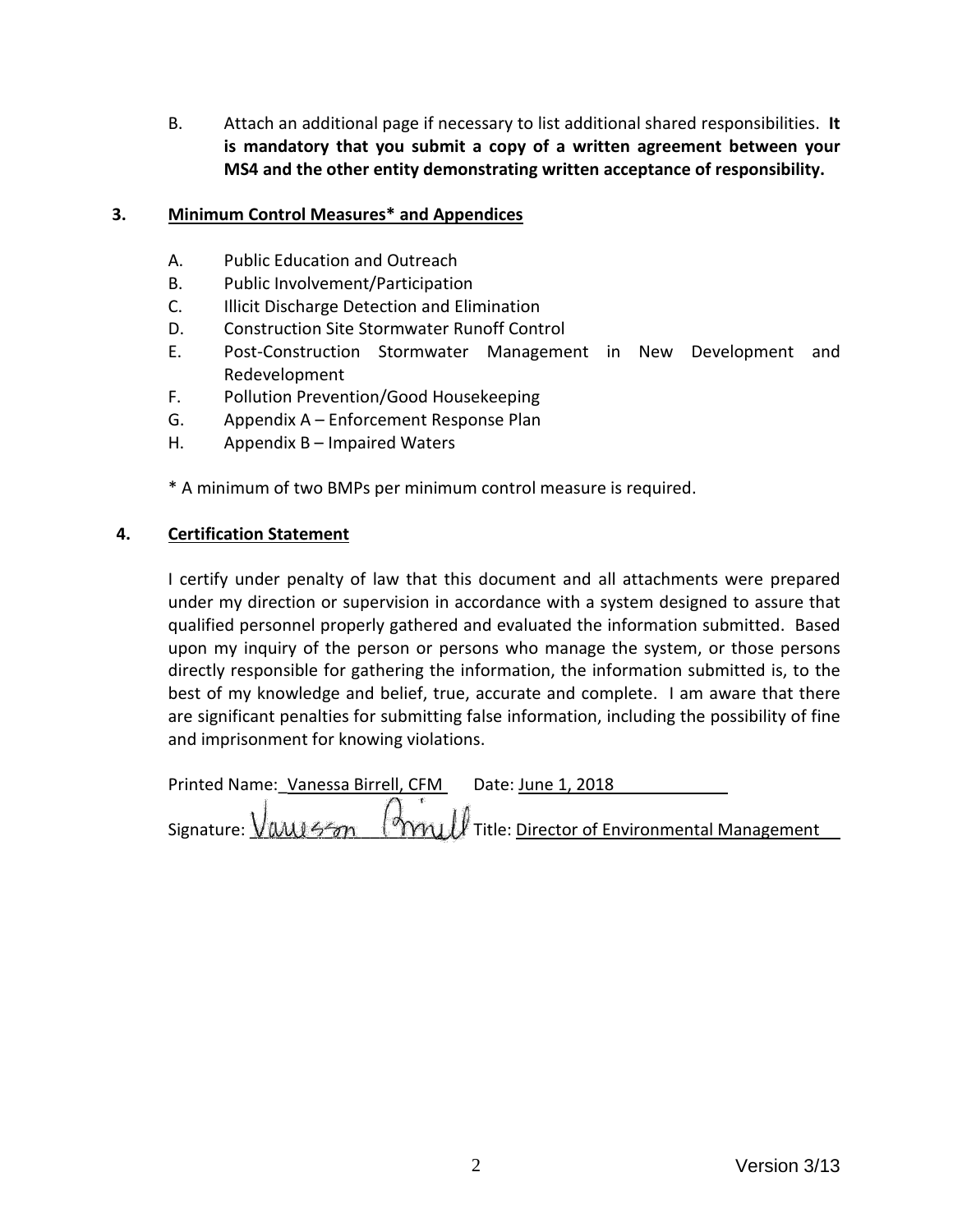## Table of Contents

### Minimum Control Measures

- A. Public Education and Outreach
- B. Public Involvement/Participation
- C. Illicit Discharge Detection and Elimination
- D. Construction Site Stormwater Runoff Control
- E. Post-construction Stormwater Management in New Development and Redevelopment
- F. Pollution Prevention/Good Housekeeping

## Appendices

Appendix A – Enforcement Response Plan Appendix B – Impaired Waters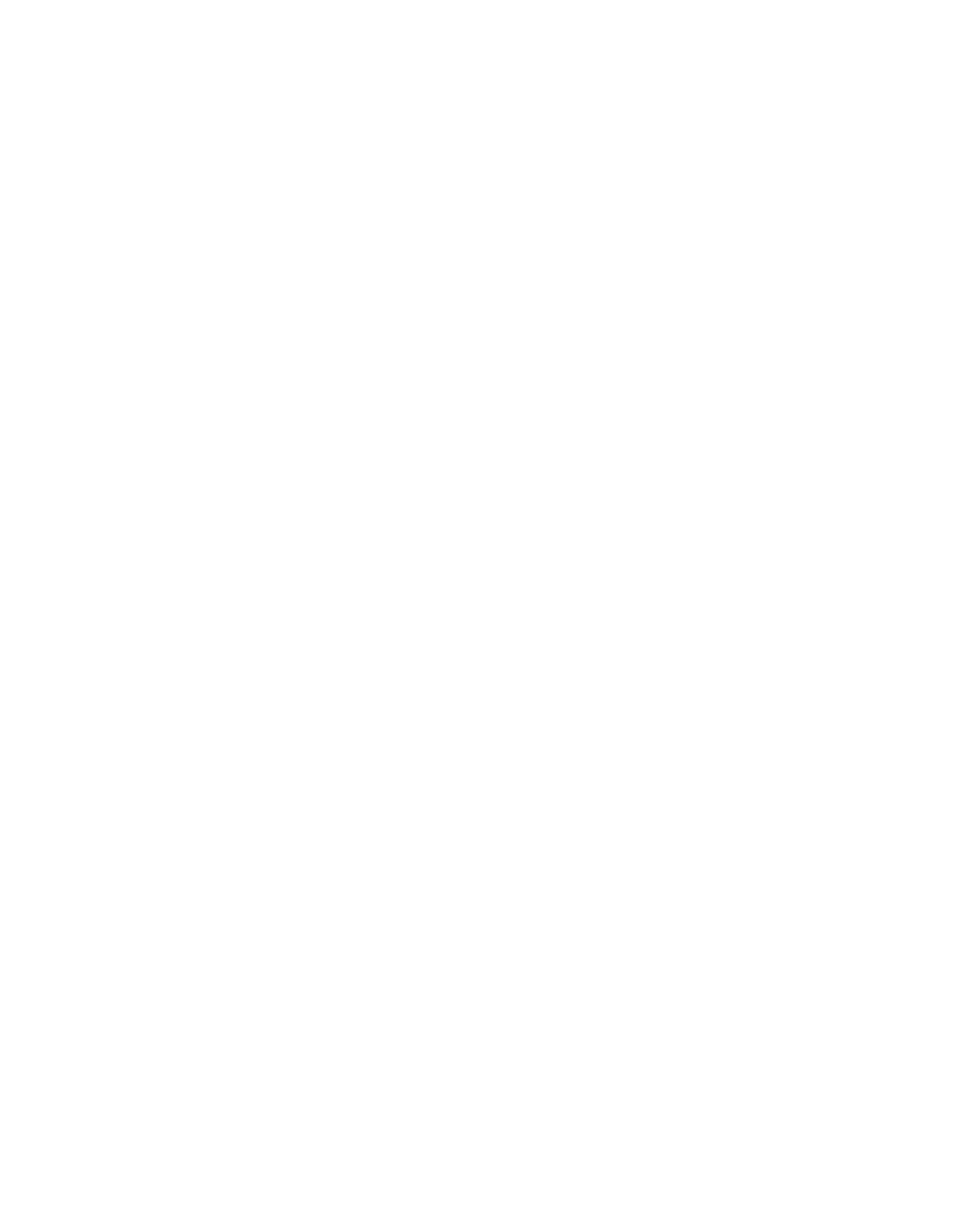# A. Public Education and Outreach on Stormwater Impacts

40 CFR Part 122.34(b)(1) Requirement: The permittee must implement a public education program to distribute educational materials to the community and/or conduct equivalent outreach activities about the impacts of stormwater discharges on water bodies and the steps that the public can take to reduce pollutants in stormwater runoff.

The following BMPs are included as part of this stormwater minimum control measure:

- A.1 Elementary School Training
- A.2 Educational Programs for Residential Yard Maintenance
- A.3 Educational Programs on Stormwater Management Program
- A.4 Educational Program on Residential Septic Tank Maintenance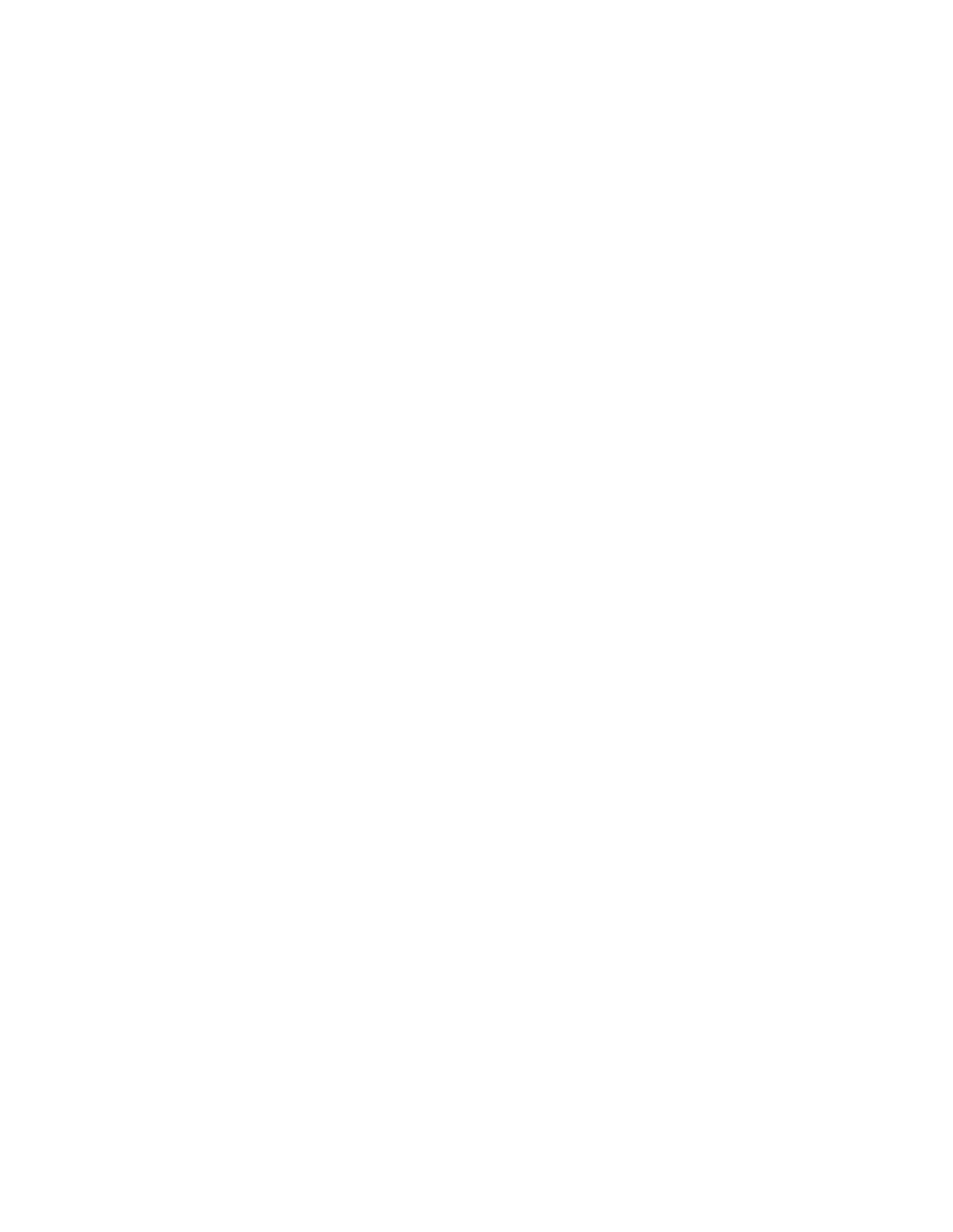#### **A.1 Elementary School Training**

1. Target Audience:

Elementary, Middle School and High School Students

2. Description of BMP:

The Fayette County Extension Office conducts educational programs yearly to youth ages 9-18. They offer at least one educational program to 5th grade students on water related issues dealing with aquifers, groundwater, and non-point source pollution and prevention techniques. Additionally, youth specialty programs such as the 4-H Environmental Club (5th-8th grade), the 4-H Homeschool Club (4th-12th grade), the Junior Master Gardener Program (3rd-5th grade), and the Wildlife Gardener program (3rd-5th grade) teach these concepts. The Fayette County Extension Service is a jointlyfunded cooperative between the University of Georgia and the Fayette County Board of Commissioners.

Curriculum and training materials are developed by Project Wet, Junior Master Gardener and Wildlife Gardner Curriculum and correlated to Georgia Elementary Science Quality Core Curriculum. Instruction is provided by Fayette County Extension Service personnel and Extension volunteers. The Fayette County 4-H program delivers a one-hour, classroom-based science enrichment program to 5th grade classes in the county each month through the science program in the Fayette County School System. Water and erosion related classes comprise two of the monthly science enrichment classes during the school year.

3. Measurable Goal(s):

Present two educational programs per year to each class of 5th grade school children within the unincorporated Fayette County public school system.

- 4. Documentation to be submitted with each annual report:
	- Program summary with the number of students reached
	- Sign-in sheets
- 5. Schedule:

| a. Interim Milestone Dates:   | N/A      |
|-------------------------------|----------|
| b. Implementation Date:       | 2003     |
| c. Frequency of Actions:      | Annually |
| d. Month/Year of each Action: | Varies   |

6. Person responsible for overall management and implementation of the BMP: Fayette County Extension Coordinator; Environmental Management Director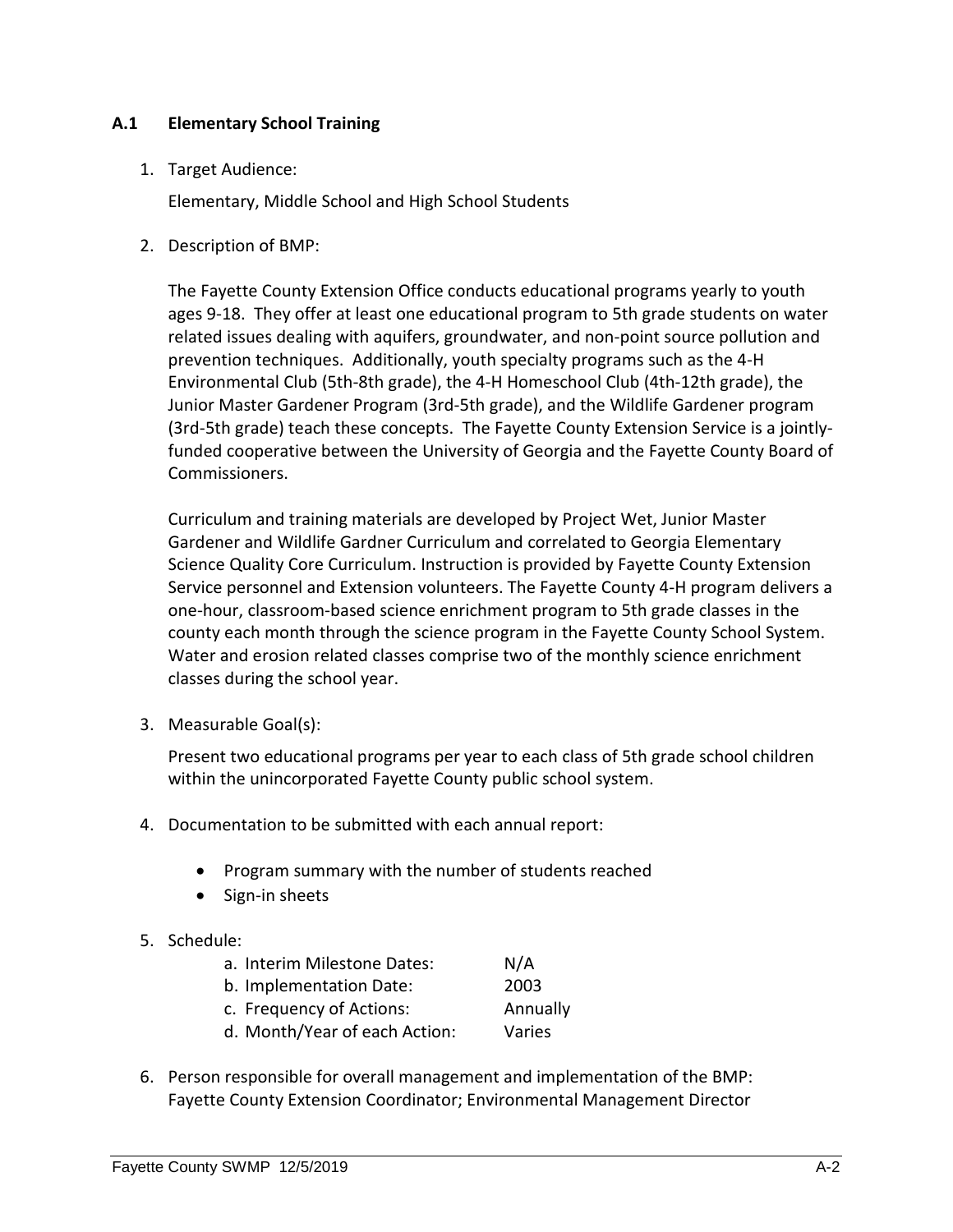7. Rationale for choosing BMP and setting measurable goal(s):

Teaching youth can establish life-long habits of good environmental stewardship and students can further educate parents through transfer of information.

8. How you will determine whether this BMP is effective in reducing pollution to stormwater in accordance with Part 5.1.4 of the Permit:

The number of student participants directly correlates with the number of families choosing to live in unincorporated Fayette County. This choice indicates a "high" quality of life that is analogous to "high" water quality.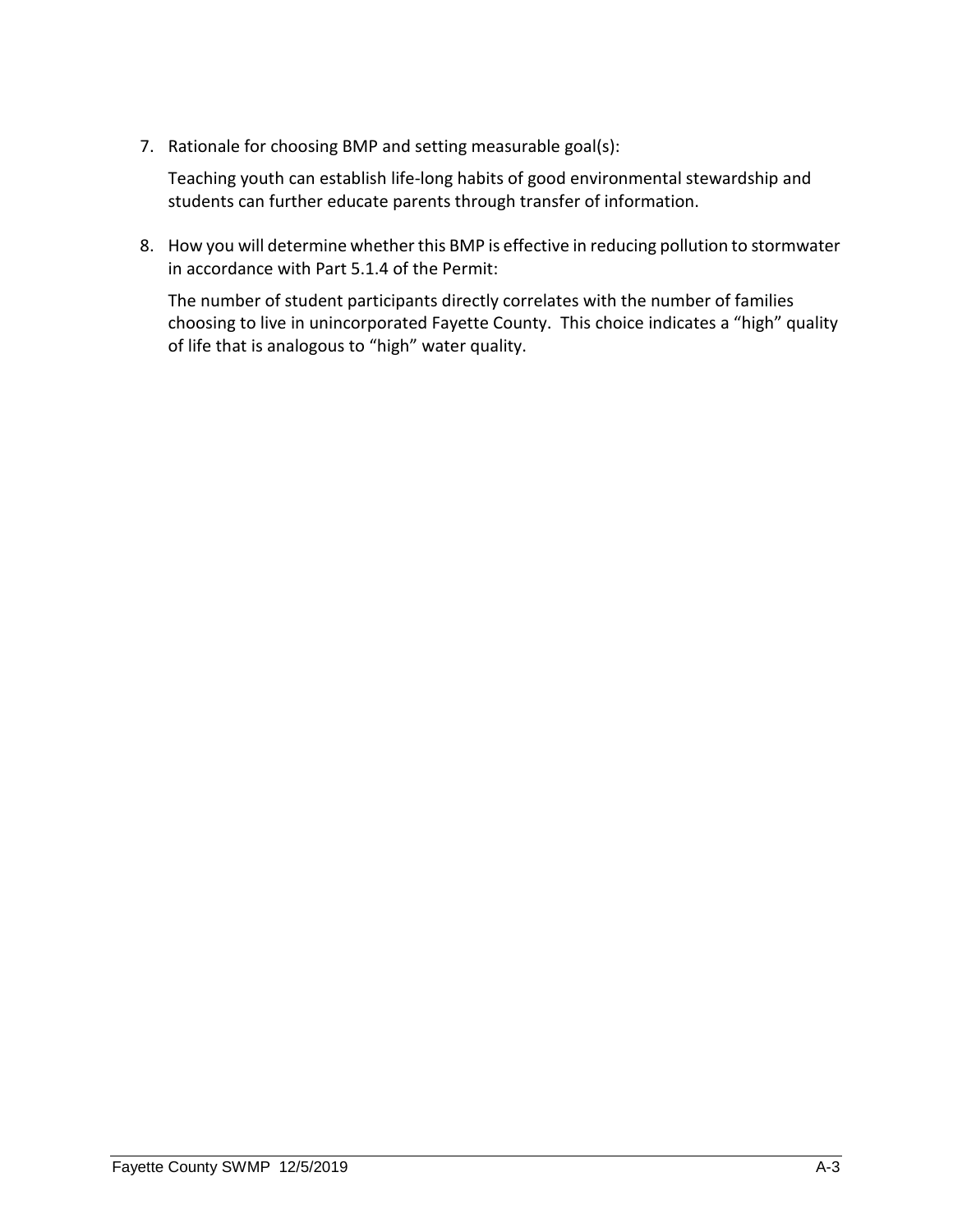#### **A.2 Educational Programs for Residential Yard Maintenance**

1. Target Audience:

Homeowners within Fayette County

2. Description of BMP:

The Fayette County Extension Office conducts educational programs monthly to adults about landscape management, plant identification, turf fertilization and Integrated Pest Management (IPM). The Fayette County Extension Office educates adults on non-point pollution and prevention techniques in monthly horticulture programs. Topics include but are not limited to: promotion of soil testing, proper pest identification, proper plant selection, and instructions on use of fertilizers and pesticides. Additionally, adult specialty programs such as the Master Naturalist Program and the Master Gardener Extension Volunteer Program teach the importance of facilitating positive environmental impacts through education and volunteerism.

3. Measurable Goal(s):

Provide one training class on landscape management, turf fertilization, and IPM programs, or similar topic(s), per year.

Perform soil tests upon request of County residents.

Present applicable stormwater management concepts during Master Gardner and Junior Master Gardner courses.

- 4. Documentation to be submitted with each annual report:
	- Program summary with the number of attendees reached and soil test performed
	- Sign-in sheets
- 5. Schedule:

| a. Interim Milestone Dates:   | None                                     |
|-------------------------------|------------------------------------------|
| b. Implementation Date:       | 2003                                     |
| c. Frequency of Actions:      | Program review ongoing; classes annually |
| d. Month/Year of each Action: | Ongoing                                  |

- 6. Person responsible for overall management and implementation of the BMP: Fayette County Extension Coordinator; Environmental Management Director
- 7. Rationale for choosing BMP and setting measurable goal(s):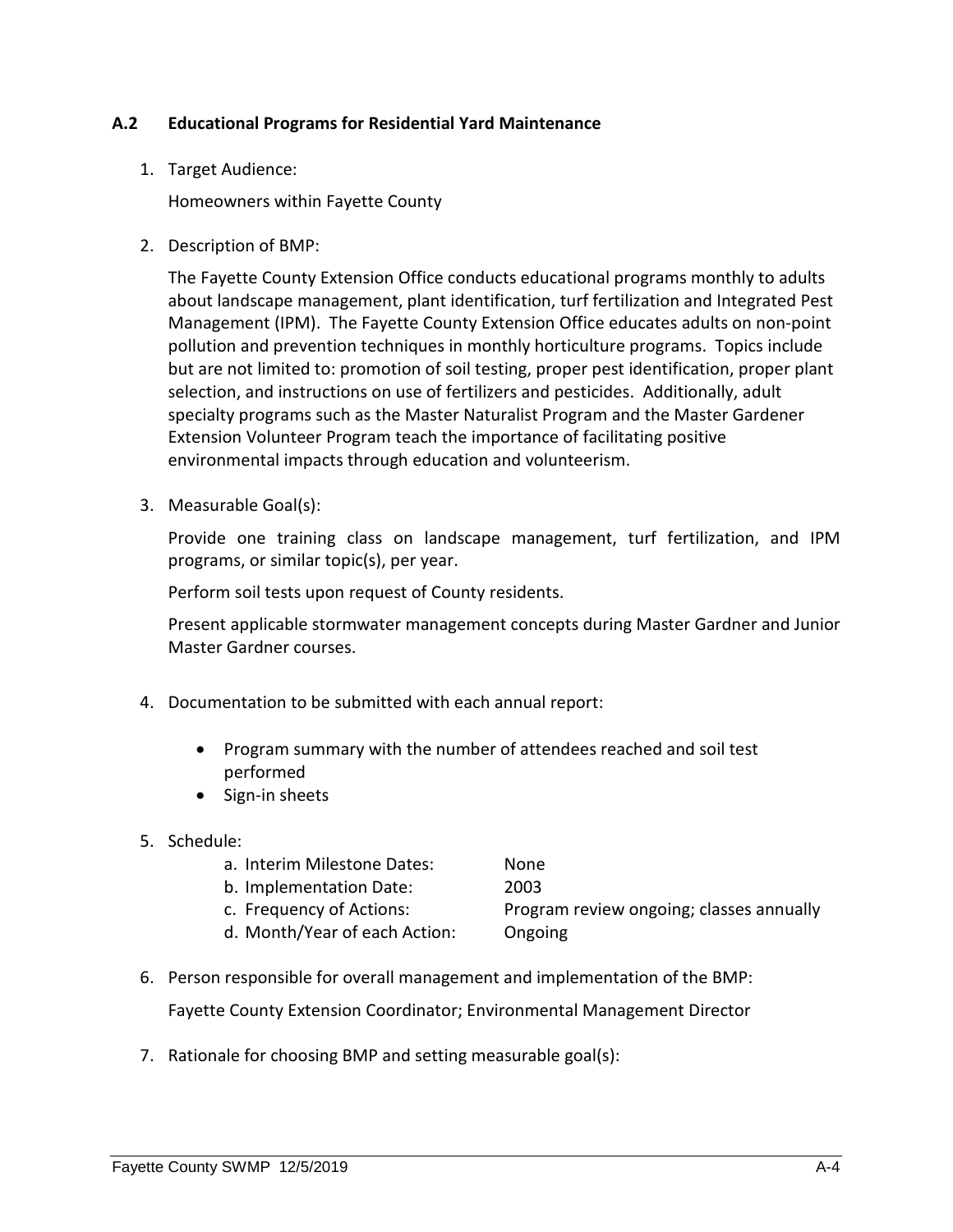There is general lack of knowledge on the use of fertilizers and pesticides among homeowners. The Fayette County Extension Service receives approximately 40 calls per month from Fayette County citizens concerning questions on proper pesticide and fertilizer applications.

The County currently has 90 certified Master Gardeners and approximately 20 are newly certified each year. The Master Gardeners are instructed in landscape, fertilization, and IPM programs in a train-the-trainer mode so that they can serve as resources to dispense knowledge to others. Junior Master Gardeners are presented with the educational materials needed for appropriate yard maintenance.

8. How you will determine whether this BMP is effective in reducing pollution to stormwater in accordance with Part 5.1.4 of the Permit:

An increase in the number of attendees demonstrates the Master Gardener's interest and understanding that stormwater education is a vital part of their program goals.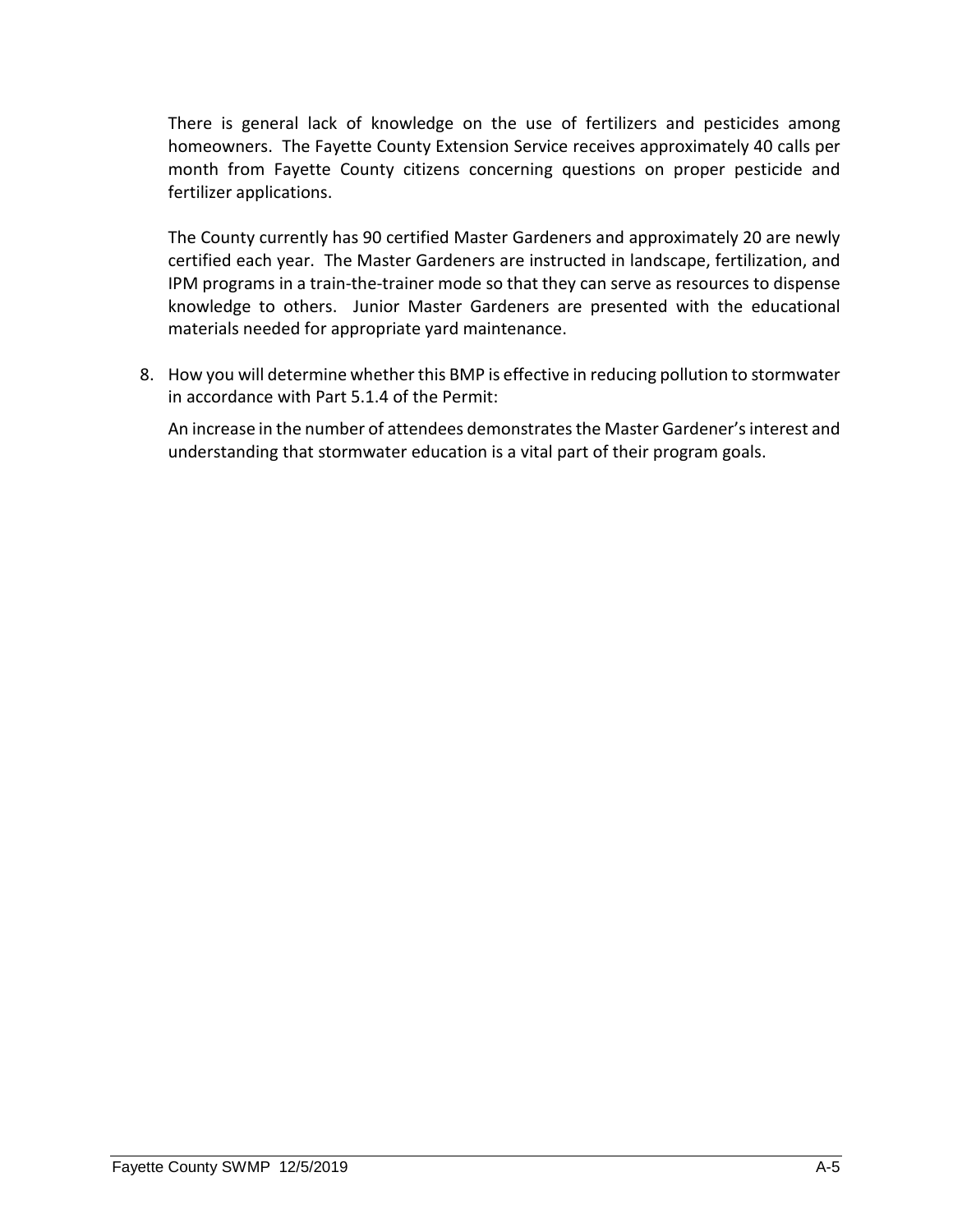#### **A.3 Educational Programs on Stormwater Management Program**

1. Target Audience:

The Fayette County Board of Commissioners (BOC) and the public.

2. Description of BMP:

Annual presentations will be made to the Board of Commissioners to provide information about the stormwater management program. Special focus will be made on the minimum requirements of the NPDES Phase II general permit, progress to-date, and anticipated resource needs. When the annual presentation is made to the Board of Commissioners, a specific time will be set aside to encourage public comment and discussion. Presentations will normally be scheduled in February to allow sufficient time to incorporate resource needs into the next year's fiscal budget.

Information is available by attending the public meetings, reviewing meeting minutes (available through the Administrative Office and on the County web page), and newspaper coverage. Public participation is encouraged during the public comment period provided at all BOC meetings. In addition, public input is solicited during the mandatory public comment period required for any change to the Development Regulations.

3. Measurable Goal(s):

Provide at least one presentation per year to the BOC and public.

Maintain minutes of all meetings that discuss or address stormwater-related issues, include documentation of all public comment.

- 4. Documentation to be submitted with each annual report:
	- BOC meeting agenda with minutes
- 5. Schedule:

| a. Interim Milestone Dates:   | None          |
|-------------------------------|---------------|
| b. Implementation Date:       | 2004          |
| c. Frequency of Actions:      | Once per year |
| d. Month/Year of each Action: | Varies        |

- 6. Person responsible for overall management and implementation of the BMP: Environmental Management Director
- 7. Rationale for choosing BMP and setting measurable goal(s):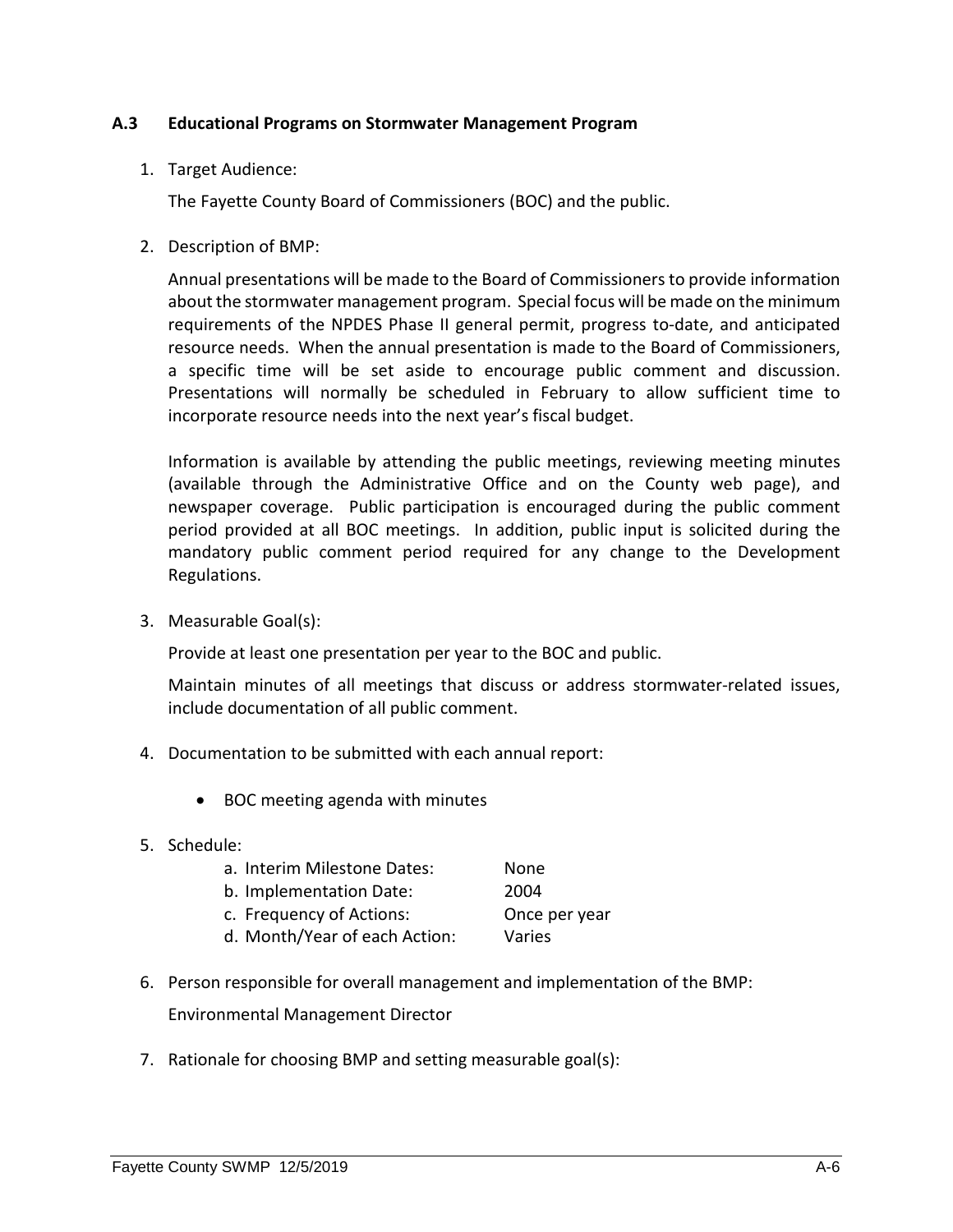This BMP is a mechanism to inform both the public and the Board of Commissioners of the County's stormwater management program.

8. How you will determine whether this BMP is effective in reducing pollution to stormwater in accordance with Part 5.1.4 of the Permit:

Record the number of Commissioners and public comments during the meeting. The more interaction recorded will show an increased awareness of stormwater issues.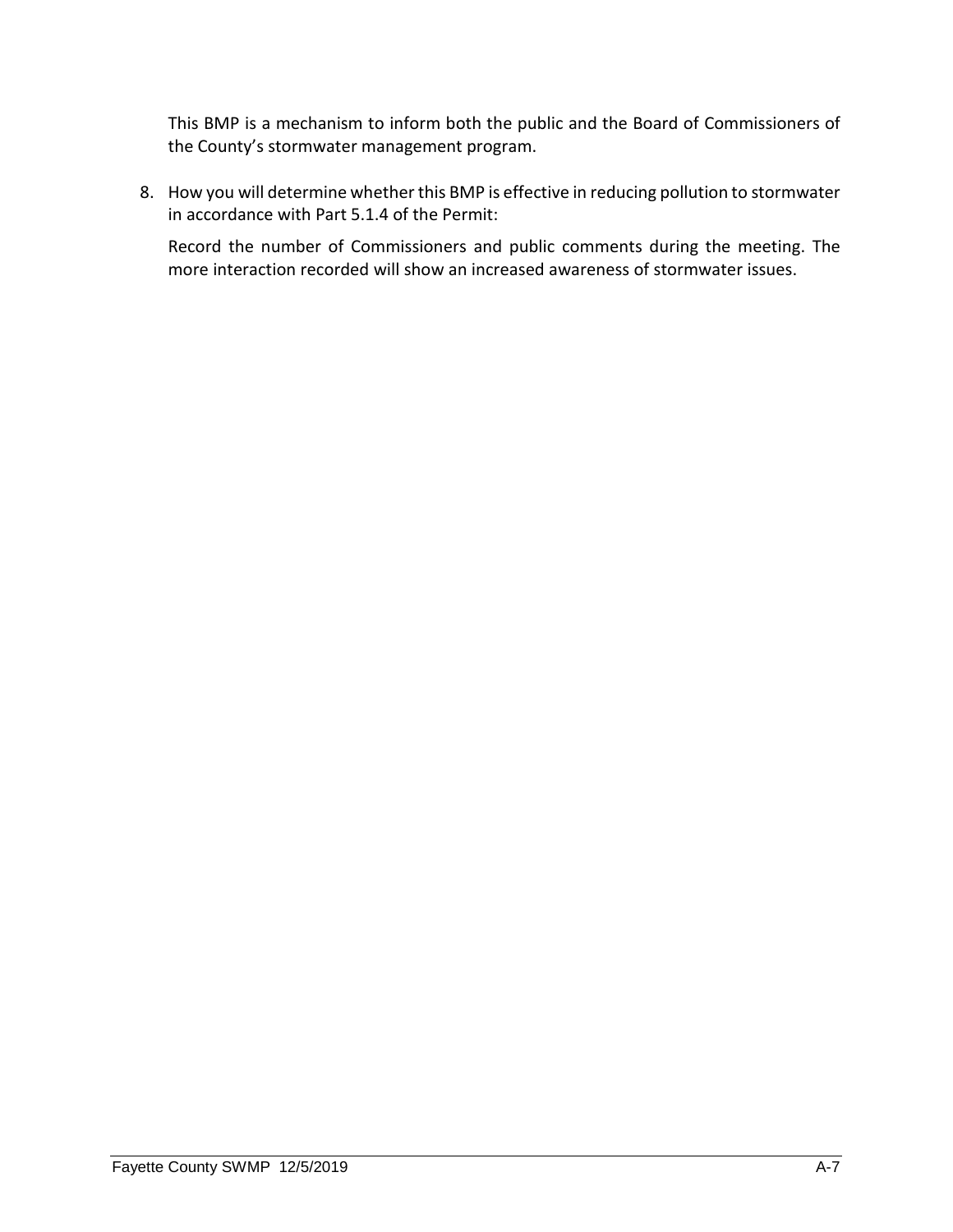#### **A.4Educational Program on Residential Septic Tank Maintenance**

1. Target Audience:

Property owners with homes served by septic tanks.

2. Description of BMP:

Provide educational information on proper maintenance and care of residential septic tanks. Distribute a septic care and maintenance informational brochure to homeowners within the unincorporated county that is operating on a septic tank.

3. Measurable Goal(s):

Conduct one septic tank mailing per year to reach at least 80 percent of homes with residential septic tanks.

- 4. Documentation to be submitted with each annual report:
	- The septic tank mailer (flyer)
	- Documentation of the number mailed
- 5. Schedule:

| a. Interim Milestone Dates:   | None     |
|-------------------------------|----------|
| b. Implementation Date:       | 2010     |
| c. Frequency of Actions:      | Annually |
| d. Month/Year of each Action: | Ongoing  |

6. Person responsible for overall management and implementation of the BMP:

Environmental Management Director

7. Rationale for choosing BMP and setting measurable goal(s):

Fayette County does not have a wastewater treatment plant. Over 90 percent of homeowners operate on septic systems. Educating homeowners about proper septic tank maintenance procedures versus the cost and consequences of correcting a failed system can motivate the target audience to perform proper maintenance.

8. How you will determine whether this BMP is effective in reducing pollution to stormwater in accordance with Part 5.1.4 of the Permit:

Effectiveness can be demonstrated if the number of reported sewer failures decrease.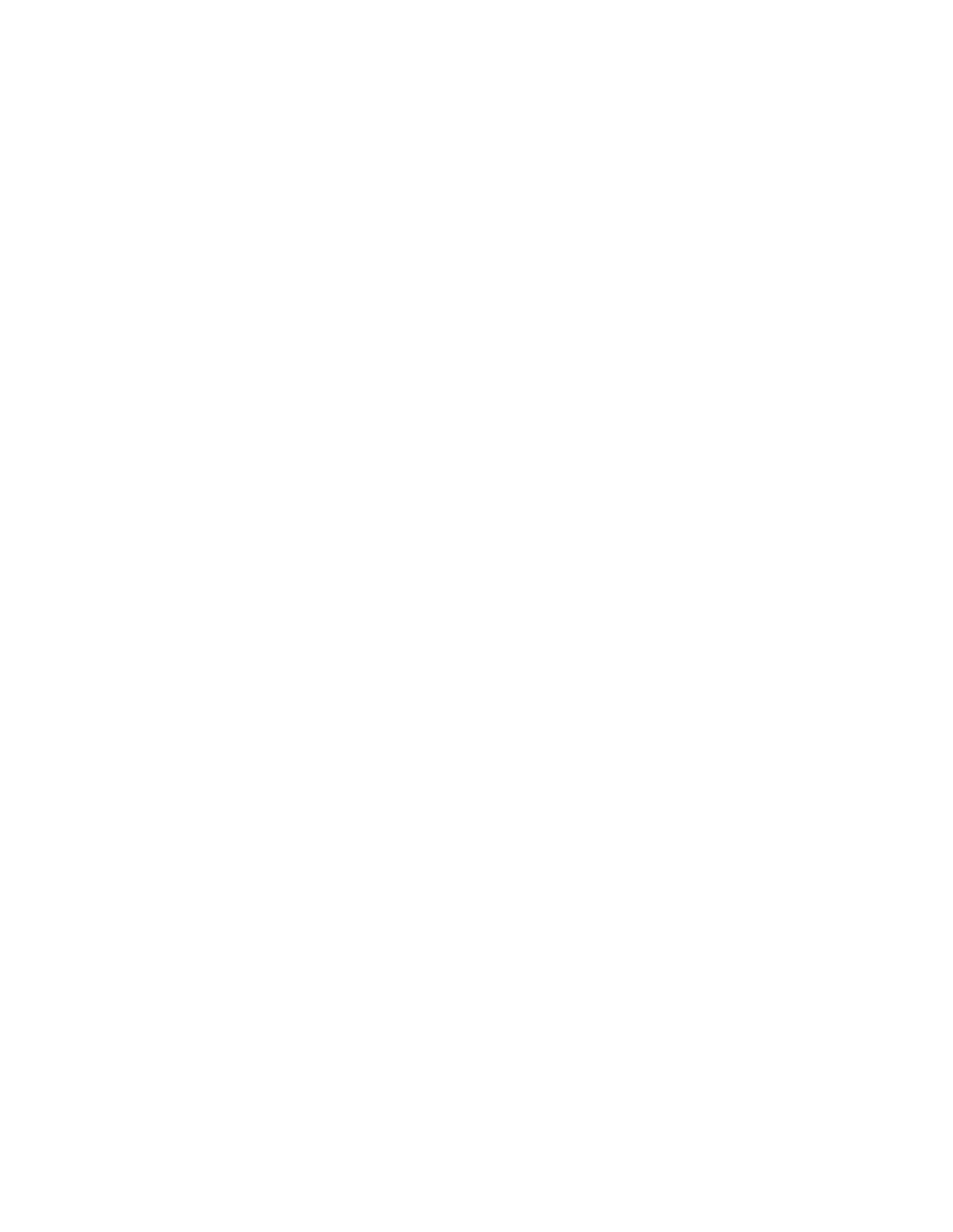# B. Public Involvement / Participation

40 CFR Part 122.34(b)(2) Requirement: You must, at a minimum, comply with State, Tribal, and local public notice requirements when implementing a public involvement/participation program.

The following BMPs are included as part of this stormwater minimum control measure:

- B.1 Community Clean-up and Improvement
- B.2 Environmental Reporting Hotline
- B.3 Citizen Science/Volunteer Monitoring
- B.4 Recycling Facility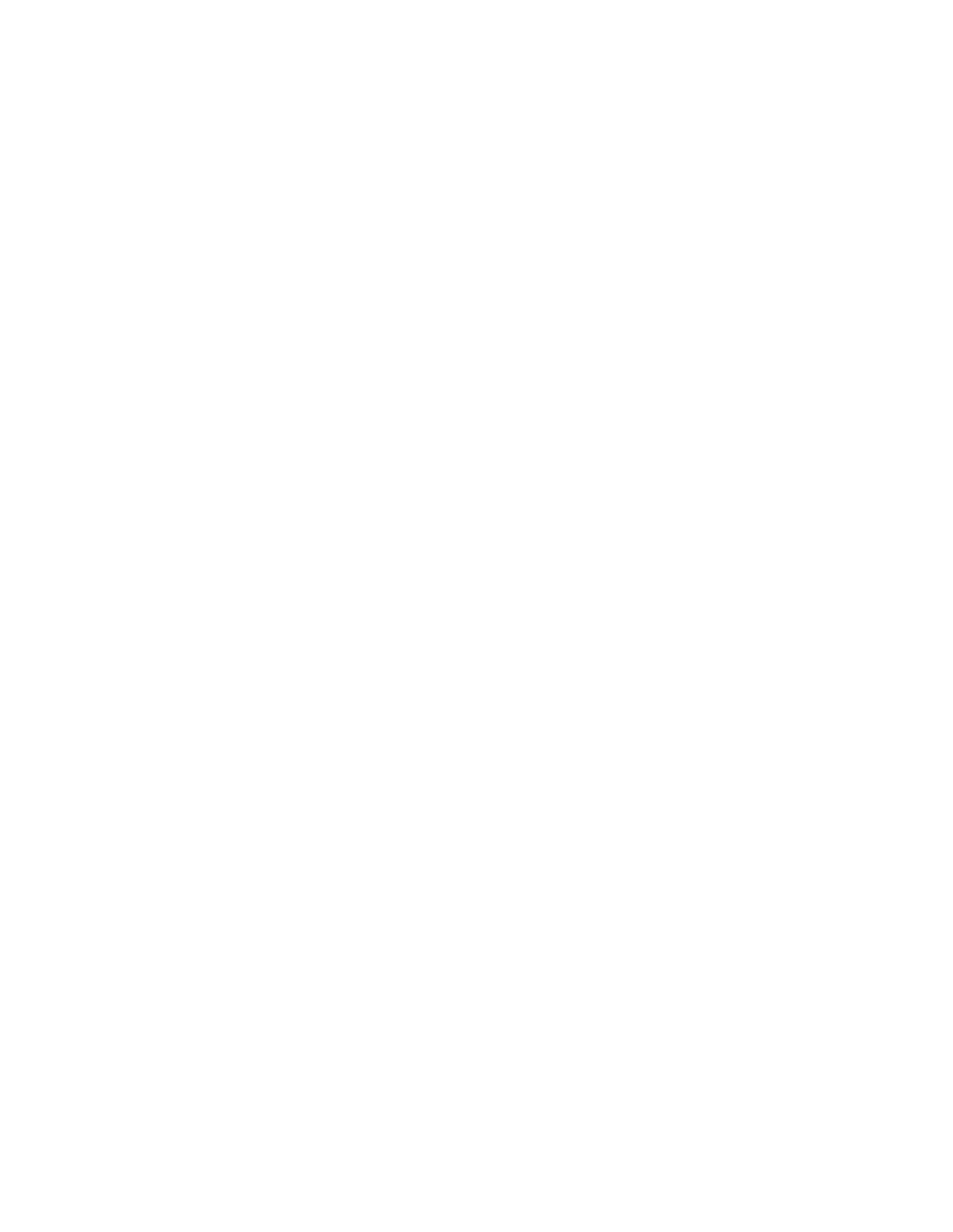#### **B.1 Community Clean-Up and Improvement**

1. Target Audience:

Fayette County citizens, business owners, local schools, churches, civic organizations, and homeowner associations interested in participating in hands-on volunteer activities aimed at improving water quality.

2. Description of BMP:

Conduct an annual stream or lake clean-up activity with a goal of improving water quality and educating volunteers about stormwater management.

3. Measurable Goal(s):

Conduct at least one community clean-up/improvement activity each year.

- 4. Documentation to be submitted with each annual report:
	- Event flyer
	- Sign-in sheet
- 5. Schedule:
	- a. Interim Milestone Dates: None
	- b. Implementation Date: 2005
	- c. Frequency of Actions: Once per year
	- d. Month/Year of each Action: Varies
- 6. Person responsible for overall management and implementation of the BMP:

Environmental Management Director

7. Rationale for choosing BMP and setting measurable goal(s):

Public involvement in the in stormwater management program has many benefits, including having a captive audience to education and sources of labor for field activities. In addition, these types of activities allow participants to see, first hand, the negative impacts of illicit discharges, litter, erosion and sedimentation on water quality.

8. How you will determine whether this BMP is effective in reducing pollution to stormwater in accordance with Part 5.1.4 of the Permit?

Track the number of attendees at each event. An increase in participation will show an increased awareness of how stormwater best management practices improves water quality.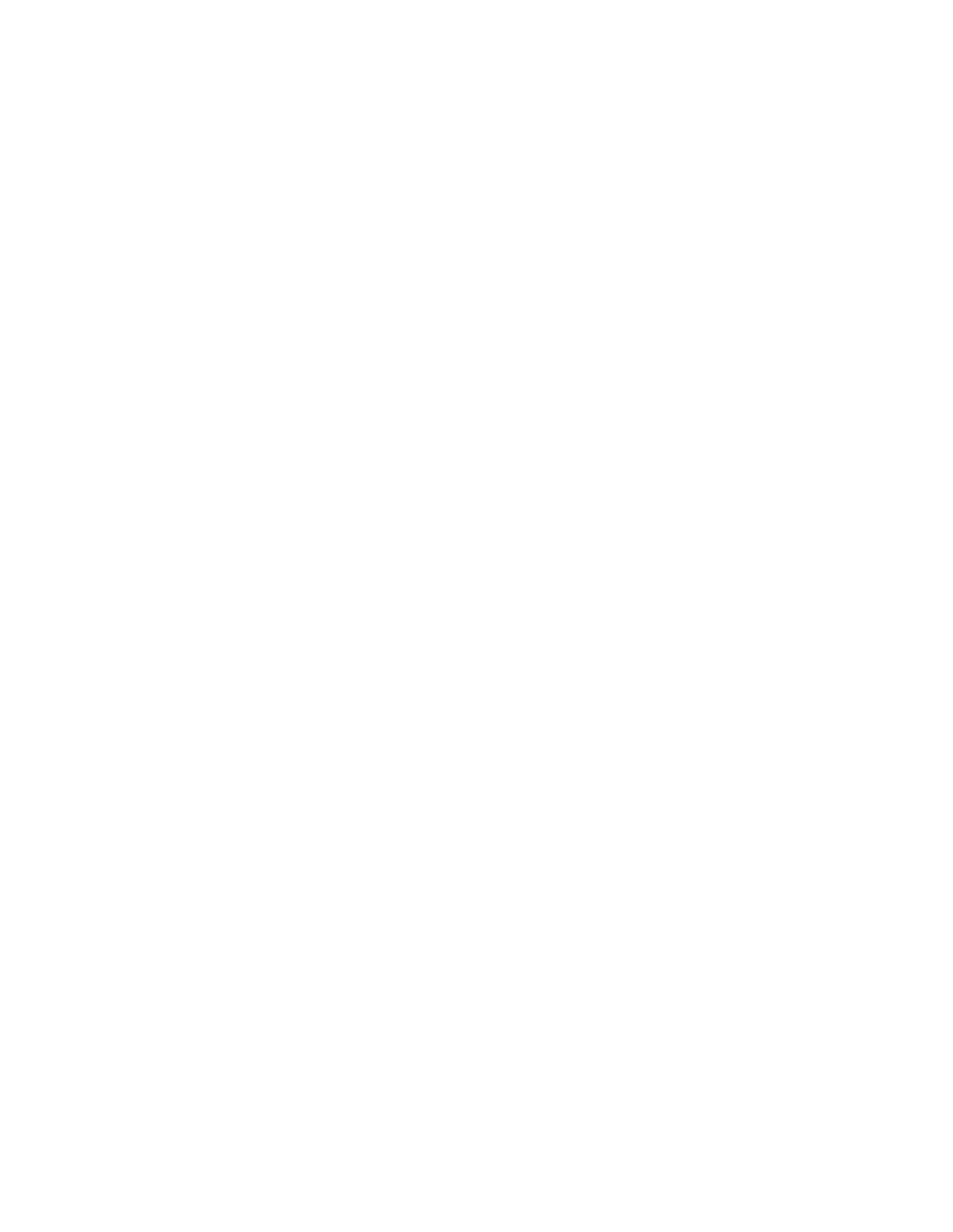#### **B.2 Environmental Reporting Hotline**

1. Target Audience:

Businesses and public

2. Description of BMP:

Provide an Environmental Reporting Hotline on the Environmental Management Department website that will give residents an avenue to report any suspicious activities they could potentially affect water quality. Any person can report suspicious activities via the hotline phone (770) 305-5410, email (emd@fayettecountyga.gov), or report suspected discharge on the IDDE reporting webpage.

[http://www.fayettecountyga.gov/environmental\\_management/index.htm](http://www.fayettecountyga.gov/environmental_management/index.htm)

[https://fayettecountyga.gov/environmental\\_management/report-suspected-discharge](https://fayettecountyga.gov/environmental_management/report-suspected-discharge)

Educational material will be provided on the Fayette County web site describing activities that negatively affect watersheds; when citizens should report suspicious activities; and helpful information to report. Material will include illegal discharges examples; improper disposal of wastes as it relates to non-point source pollution; performing land disturbance and the potential negative effects on water quality.

3. Measurable Goal(s):

Respond to 100% of complaints and provide educational material on the County's web page regarding activities that can negatively impact Fayette County's watersheds and information on how to protect watersheds.

- 4. Documentation to be submitted with each annual report:
	- Website analytics for the Fayette County IDDE reporting webpage
	- Number of reports from hotline phone/email/reporting webpage

#### 5. Schedule:

| a. Interim Milestone Dates:   | None                            |
|-------------------------------|---------------------------------|
| b. Implementation Date:       | 2005                            |
| c. Web page:                  | 2006                            |
| d. Frequency of Actions:      | continual                       |
| e. Month/Year of each Action: | Ongoing throughout permit cycle |
|                               |                                 |

6. Person responsible for overall management and implementation of the BMP:

Environmental Management Department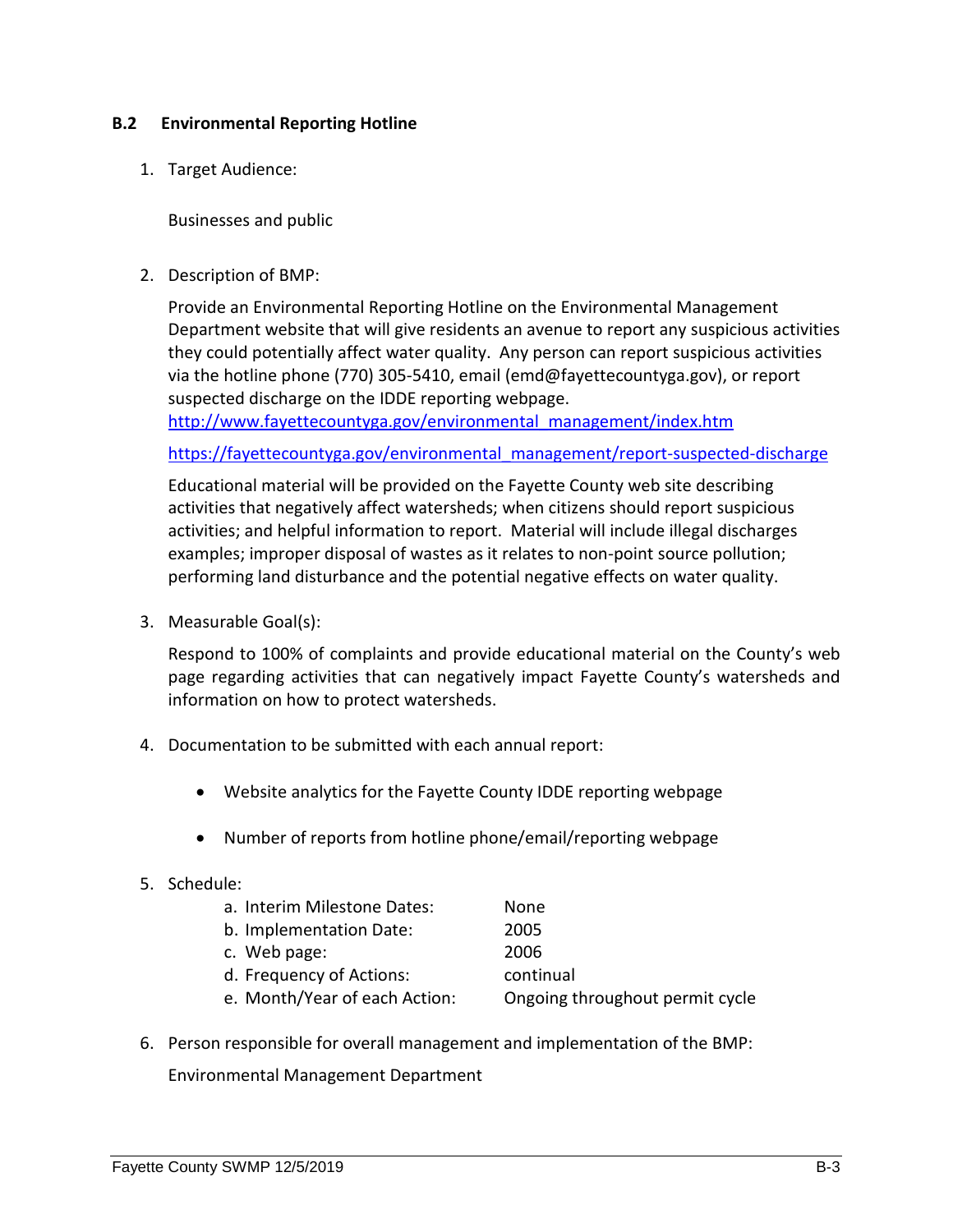7. Rationale for choosing BMP and setting measurable goal(s):

There is a general lack of knowledge regarding the improper disposal of wastes and how land disturbance without proper BMPS impacts water quality.

8. How you will determine whether this BMP is effective in reducing pollution to stormwater in accordance with Part 5.1.4 of the Permit:

Track the number of website visits and compared to the number of complaints received via reporting hotline/reporting web link.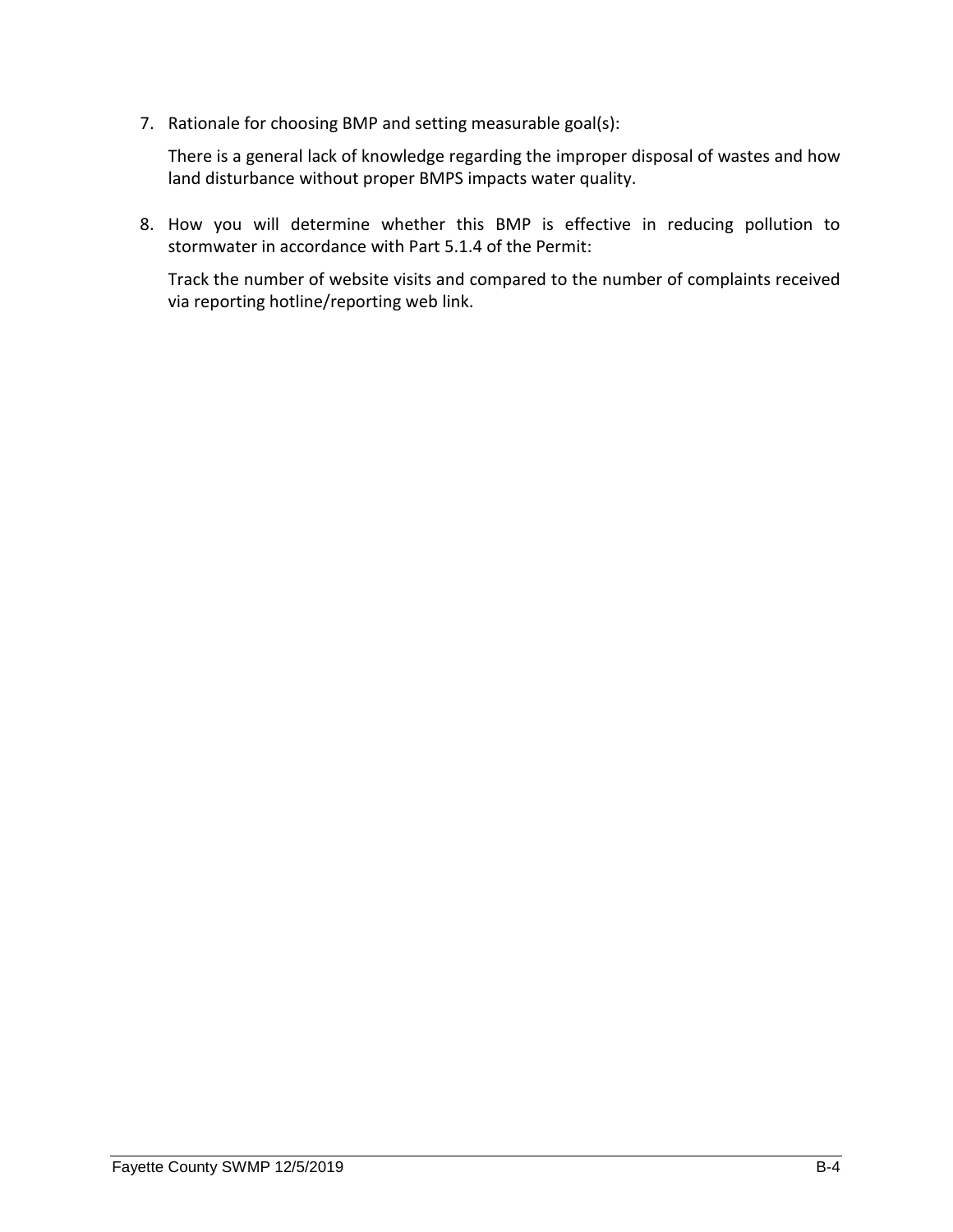#### **B.3 Citizen Science/Volunteer Monitoring**

1. Target Audience:

Students throughout Fayette County.

2. Description of BMP:

Establish an Adopt-a-Stream program. The first event will be offered by the Extension's new coordinator who has established previous Adopt-a-Stream programs. The first year the initial intro in Adopt-a-Stream will be *Stream Ecology and Protecting our Streams/Watersheds*. Depending on its success teams will established to perform quarterly monitoring on watersheds within the County.

- 3. Measurable Goal(s): Establish an Adopt-a-Stream program performing monitoring on watersheds within the county, providing at least 1 training session annually.
- 4. Documentation to be submitted with each annual report:
	- Sign-in sheets
	- Site monitoring forms
- 5. Schedule:
	- e. Interim Milestone Dates: None
	- f. Implementation Date: 2018
	- g. Frequency of Actions: Once per year
	- h. Month/Year of each Action: Varies
- 6. Person responsible for overall management and implementation of the BMP:

Environmental Management Director

7. Rationale for choosing BMP and setting measurable goal(s):

Student participation in the Adopt-a-Stream has many benefits, including having a captive audience to educate and promote ownership of watersheds near where they live. In addition, these types of activities allow participants to see, first hand, the negative impacts of illicit discharges, litter, erosion and sedimentation on water quality.

8. How you will determine whether this BMP is effective in reducing pollution to stormwater in accordance with Part 5.1.4 of the Permit?

Track the number of volunteers. An increase in participation will show an increased awareness of how stormwater best management practices improves water quality.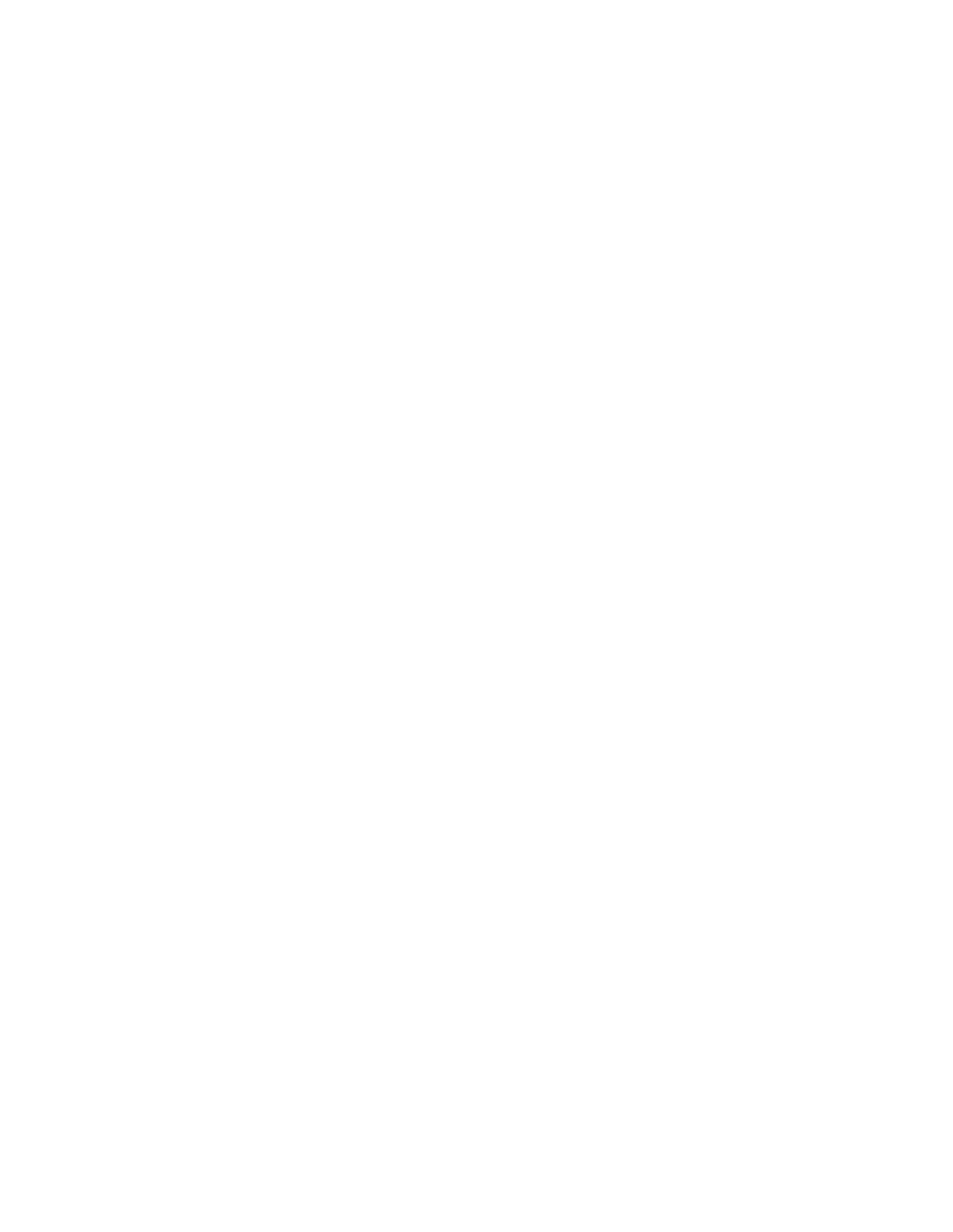#### **B.4 Recycling Facility**

- 1. Target Audience: Residents of Fayette County who do not have curbside trash and/or recycling service.
- 2. Description of BMP: Offer free single stream and metal recycling services to Fayette County residents at the Fayette County Transfer Station. The Transfer Station is operated by a third party waste management company that tracks the recyclables by tonnage.
- 3. Measurable Goal(s): Track the weight of recycled material at the Fayette County Recycling Center.
- 4. Documentation to be submitted with each annual report:
	- Annual tonnage report for recyclables
- 5. Schedule:
	- i. Interim Milestone Dates: None
	- j. Implementation Date: 2018
	- k. Frequency of Actions: Once per year
	- l. Month/Year of each Action: Varies
- 6. Person responsible for overall management and implementation of the BMP:

Environmental Management Director

- 7. Rationale for choosing BMP and setting measurable goal(s):
- 8. How you will determine whether this BMP is effective in reducing pollution to stormwater in accordance with Part 5.1.4 of the Permit?

Compare the annual volume of recycled material to previous year(s). An increase in participation will demonstrate an increased awareness among residents of the importance of recycling household waste.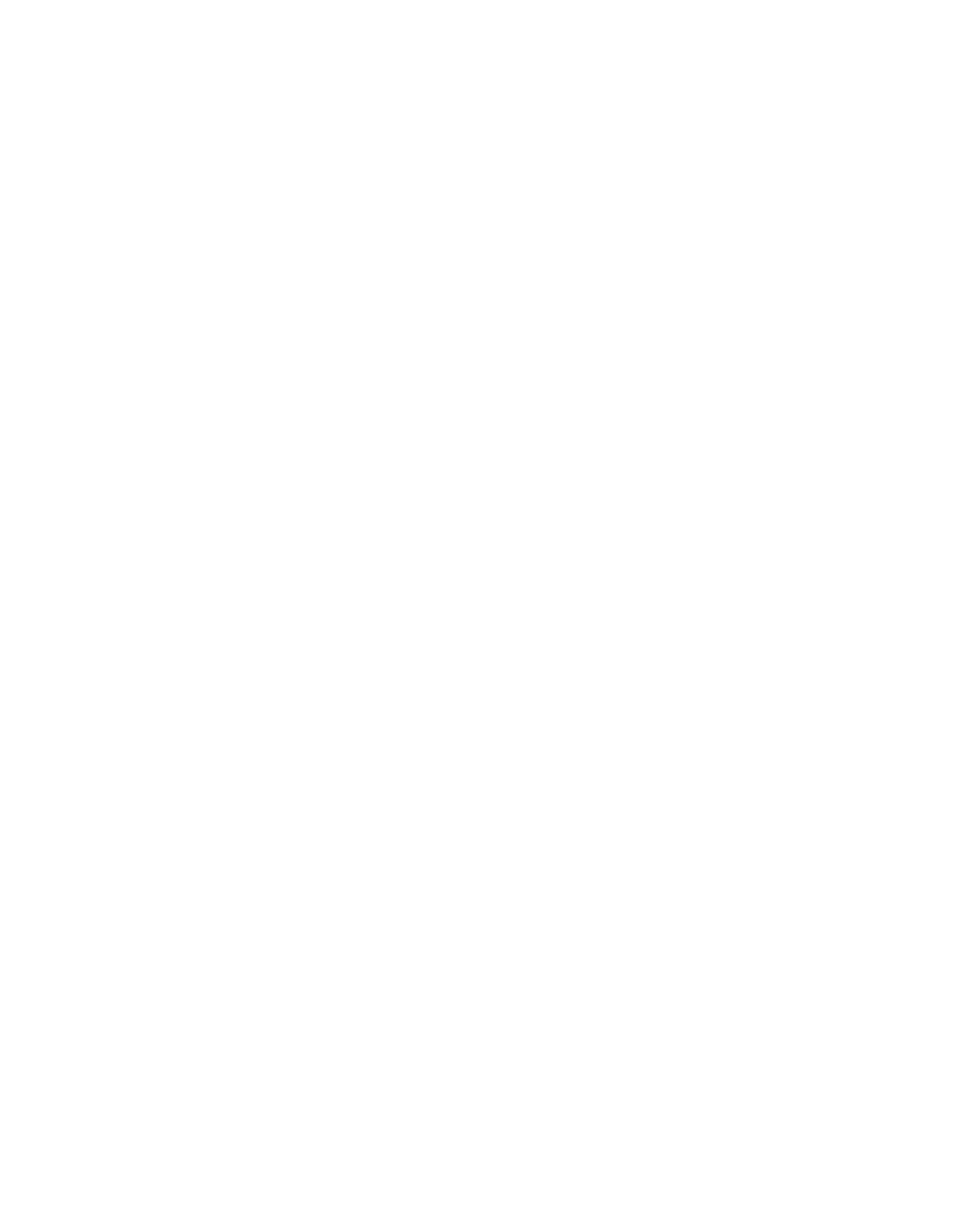## C. Illicit Discharge Detection and Elimination

40 CFR Part 122.34(b) (3) Requirement: You must develop, implement and enforce a program to detect and eliminate illicit discharges into your small MS4. You must:

- A) Develop, if not already completed, a storm sewer system map, showing the location of all outfalls and the names and location of all waters of the State that receive discharges from those outfalls;
- B) Effectively prohibit, through ordinance, or other regulatory mechanism, nonstormwater discharges into your storm sewer system and implement appropriate enforcement procedures and actions;
- C) Develop and implement a plan to detect and address non-stormwater discharges, including illegal dumping, to your system; and
- D) Inform public employees, businesses, and the general public of hazards associated with illegal discharges and improper disposal of waste.

The following BMPs are included as part of this stormwater minimum control measure:

- C.1 Legal Authority
- C.2 Outfall Map and Inventory
- C.3 IDDE Plan
- C.4 Education
- C.5 Complaint Response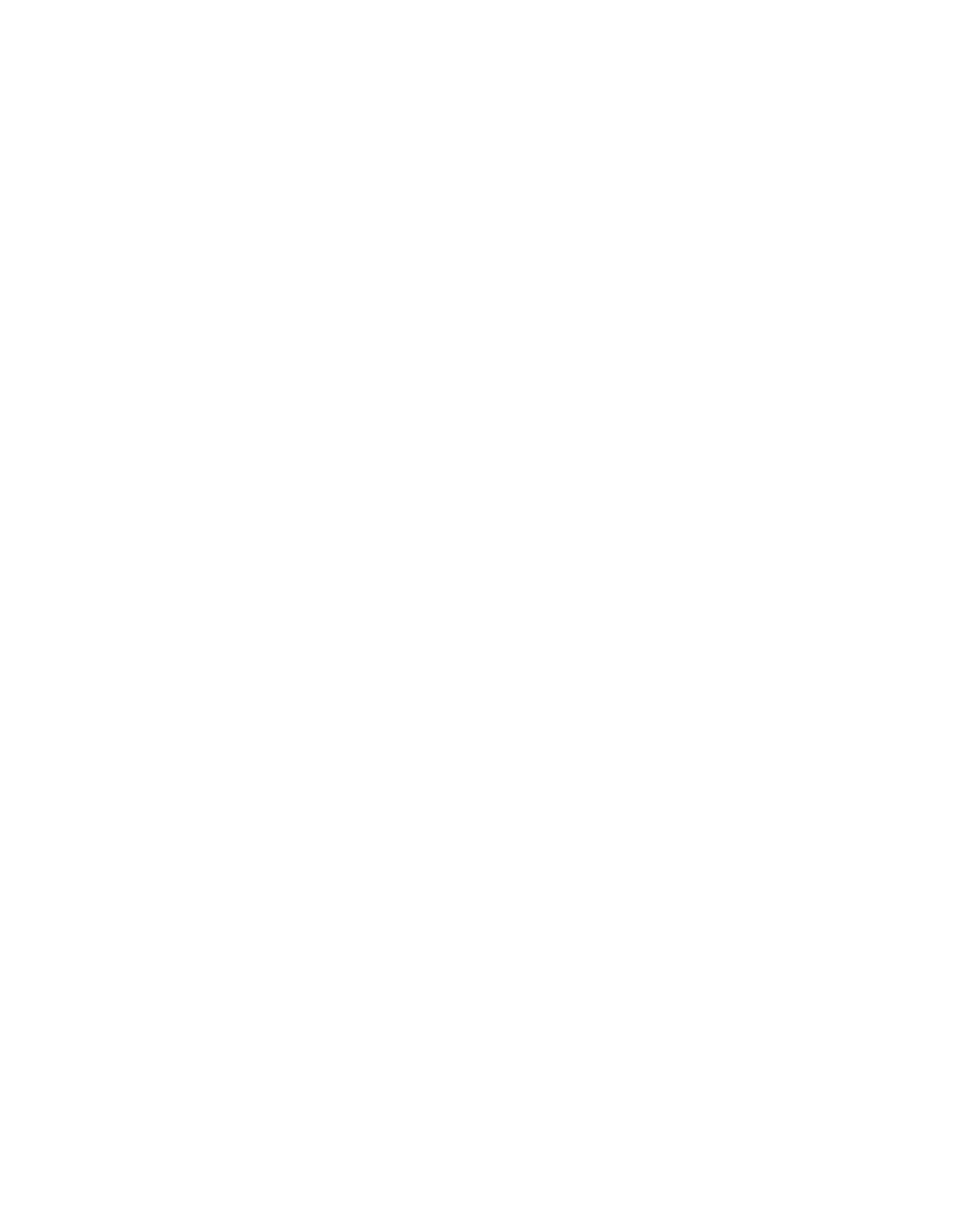#### **C.1 Legal Authority**

1. Description of BMP:

Develop and adopt an IDDE ordinance that prohibits non-stormwater discharges to the MS4 and annually evaluate the adopted ordinance, and if necessary, modify the existing ordinance. The County's most recent illicit discharge and illegal connection ordinance was adopted on March 22, 2018.

2. Measurable Goal(s):

Annually evaluate the IDDE ordinance and implement appropriate enforcement action of the Ordinance.

3. Schedule:

| a. Milestone Dates:           | None.        |
|-------------------------------|--------------|
| b. Implementation Date:       | January 2005 |
| c. Frequency of Action:       | Continually  |
| d. Month/Year of each action: | N/A          |

- 4. Documentation to be submitted with each annual report:
	- Staff meeting agenda & memo
	- Ordinance revisions (as applicable.)
- 5. Person responsible for overall management and implementation of the BMP:

Director of Environmental Management.

6. Rationale for choosing BMP and setting measurable goal(s):

A regulatory mechanism was needed to detect illicit discharges within Fayette County and to impose sanctions in order to ensure compliance.

7. How will you determine whether this BMP is effective in reducing pollution to stormwater in accordance with Part 5.1.4 of the Permit:

Track the number of illicit discharges. A decrease in discharges demonstrates compliance and enforcement of the Fayette County IDDE ordinance.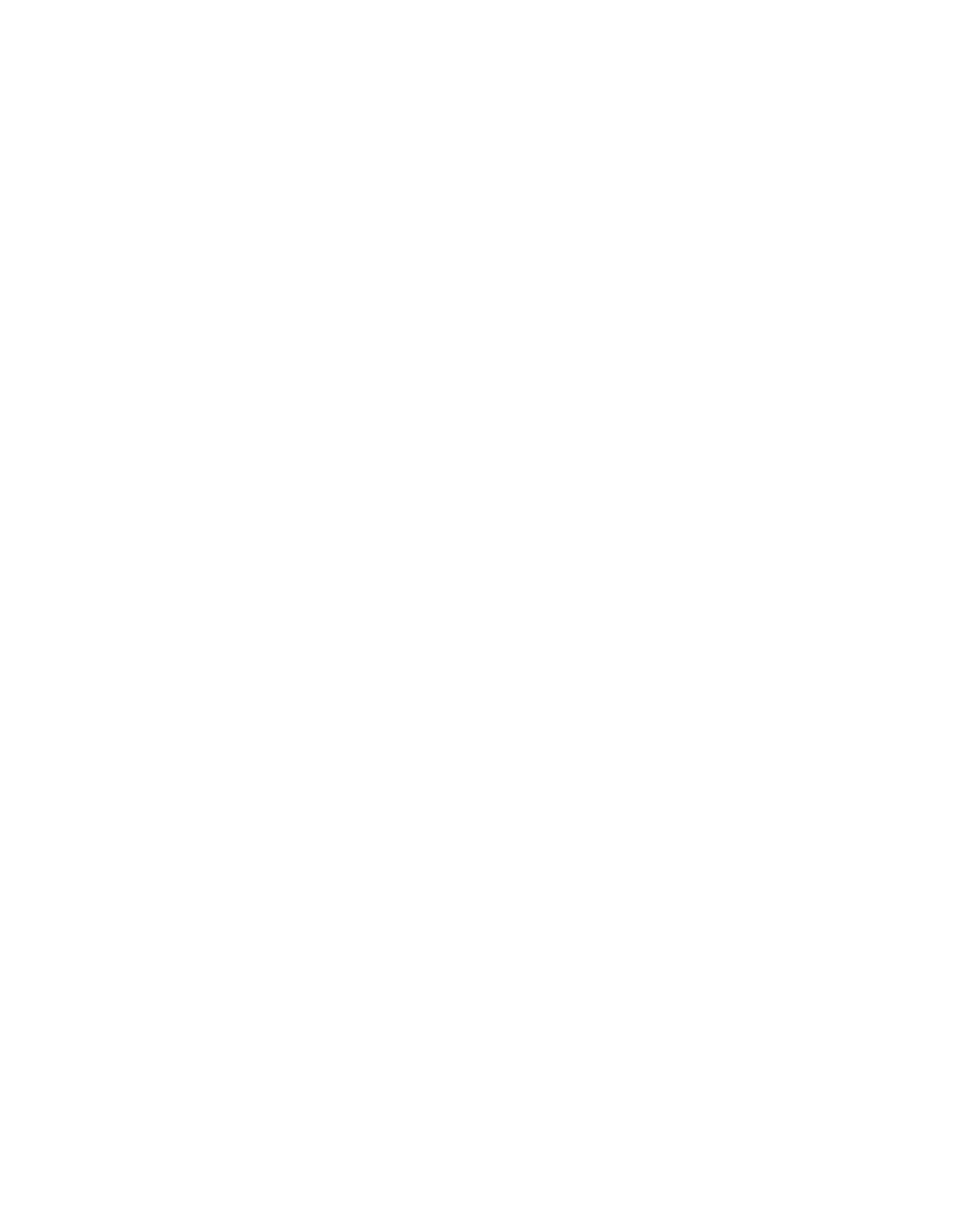#### **C.2 Outfall Map and Inventory**

1. Description of BMP:

Develop and update an inventory and map of the County MS4 outfalls. Outfalls are defined as the most downstream point (i.e., final discharge point) on an MS4 where it discharged to waters of the State. Inventory updates will occur when new outfalls are identified during both plan and routine field inventory and subsequently added to the outfall inventory and map.

2. Measurable Goal(s):

Annually update the outfall inventory and map by providing the number of outfalls added and inspected to the storm sewer map during the reporting period along with the total number of outfalls.

3. Schedule:

| a. Milestone Dates:           | None                |
|-------------------------------|---------------------|
| b. Implementation Date:       | <b>Fall of 2004</b> |
| c. Frequency of Action:       | Continually         |
| d. Month/Year of each action: | N/A                 |

- 4. Documentation to be submitted with each annual report:
	- Outfall Map
	- Excel file (Outfall Inventory)
	- GIS geodatabase (Outfall inventory)
- 5. Person responsible for overall management and implementation of the BMP:

Director of Environmental Management

6. Rationale for choosing BMP and setting measurable goal(s):

An inventory of the MS4 outfalls is a minimum requirement of the Georgia NPDES permit and a required step for subsequent pollution prevention goals.

7. How will you determine whether this BMP is effective in reducing pollution to stormwater in accordance with Part 5.1.4 of the Permit:

Track the number of outfalls added to the outfall inventory. A yearly increase in the number of outfallsinventoried will increase the number of known deficiencies in the MS4.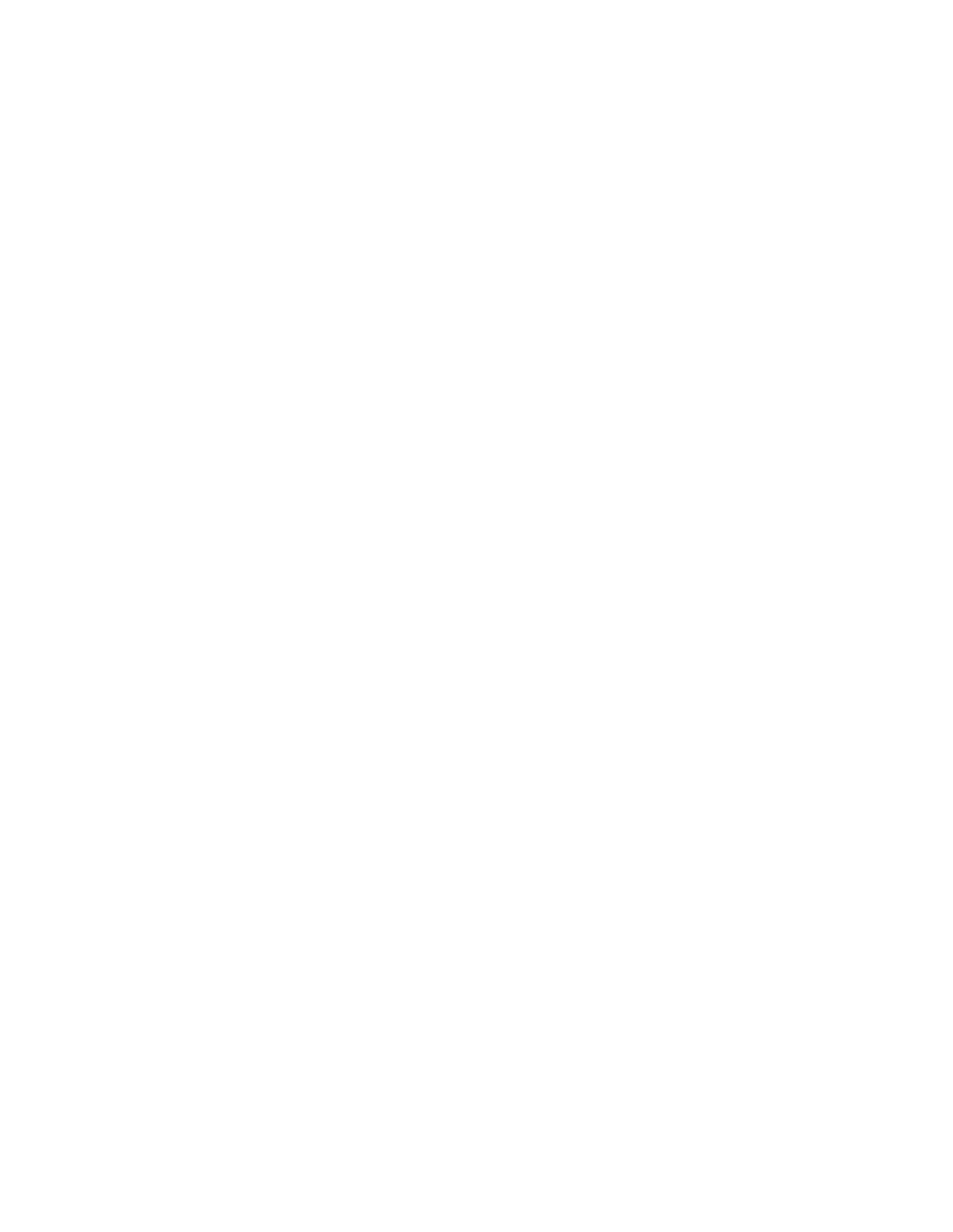#### **C.3 IDDE Plan**

1. Description of BMP:

Fayette County's IDDE Plan (Appendix A) is designed to detect, eliminate and prevent non-storm water discharges, including dumping, to the County's municipal storm sewer system. The IDDE program includes the following components:

- Outfall Screening- The outfall screening element includes the assessment of all County-owned or operated MS4 structures and periodic dry-weather screening of outfalls.
- Procedures for investigating illicit discharges that include sampling and investigative procedures.
- Procedures to ensure illicit discharges are eliminated.
- 2. Measurable goal(s):

Conduct inspections on the MS4 infrastructure so that 100 percent of outfalls are inspected within the 5-year permit term. At a minimum, five percent of all outfall structures will be inspected annually and reported to EPD.

Illicit discharge and illegal connection enforcement actions are implemented by the Environmental Management and/or Environmental Health Departments in accordance with the Fayette County Illicit Discharge and Illegal Connection Ordinance.

Track and report all illicit discharge customer-service requests providing 100 percent follow-up.

- 3. Documentation to be submitted with each annual report :
	- Excel spreadsheet of inspected outfalls inspected annually and new outfalls added to the inventory
	- Customer Service Request logs and associated documentation
	- Documentation on any source-tracing activities conducted on illicit discharges found during the reporting period (if any)
- 4. Schedule:
	- a. Interim milestone dates: N/A
	- b. Implementation date: 2004
	- c. Frequency of actions: Continually
	- d. Month/Year of each action: N/A
- 5. Person responsible for overall management and implementation of the BMP:

Director of Environmental Management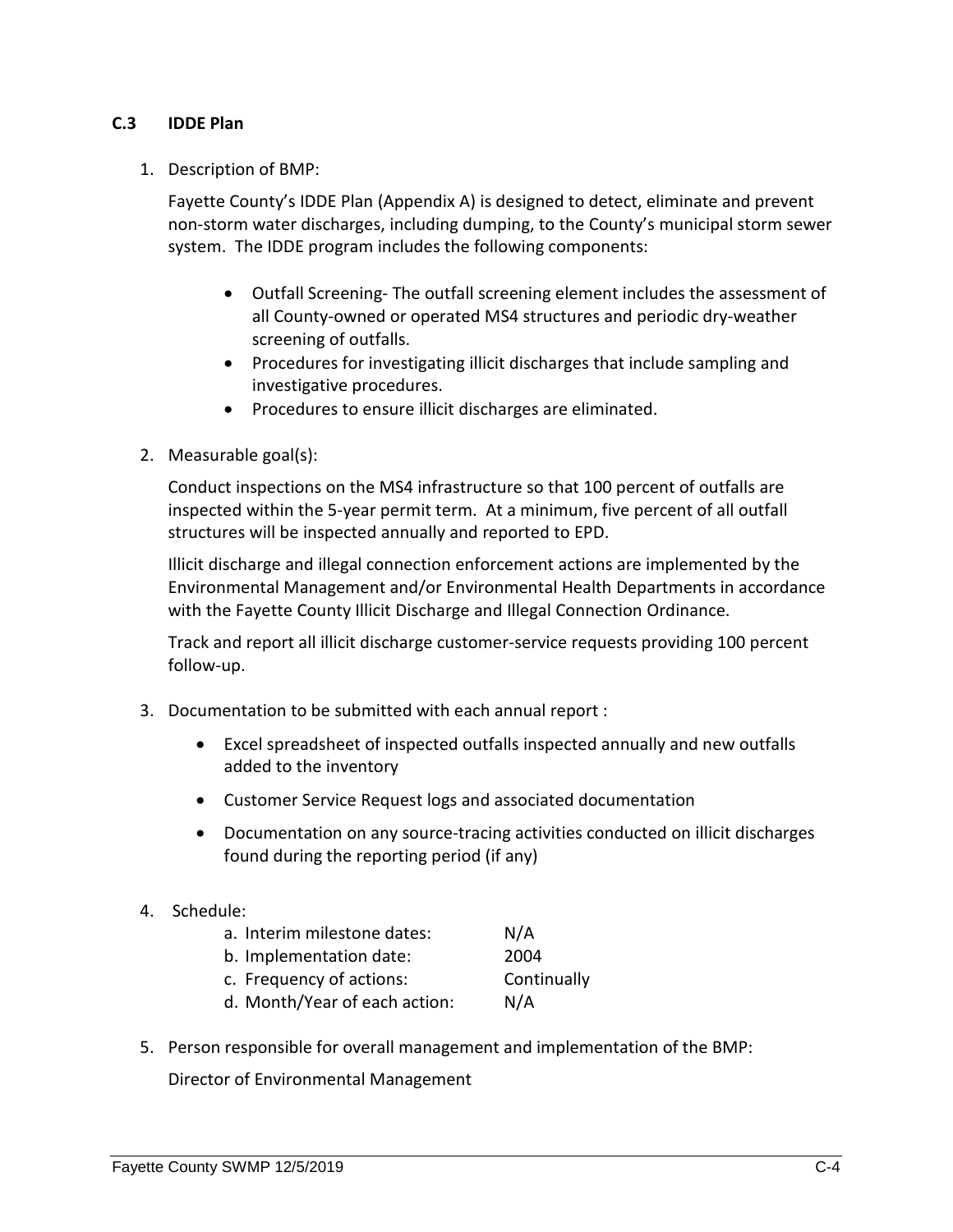6. Rationale for choosing BMP and setting measurable goal(s):

An IDDE program is required for thorough and consistent detection and elimination of illicit discharges and/or dumping.

7. How will you determine whether this BMP is effective in reducing pollution to stormwater in accordance with Part 5.1.4 of the Permit:

A decrease in the number of reported illicit discharges over time will demonstrate effectiveness of the IDDE plan and education initiatives.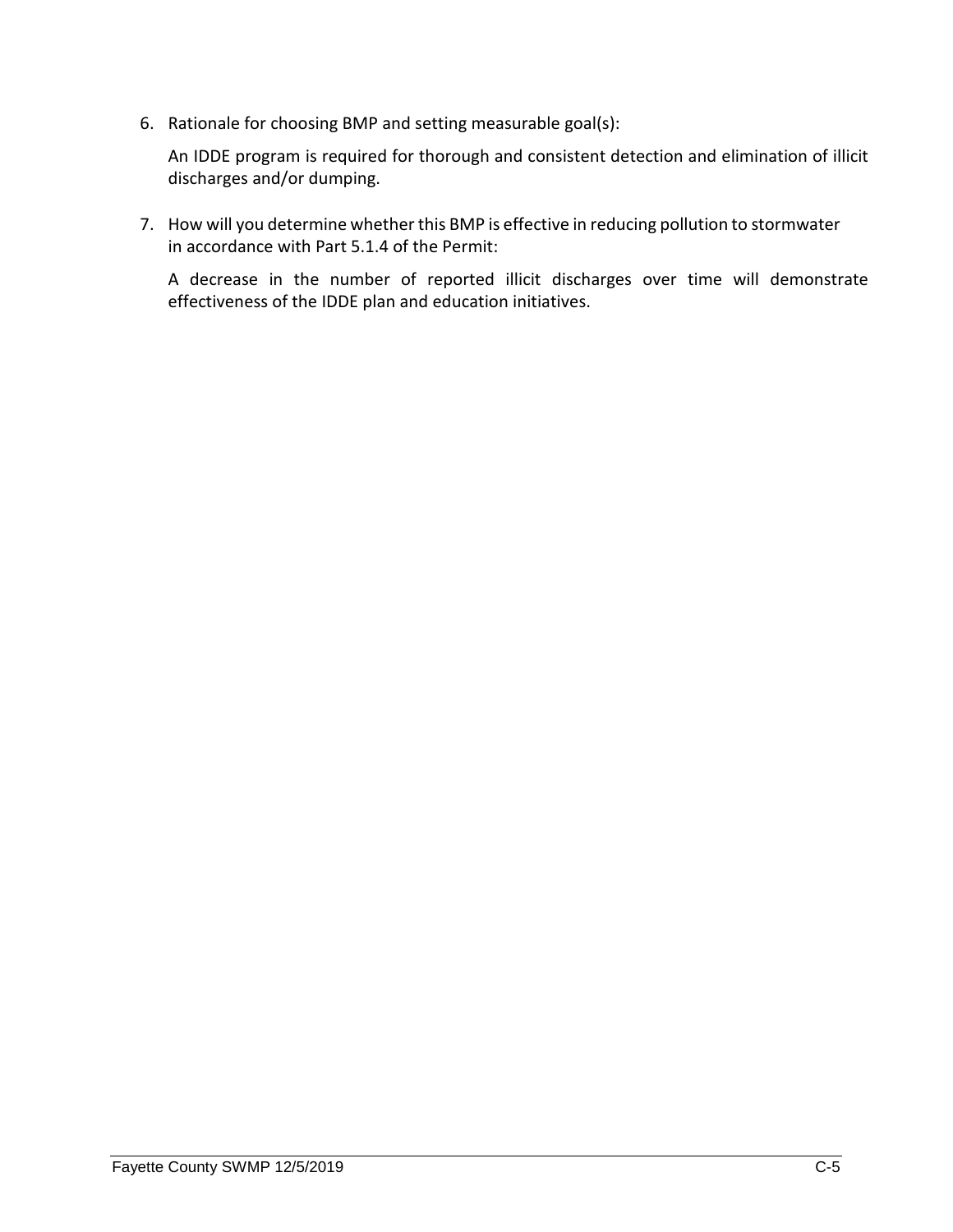## **C.4 Education**

1. Target Audience:

Public, businesses, and government employees

2. Description of BMP:

Implement an IDDE Education program through distribution of pertinent information regarding IDDE on the County IDDE webpage. Information will be provided enabling webpage visitors to recognize illicit discharges (or conditions that could lead to illicit discharges) and provide guidance on methods of addressing identified problems. Public education will center on recognizing an illicit discharge when observed and where to report the problem and what to do to prevent illicit discharges and how to respond in a case of a spill.

3. Measurable goal(s):

Provide educational material on the County's environmental reporting website page regarding illicit discharges and proper waste disposal.

- 4. Documentation to be submitted with each annual report:
	- Website analytics for the Fayette County IDDE webpage
- 5. Schedule:

| a. Interim milestone dates:   | NА     |
|-------------------------------|--------|
| b. Implementation date:       | 2004   |
| c. Frequency of actions:      | annual |
| d. Month/Year of each action: | NА     |

6. Person responsible for overall management and implementation of the BMP:

Director of Environmental Management

7. Rationale for choosing BMP and setting measurable goal(s):

County employees that are in the field on a daily basis and have the greatest chance of discovering illicit discharges. Septic tank owners are not aware of the link between leaking septic systems and water quality. Most potential illicit-discharging generating businesses are unaware of their potential to pollute and how it affects water quality.

8. How will you determine whether this BMP is effective in reducing pollution to stormwater in accordance with Part 5.1.4 of the Permit: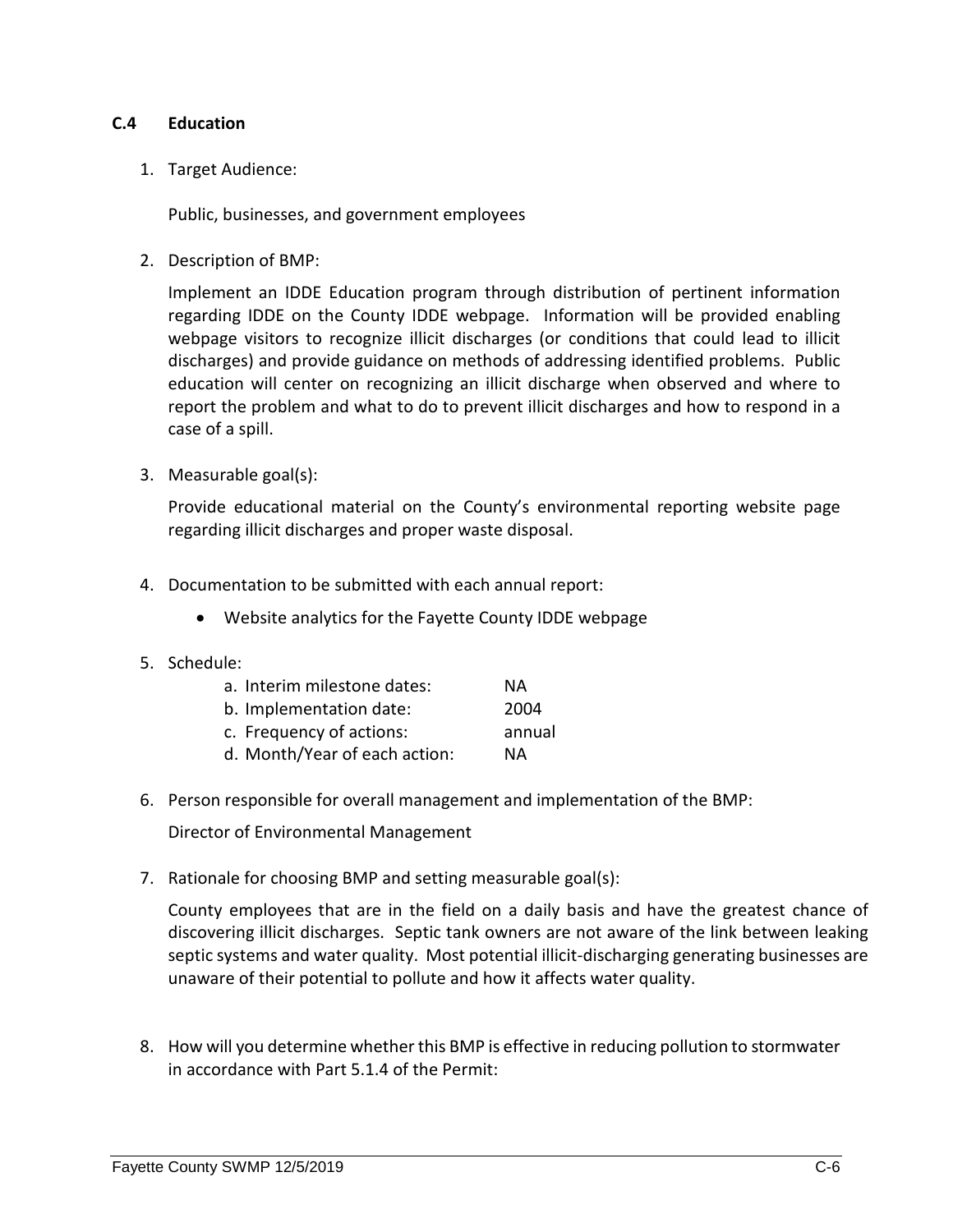A decrease in the number of reported illicit discharges over time will demonstrate effectiveness of the IDDE plan and education initiatives.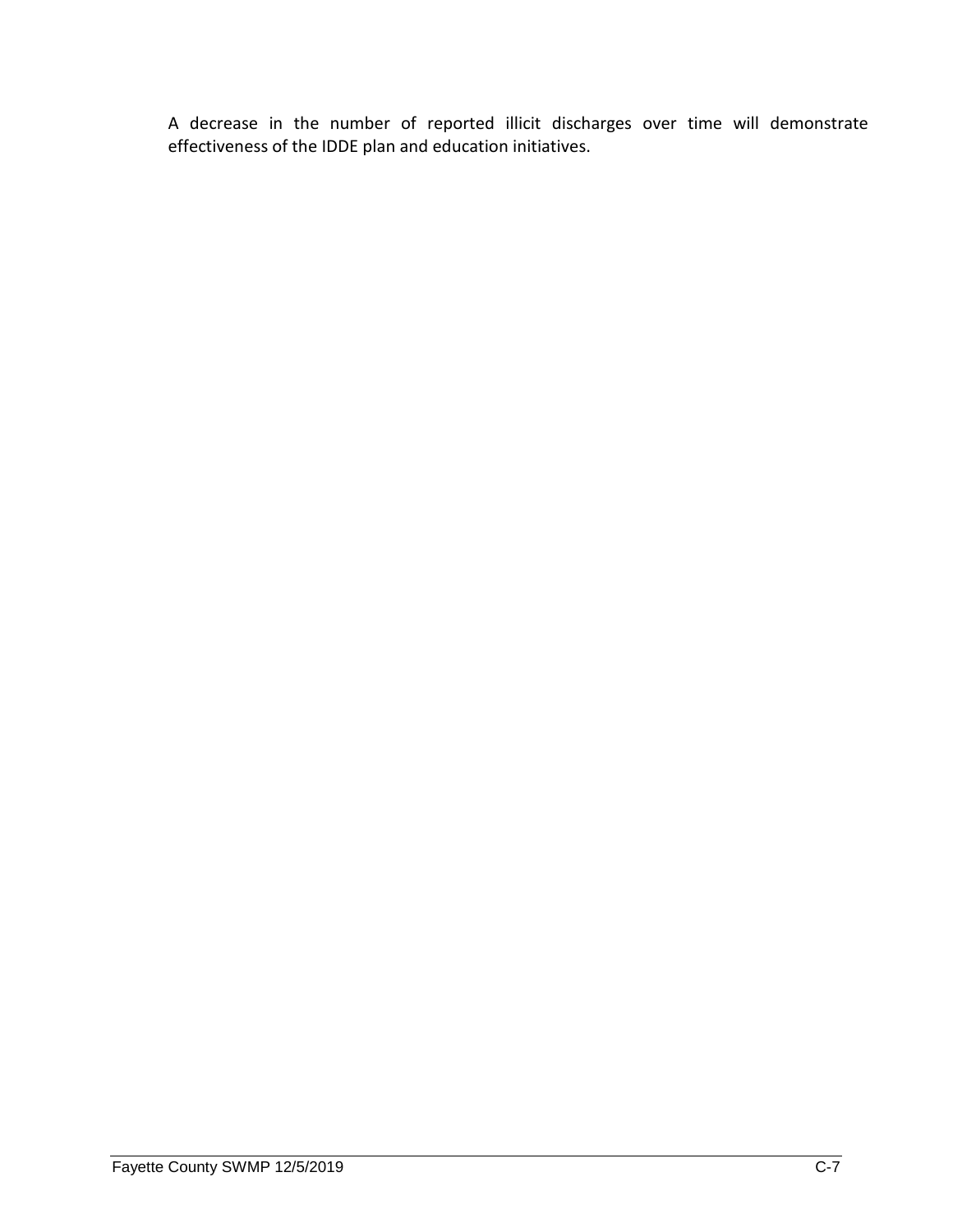## **C.5 Complaint Response**

#### 1. Description of BMP:

The Fayette County Environmental Management Department's primary phone line serves as the hotline for receiving citizen concerns and questions regarding all environmental compliance issues, including illicit discharge concerns. The line is staffed during normal business hours and an answering machine records messages during non-business hours. The line is commonly used by the public. Questions and concerns are documented on a Customer Service Request (CSR) form and investigated by Field Technicians. The phone number (770-350-5410) is available in all County directories, Department business cards, and on the County's website.

2. Measurable goal(s):

The IDDE Plan (Appendix A) includes procedures for receiving, investigating and tracking status of illicit discharge complaints to ensure elimination of the pollution. All complaints will be investigated within 24 hours of receipt.

- 3. Documentation to be submitted with each annual report:
	- Customer Service Request Logs and related documentation.
- 4. Schedule:

| a. Interim milestone dates:   | N/A        |
|-------------------------------|------------|
| b. Implementation date:       | 2004       |
| c. Frequency of actions:      | continuous |
| d. Month/Year of each action: | N/A        |

5. Person responsible for overall management and implementation of the BMP:

Director of Environmental Management

6. Rationale for choosing BMP and setting measurable goal(s):

To maintain timely and uniform response procedures when investigating potential illicit discharges.

7. How will you determine whether this BMP is effective in reducing pollution to stormwater in accordance with Part 5.1.4 of the Permit:

A decrease in the number of reported illicit discharges over time will demonstrate effectiveness of the IDDE plan and education initiatives.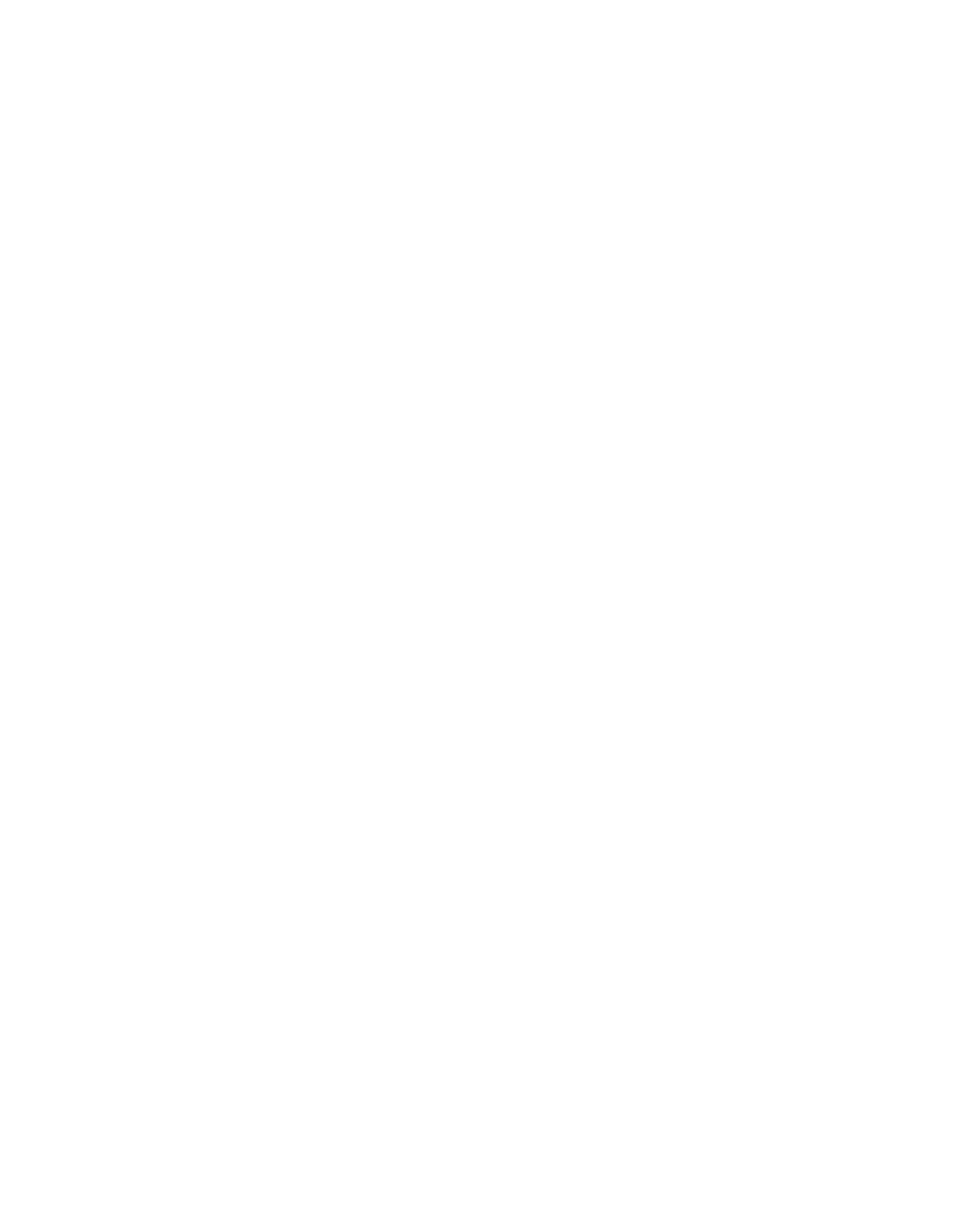# D. Construction Site Stormwater Runoff Control

40 CFR Part 122.34(b)(4) Requirement: The permittee must develop, implement, and enforce a program to reduce pollutants in any stormwater runoff to the MS4 from construction activities that result in a land disturbance of greater than or equal to one acre. Stormwater discharges from construction activity disturbing less than one acre must be included in the permittee's program if that construction activity is part of a larger common plan of development or sale that would disturb one acre or more. The program must include:

- A) An ordinance or other regulatory mechanism to require erosion and sediment controls, as well as sanctions to ensure compliance;
- B) Requirements for construction site operators to implement appropriate erosion and sediment control best management practices;
- C) Requirements for construction site operators to control waste such as discarded building materials, concrete truck washout, chemicals, litter, and sanitary waste at the construction site that may cause adverse impacts to water quality;
- D) Procedures for site plan review which incorporate consideration of potential water quality impacts;
- E) Procedures for receipt and consideration of information submitted by the public; and,
- F) Procedures for site inspection and enforcement of control measures.

The following BMPs are included as part of this stormwater minimum control measure:

- D.1 Legal Authority
- D.2 Site Plan Review Procedures
- D.3 Inspection Program
- D.4 Enforcement Procedures
- D.5 Complaint Response
- D.6 Certification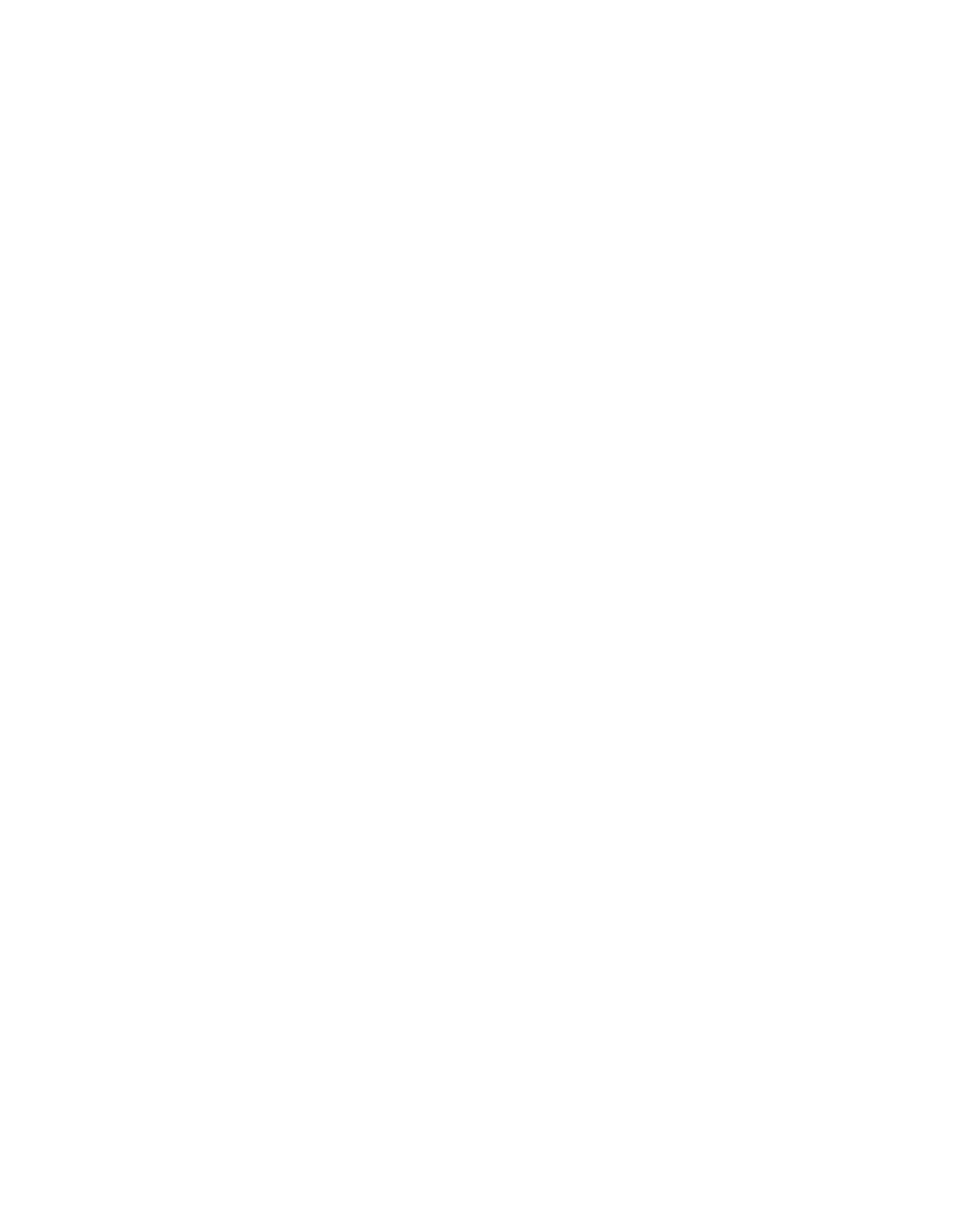## **D.1 Legal Authority**

1. Description of BMP:

Creation and implementation of an ordinance designed to require erosion and sediment controls at construction sites and impose sanctions for failure to comply with those controls. The County's most recent erosion and sediment control ordinance was adopted on November 10, 2016. Water quality concerns beyond those normally associated with ES&PC, specifically trash/construction debris, fuel storage, sanitary waste and concrete truck wash-out are regulated through the County's existing Litter Control and Illicit Discharge and Illegal Connection ordinances as well as the State's National Pollutant Discharge Elimination System (NPDES) stormwater permit for construction activities.

2. Measurable Goal(s):

Annually evaluate the ordinances, modify as necessary, and implement appropriate enforcement action of the Ordinance.

3. Schedule:

| a. Interim Milestone Dates:   | None         |
|-------------------------------|--------------|
| b. Implementation Date:       | January 2005 |
| c. Frequency of Action:       | Continually  |
| d. Month/Year of each action: | N/A          |

- 4. Documentation to be submitted with each annual report:
	- Staff meeting agenda
	- Ordinance revisions (as applicable)
- 5. Person responsible for overall management and implementation of the BMP:

Director of Environmental Management

6. Rationale for choosing BMP and setting measurable goal(s):

A regulatory mechanism is required to have the authority to enforce properly installed and functioning erosion and sediment controls at construction sites and to impose sanctions in order to ensure compliance.

7. How will you determine whether this BMP is effective in reducing pollution to stormwater in accordance with Part 5.1.4 of the Permit: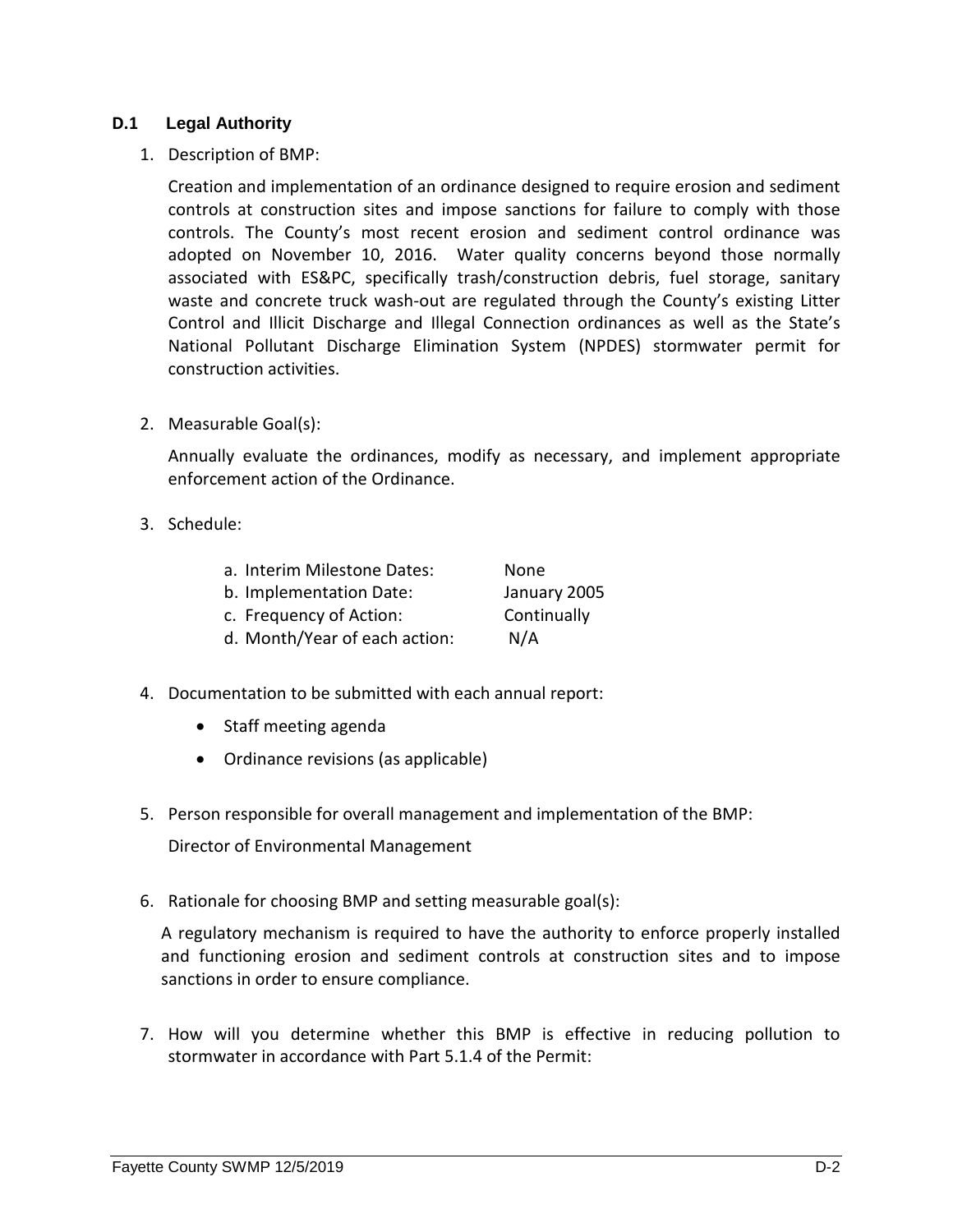A decrease in the number of citations issued each year demonstrates compliance and enforcement of the Soil Erosion, Sedimentation and Pollution Control Ordinance.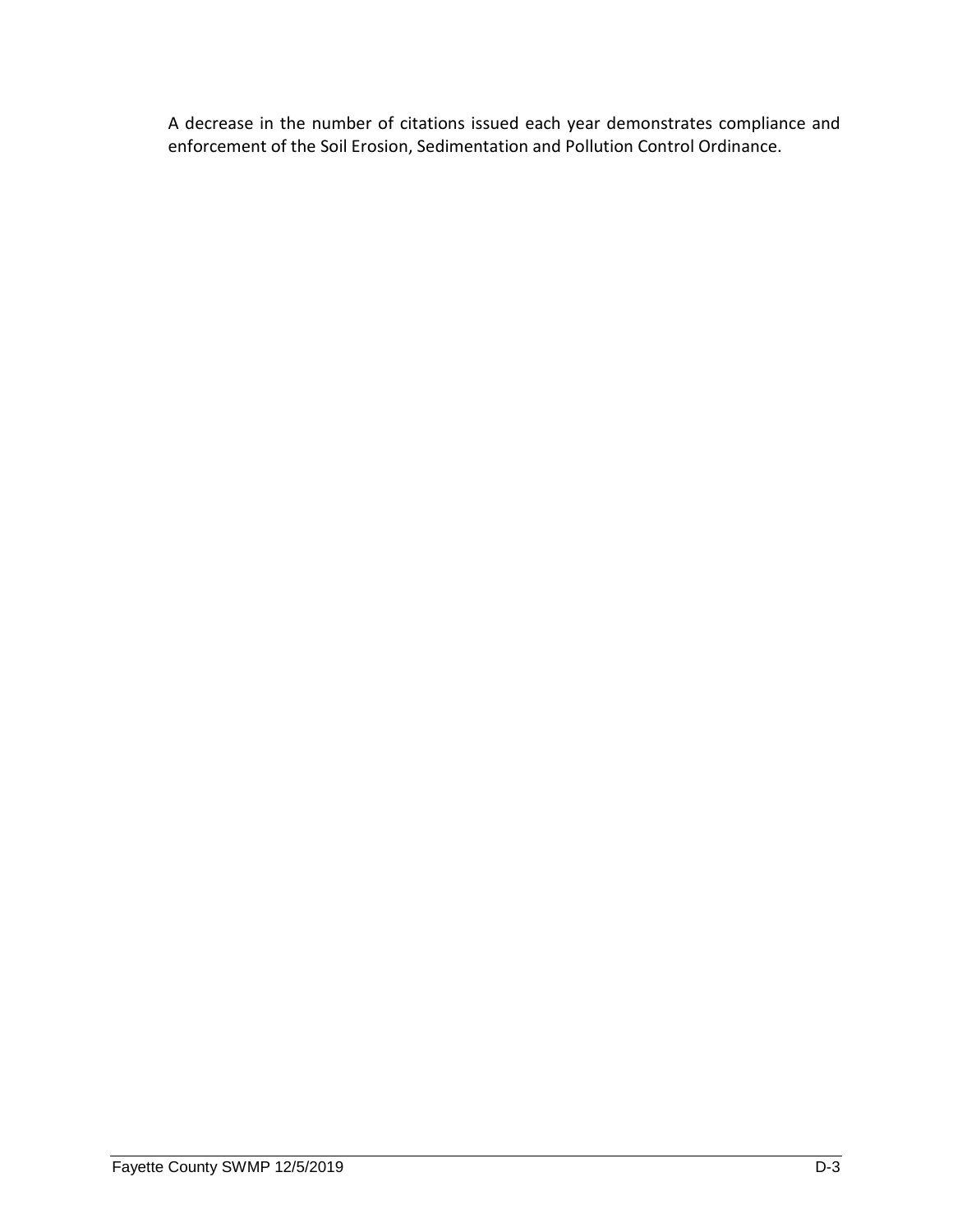#### **D.2 Site Plan Review Procedures**

#### 1. Description of BMP:

Any project requiring a land disturbance permit (LDP) must submit a Soil Erosion Sedimentation and Pollution Control (ES&PC) Plan to the Fayette County Environmental Management Department prior to issuance of the LDP. The plan must meet all requirements of the Georgia Soil and Water Conservation Commission (GSWCC) and Fayette County's ES&PC ordinance, which includes the entire range of BMPs detailed in the current edition of *The Manual for Erosion and Sediment Control in Georgia.*

Conduct preconstruction meetings with developers/builders of residential subdivisions and commercial sites to review site-specific erosion control requirements, confirm responsibilities and ensure erosion control and pollution prevention measures are installed prior to any grading activities. Preconstruction meetings must be attended by all who oversee or who are performing land disturbance activities prior to a land disturbance permit being issued.

Best management practices and restrictions associated with potential pollutants are addressed in ES&PC plans and discussed during pre-construction meetings. In addition, Fayette County requires developers to post an ES&PC maintenance bond ensuring maintenance of required erosion and sediment control measures for a period of two years as a condition of final plat approval.

2. Measurable Goal(s):

Review 100 percent of submitted site plans for conformance with the GSWCC and the ES&PC ordinance requirements prior to issuing a LDP;

Record the number of plans reviewed and LDPs issued; and,

Confirm minimum controls/requirements for trash/construction debris, fuel storage, sanitary waste, and concrete truck wash-out are called out within site plan prior to approval.

3. Schedule:

|  |  | a. Interim Milestone Dates: |  | None |
|--|--|-----------------------------|--|------|
|--|--|-----------------------------|--|------|

- 
- c. Frequency of Actions: Every plan review
- d. Month/Year of each Action: Ongoing

b. Implementation Date: Implemented already (ongoing)

- 4. Documentation to be submitted with each annual report:
	- List of site plans reviewed, approved, or denied along with LDPs issued
	- Pre-construction agendas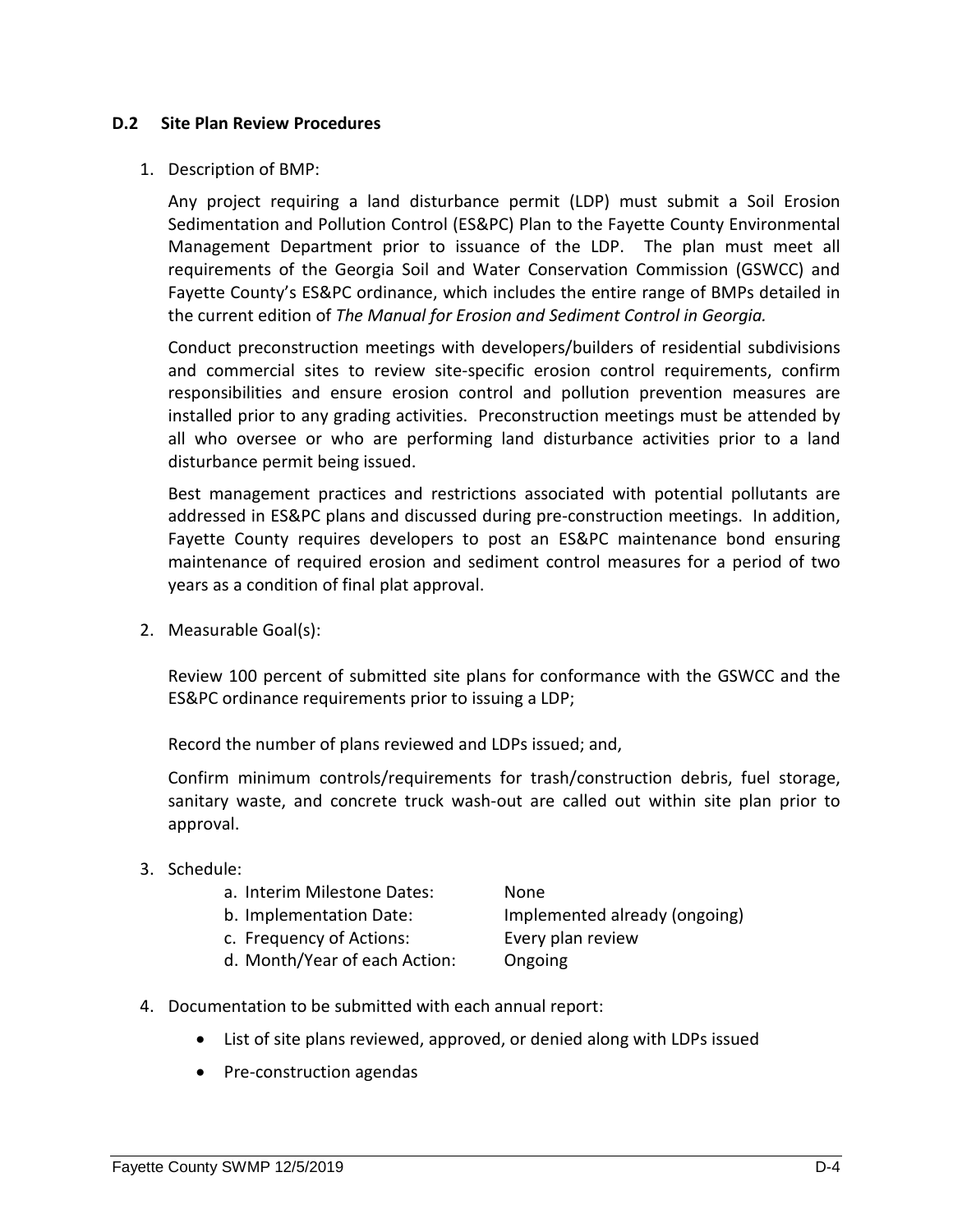5. Person responsible for overall management and implementation of the BMP:

Director of Environmental Management

6. Rationale for choosing BMP and setting measurable goal(s):

Calling out documenting BMP actions during the plan review process helps ensure the effective application of ES&PC measures and prevents adverse impact on water quality.

7. How will you determine whether this BMP is effective in reducing pollution to stormwater in accordance with Part 5.1.4 of the Permit:

Track the number of times a set of plans is reviewed before approval. A decrease in the number of reviews for each plan demonstrates an increased awareness of Fayette County code.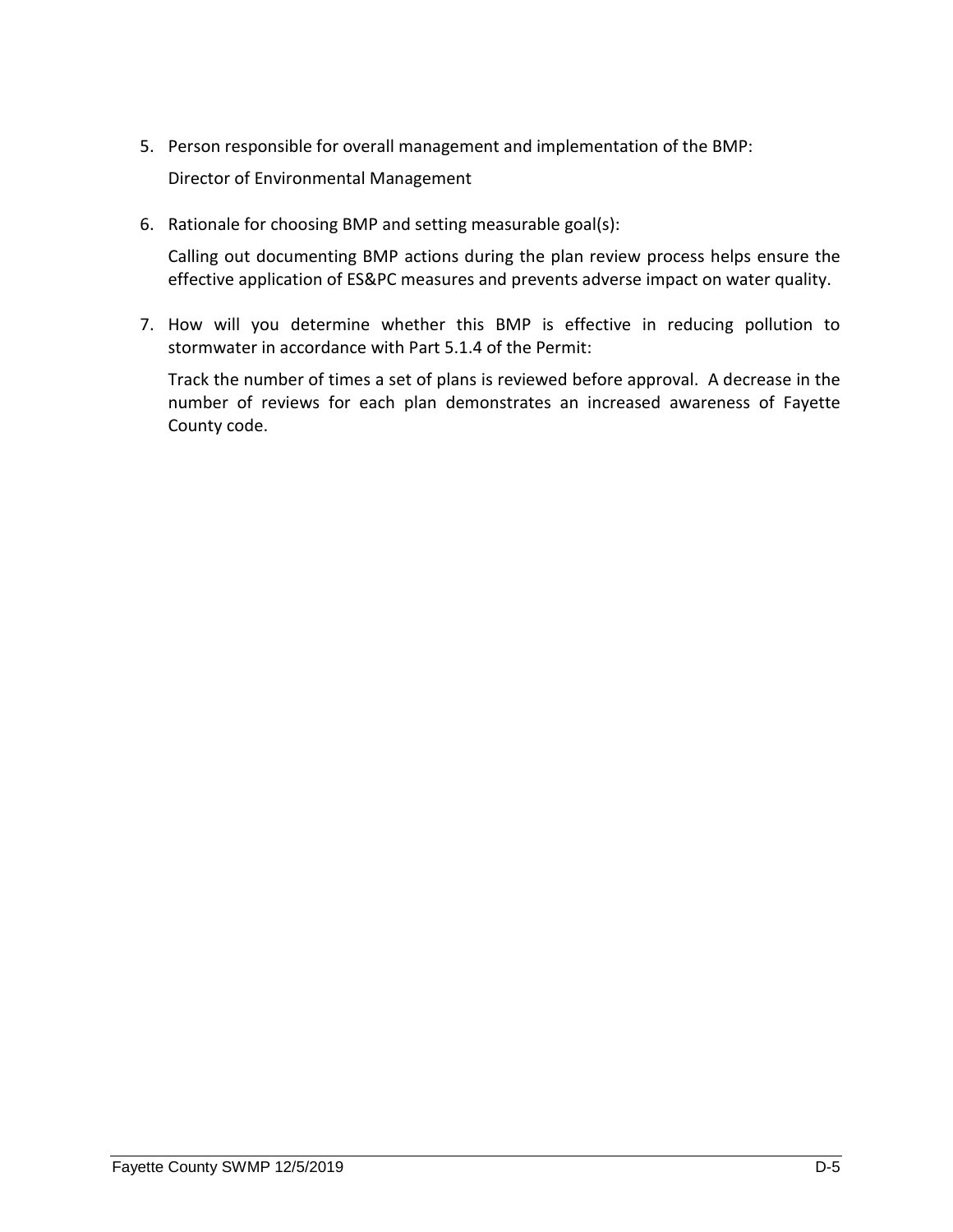## **D.3 Inspection Program**

1. Description of BMP:

This program will ensure that structural and non-structural erosion and sediment control BMPs at construction sites are properly designed and maintained and that construction site waste is properly controlled. Inspections will be performed by an inspector with a GSWCC Level 1B certification.

2. Measurable Goal(s):

Inspect all construction sites at least 3 times (e.g. following installation of initial BMPS, during active construction, and after final stabilization).

3. Schedule:

| a. Interim Milestone Dates:   | None      |
|-------------------------------|-----------|
| b. Implementation Date:       | 2005      |
| c. Frequency of Actions:      | As needed |
| d. Month/Year of each Action: | As needed |

- 4. Documentation to be submitted with each annual report:
	- List of all sites and erosion and sediment control inspections made during the reporting period
- 5. Person responsible for overall management and implementation of the BMP:

Director of Environmental Management

6. Rationale for choosing BMP and setting measurable goal(s):

Reinforce the expectation and understanding of requirements for construction site operators implementing erosion and sediment control best management practices.

7. How will you determine whether this BMP is effective in reducing pollution to stormwater in accordance with Part 5.1.4 of the Permit:

The higher number of attendees at preconstruction meetings should correlate to a decrease in the number of Notice-of-Violations and stop-work orders issued at an individual project site.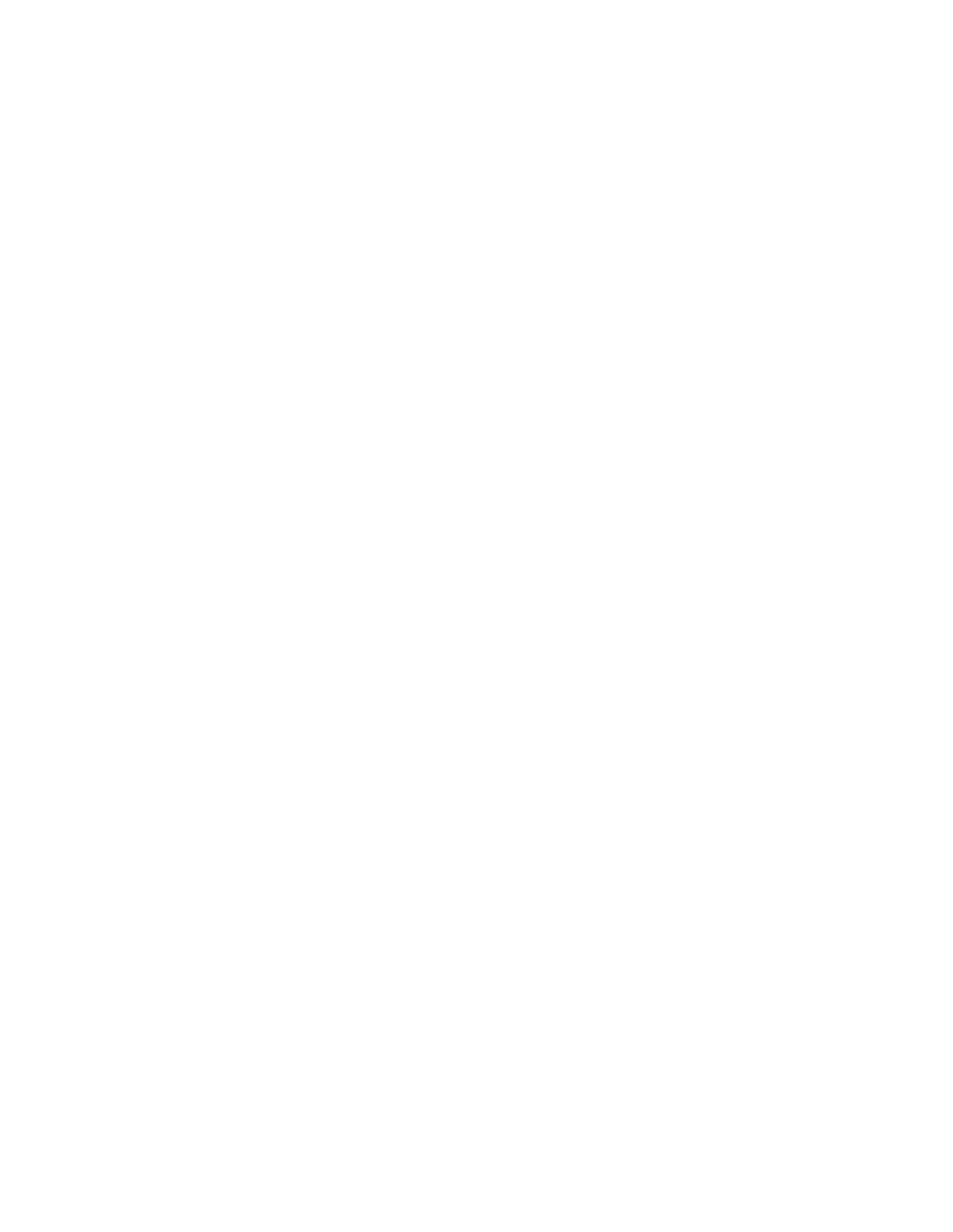## **D.4 Enforcement Procedures**

1. Description of BMP:

Enforce proper installation and maintenance of erosion and sediment control BMPs on all construction sites using GSWCC Level 1B certified inspectors. The County will enforce ordinance procedures as outlined in the *Enforcement Response Plan* (Appendix B) for violations.

2. Measurable Goals:

Track the number of enforcement actions taken: Notice-of Violations, Stop-Work Orders; and citations;

3. Schedule:

| a. Interim Milestone Dates:   | None      |
|-------------------------------|-----------|
| b. Implementation Date:       | Ongoing   |
| c. Frequency of Actions:      | Continual |
| d. Month/Year of each Action: | Continual |

- 4. Documentation to be submitted with each annual report:
	- List of all Notice of Violations, Stop Work Orders, and citations (by site) issued
- 5. Person responsible for overall management and implementation of the BMP:

Director of Environmental Management

6. Rationale for choosing BMP and setting measurable goal(s):

Implement regulatory and compliance mechanisms relative to erosion and sediment controls on construction sites and establish procedures for site inspection and enforcement of control measures.

7. How will you determine whether this BMP is effective in reducing pollution to stormwater in accordance with Part 5.1.4 of the Permit:

Track the number of site visits and re-inspections. A decrease in re-inspections demonstrates increased awareness of the importance of proper installation and maintenance of erosion and sediment control BMPs.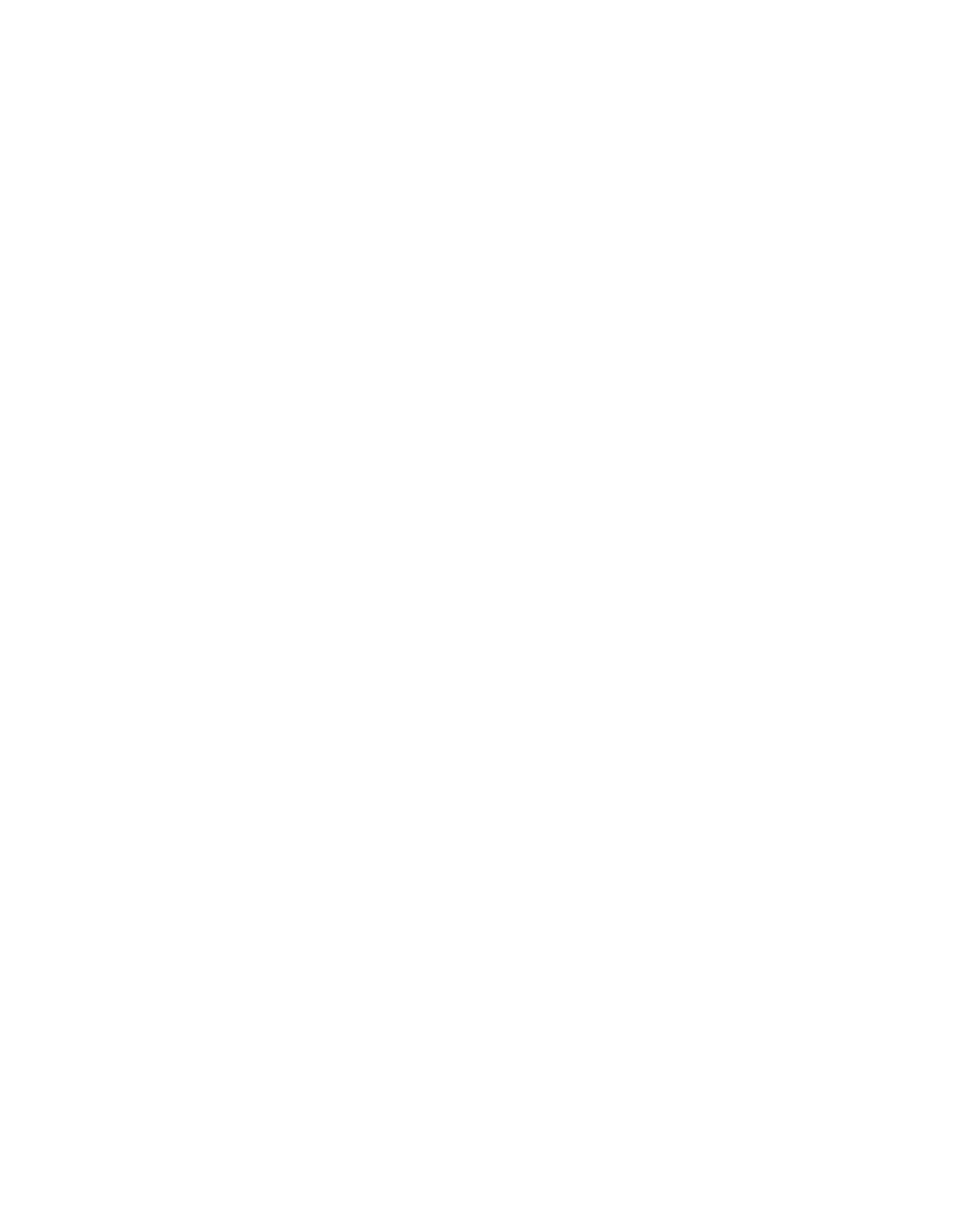## **D.5 Complaint Response**

1. Description of BMP:

The Fayette County Environmental Management Department's primary phone line serves as the hotline for receiving citizen complaints and questions regarding all environmental compliance issues, including erosion and sedimentation concerns. The line is staffed during normal business hours and an answering machine records messages during non-business hours. The line is commonly used by the public. Questions and concerns are documented on a Customer Service Request (CSR) form and investigated by field technicians. The phone number (770-305-5410) is available in all county directories, department business cards, and on the county's website.

2. Measurable Goals:

Track the number of CSRs by type, respond within two business days, and maintain a 100 percent follow-up rate.

3. Schedule:

| a. Interim Milestone Dates:   | None      |
|-------------------------------|-----------|
| b. Implementation Date:       | Ongoing   |
| c. Frequency of Actions:      | Continual |
| d. Month/Year of each Action: | Continual |

- 4. Documentation to be submitted with each annual report:
	- List of all erosion, sedimentation, and pollution customer service requests.
- 5. Person responsible for overall management and implementation of the BMP:

Director of Environmental Management

6. Rationale for choosing BMP and setting measurable goal(s):

To maintain timely and uniform response procedures for erosion, sedimentation and pollution customer service requests.

7. How will you determine whether this BMP is effective in reducing pollution to stormwater in accordance with Part 5.1.4 of the Permit:

Track the number of customer service requests for erosion and sediment control. A decrease in customer service requests demonstrates an increased awareness of the importance of proper installation and maintenance of ES&P BMPs.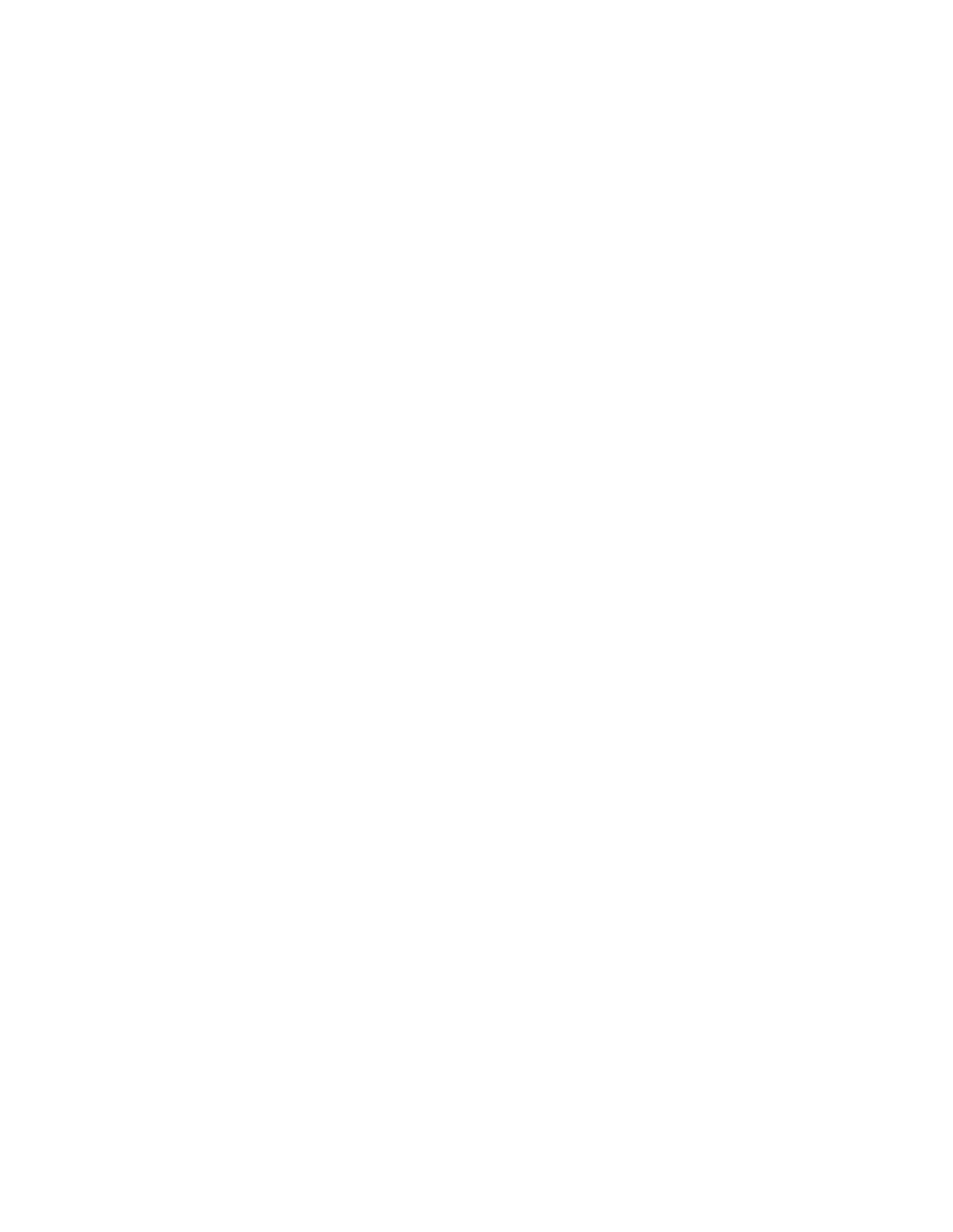# **D.6 Certification**

1. Description of BMP:

Ensure all county staff involved in construction activities subject to NPDES construction general permits are trained and certified in accordance with the rules adopted by the GSWCC.

2. Measurable Goals:

Ensure all county staff involved in construction activities subject to NPDES construction general permits are trained and certified in accordance with the rules adopted by the GSWCC.

3. Schedule:

| a. Interim Milestone Dates:   | None      |
|-------------------------------|-----------|
| b. Implementation Date:       | Ongoing   |
| c. Frequency of Actions:      | Continual |
| d. Month/Year of each Action: | Continual |

- 4. Documentation to be submitted with each annual report:
	- List of the County employee name, GSWCC Certification ID and type of certification(s) taken directly from the GSWCC website
- 5. Person responsible for overall management and implementation of the BMP:

Environmental Management Department

6. Rationale for choosing BMP and setting measurable goal(s):

Certification is required as part of the NPDES Phase II General Permit.

7. How will you determine whether this BMP is effective in reducing pollution to stormwater in accordance with Part 5.1.4 of the Permit:

Track the number of certified staff. Staff certification proper plan review, inspection and enforcement actions are implemented according to the Soil Erosion, Sedimentation and Pollution Control ordinance and the Enforce Response Plan (Appendix B.)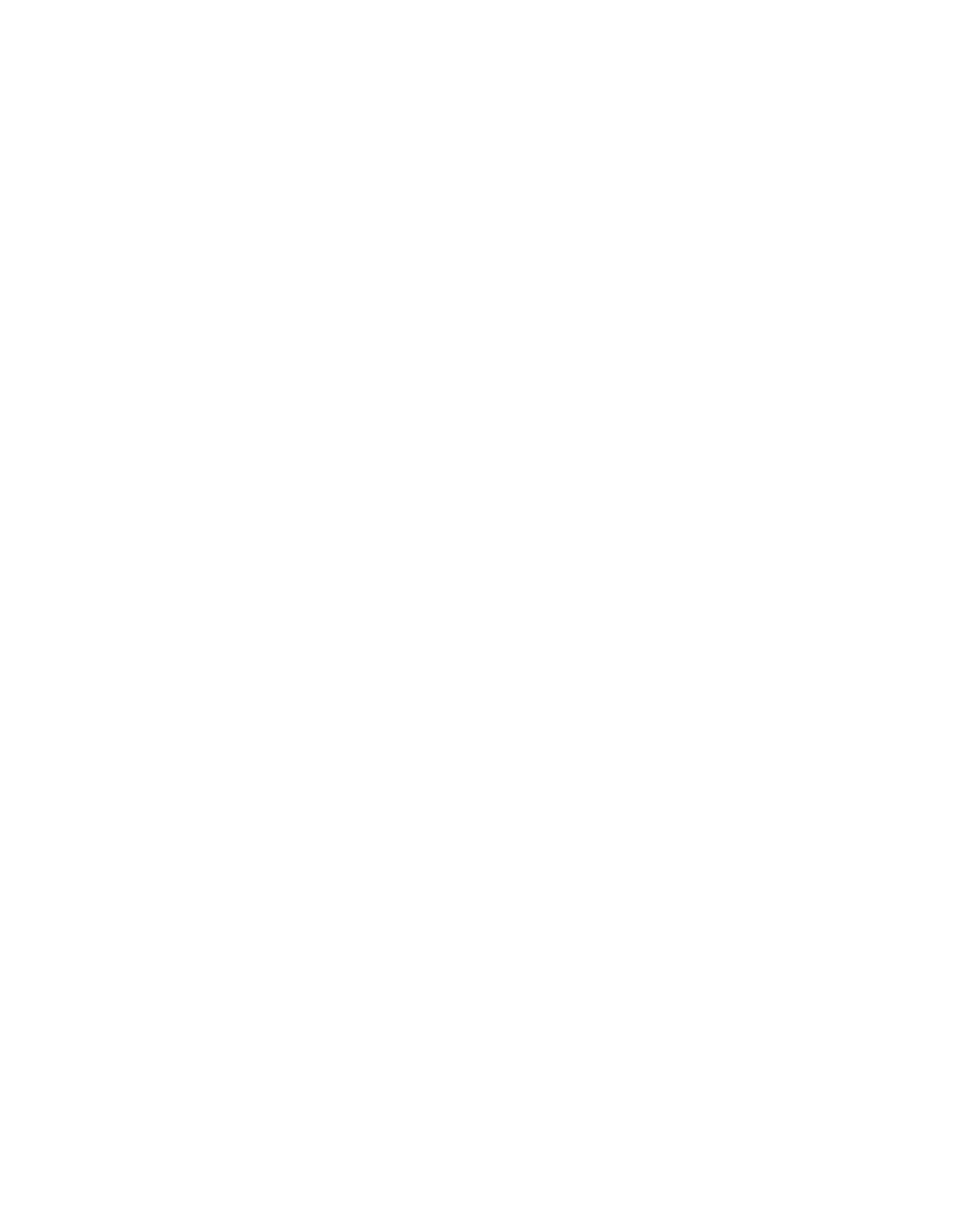# E.Post-Construction Stormwater Management and New Development and Redevelopment

40 CFR Part 122.34(b)(5) Requirement: The permittee must develop, implement, and enforce a program to address stormwater runoff into the MS4 from new development and redevelopment projects, including projects less than one acre if they are part of a larger common plan of development or sale. You must:

Develop and implement strategies which include a combination of structural and/or nonstructural BMPs appropriate for your community;

Use an ordinance or other regulatory mechanism to address post-construction runoff from new development or redevelopment projects; and,

Ensure adequate long-term operation and maintenance of BMPs.

The following BMPs are included as part of this stormwater minimum control measure:

- E.1 Legal Authority
- E.2 Inventory
- E.3 Inspection Program
- E.4 Maintenance Program
- E.5 GI/LID Structures
- E.6 GI/LID Program
- E.7 GI/LID Inspection and Maintenance Program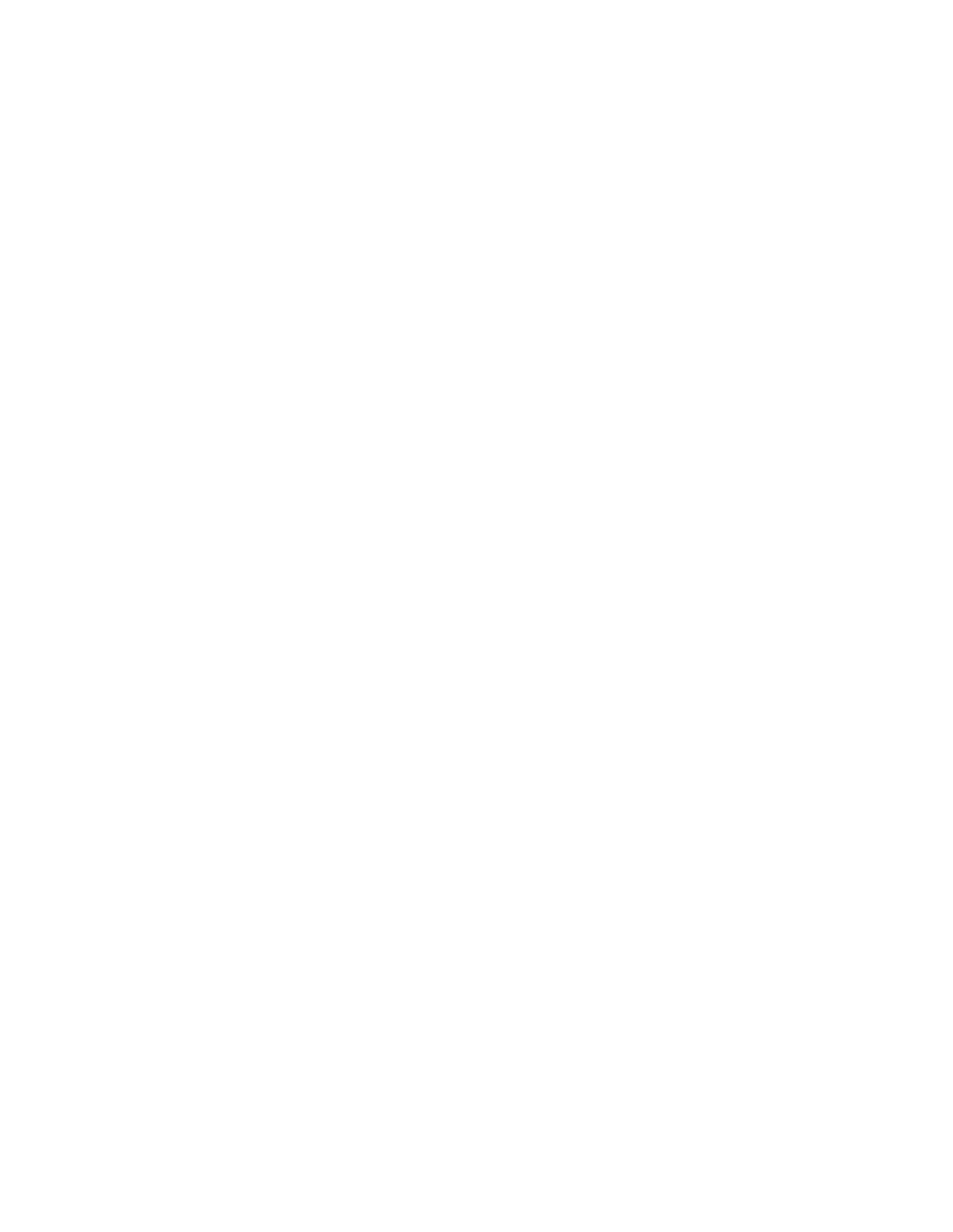## **E.1 Legal Authority**

#### 1. Description of BMP:

Creation and implementation of a Post-Development Stormwater Management in New Development and Redevelopment ordinance to control adverse effects of increased post-development stormwater runoff and nonpoint source pollution associated with new development and redevelopment. The County's most recent Post-Development Stormwater Management in New Development and Redevelopment ordinance was adopted on August 26, 2010. Adopted by reference within this ordinance are requirements to meet standards outlined in the Georgia Stormwater Management Manual.

2. Measurable Goal(s):

Annually evaluate the ordinance and modify as necessary and implement appropriate enforcement action of the Ordinance.

- 3. Documentation to be submitted with each annual report:
	- Staff meeting agenda and memo
	- Ordinance revisions (as applicable)
- 4. Schedule:

| Interim Milestone Dates:<br>None |  |
|----------------------------------|--|
|----------------------------------|--|

- b. Implementation Date: August 2005
- c. Frequency of Actions: Continually
- d. Month/Year of each Action: N/A
- 5. Person responsible for overall management and implementation of the BMP:

Director of Environmental Management

6. Rationale for choosing BMP and setting measurable goal(s):

A regulatory mechanism enables the county to control the adverse effects of increased post-development stormwater runoff and non-point source pollution associated with new development and redevelopment.

7. How will you determine whether this BMP is effective in reducing pollution to stormwater in accordance with Part 5.1.4 of the Permit:

Track the number of times a set of plans does not comply with standards detailed in the Post-Development Stormwater Management in New Development and Redevelopment ordinance before final approval. A decrease in reviews for each plan set demonstrates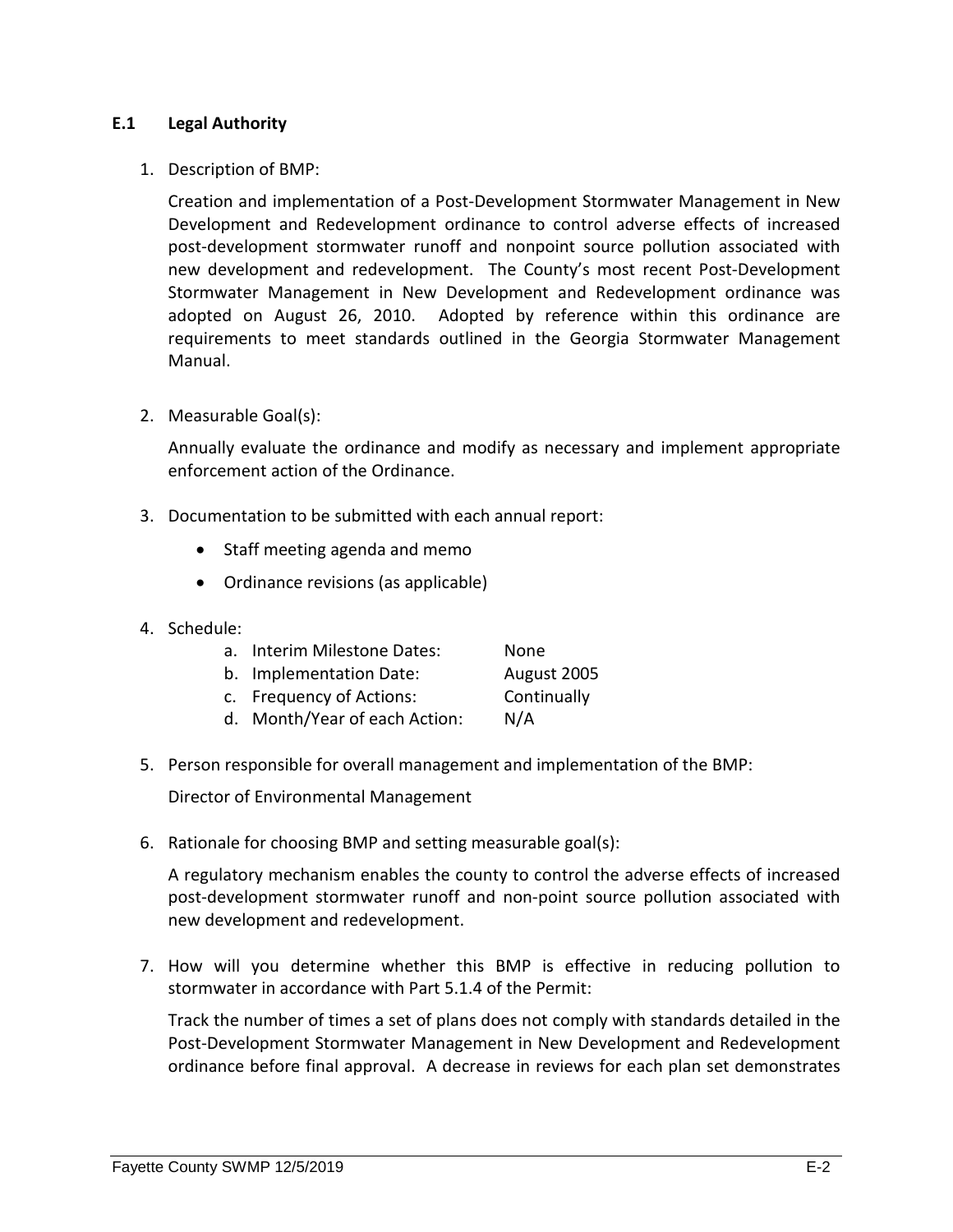an increased awareness of Post-Development Stormwater Management in New Development and Redevelopment requirements.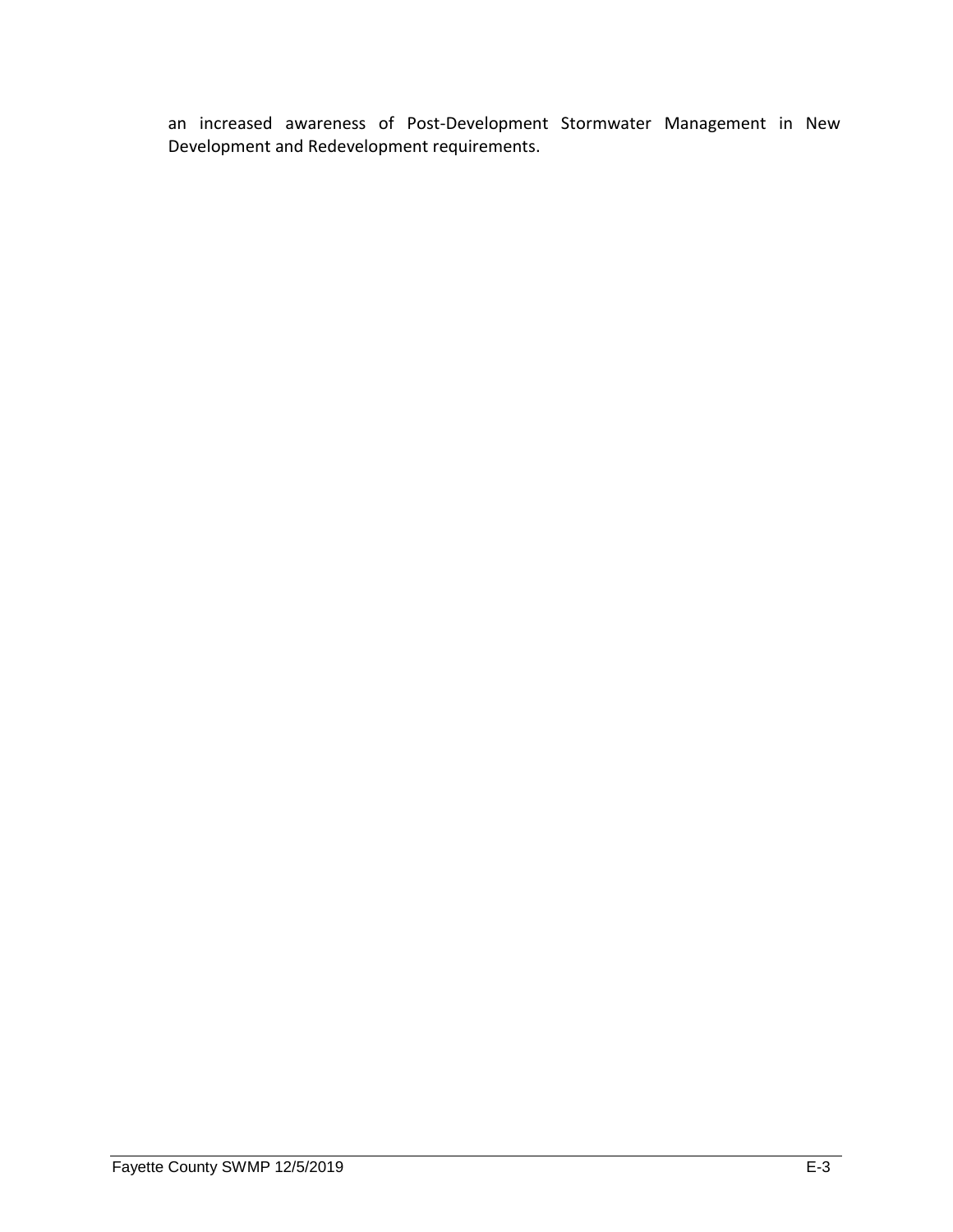## **E.2 Inventory**

1. Description of BMP:

Update, as needed, the inventory of all county-owned post-construction stormwater management structures (e.g. detention/retention ponds, water quality vaults, infiltration structures) and privately-owned structures designed after the December 9, 2008 adoption of the Post Development Stormwater Management for New Development and Redevelopment ordinance that incorporates the Georgia Stormwater Management Manual requirements.

2. Measurable Goal(s):

Annually update the inventory as new structures are completed or existing structures are identified.

- 3. Documentation to be submitted with each annual report :
	- List of county-owned post-construction stormwater management structures and privately-owned structures designed after the adoption of the Georgia Stormwater Management Manual in 2008.
- 4. Schedule:

| a <sub>z</sub> | Interim Milestone Dates:      | None        |
|----------------|-------------------------------|-------------|
|                | b. Implementation Date:       | 2005        |
|                | c. Frequency of Actions:      | Continually |
|                | d. Month/Year of each Action: | N/A         |

5. Person responsible for overall management and implementation of the BMP:

Director of Environmental Management

6. Rationale for choosing BMP and setting measurable goal(s):

An inventory program is required as part of the NPDES Phase II General Permit.

7. How will you determine whether this BMP is effective in reducing pollution to stormwater in accordance with Part 5.1.4 of the Permit:

An increase in the number of maintained water quality structures demonstrates a positive effect on stormwater quality in the county.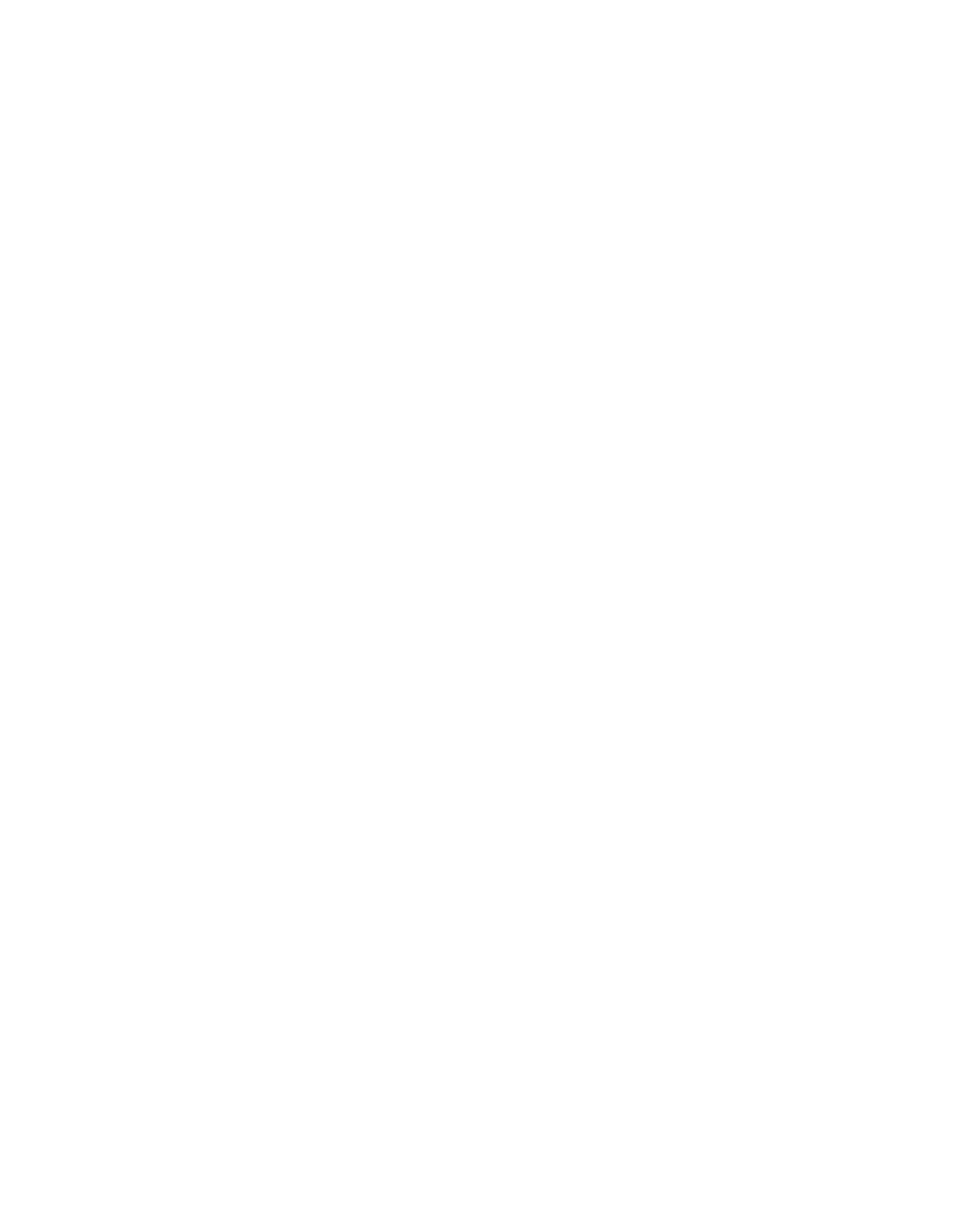## **E.3 Inspection Program**

1. Description of BMP:

Conduct inspections of all post-construction stormwater management structures as required in BMP No. E.2. Require Inspection and Maintenance Agreements and Operation and Maintenance Plans for all new developments and redevelopments, as applicable, so that 100 percent of the structures are inspected within the permit term.

Inspections are conducted by county inspectors using the inspection checklist submitted with the Operations and Maintenance Plan for each stormwater management facility.

2. Measurable Goal(s):

The county will inspect 100% of all post-construction stormwater management structures on the inventory required in BMP No. 2 structures within the 5-year permit term, with at least 5% being inspected annually.

- 3. Documentation to be submitted with each annual report:
	- County inspector completed inspection checklists
- 4. Schedule:

| $a_{1}$ | Interim Milestone Dates:      | None        |
|---------|-------------------------------|-------------|
|         | b. Implementation Date:       | 2005        |
|         | c. Frequency of Actions:      | Continually |
|         | d. Month/Year of each Action: | N/A         |

- 5. Person responsible for overall management and implementation of the BMP: Director of Environmental Management
- 6. Rationale for choosing BMP and setting measurable goal(s):

An inspection program is required as part of the NPDES Phase II General Permit.

7. How will you determine whether this BMP is effective in reducing pollution to stormwater in accordance with Part 5.1.4 of the Permit:

Track the number inspections on the permitted and county-owned stormwater management structures. An increase in maintenance compliance will have a positive effect on stormwater quality in the county.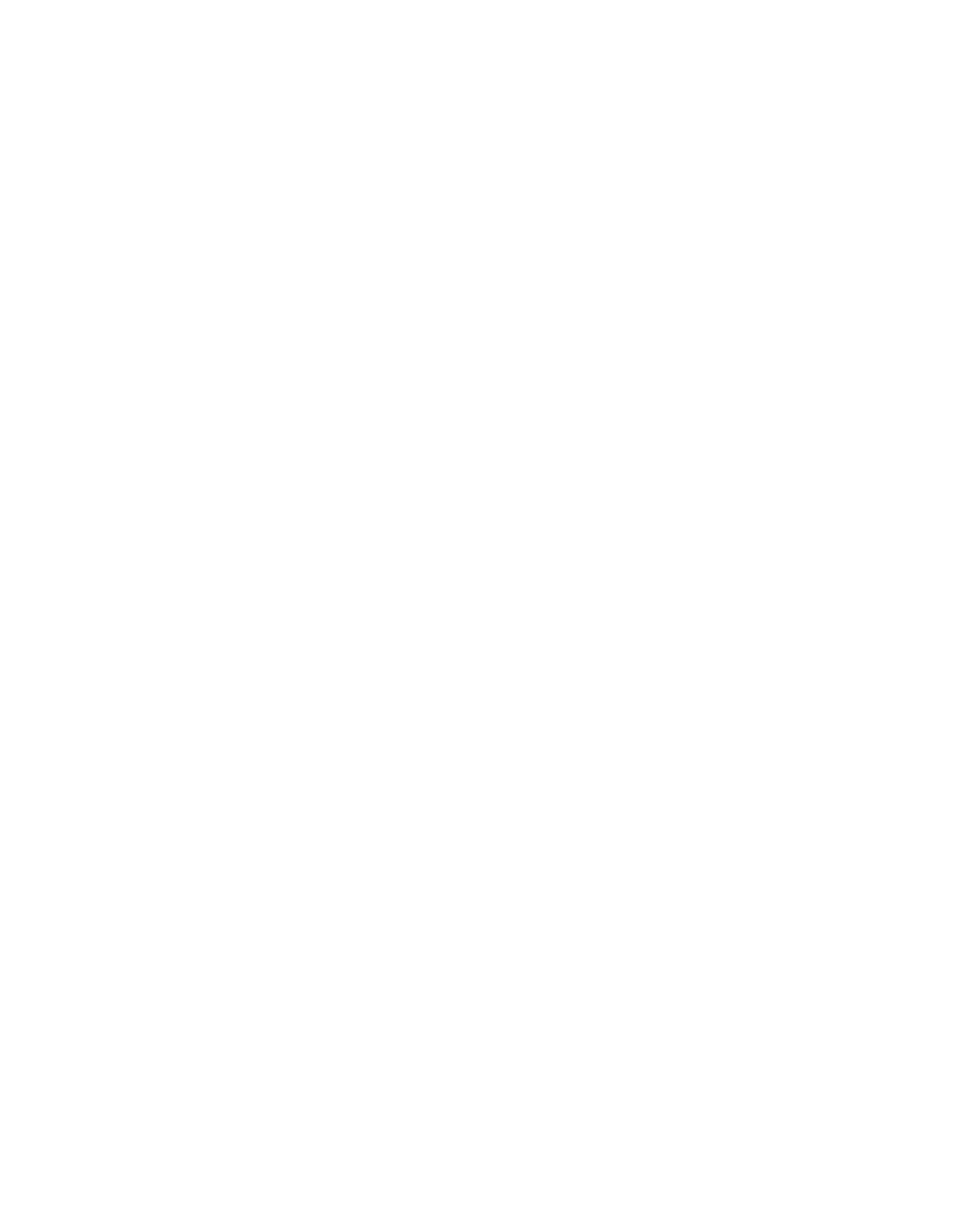#### **E.4 Maintenance Program**

#### 1. Description of BMP:

Fayette County requires all new and redeveloped privately‐owned facilities to submit an Operations and Maintenance (O&M) plan for post‐construction stormwater management structures and an annual maintenance report. Each facility is then inspected by staff to ensure proper maintenance is performed. All publicly owned ponds are inspected and maintained per the GSMM O&M guidance documents.

An Inspection & Maintenance Agreement as well as performance/maintenance bonds are required of all new developments and redevelopments to ensure the O&M plan is implemented. As outlined in the ERP, the stormwater management ordinance provides for enforcement action against the property owner if the O&M Plan is not properly implemented.

2. Measurable Goal(s):

Annually require operations and maintenance plans and inspection and maintenance agreements for all new developments and redevelopments, as applicable and confirm that operations and maintenance plans are implemented to ensure proper stormwater facility operation.

- 3. Documentation to be submitted with each annual report:
	- Work orders for publicly owned facilities
	- List execution dates of inspection and maintenance agreements; dates of existing annual inspection reports received
	- Annual inspections reports
- 4. Schedule:

| a. Interim Milestone Dates: | None |  |
|-----------------------------|------|--|
|                             |      |  |

- b. Implementation Date: December 2006
- c. Frequency of Actions: N/A
- d. Month/Year of each Action: N/A
- 5. Person responsible for overall management and implementation of the BMP:

Director of Environmental Management

6. Rationale for choosing BMP and setting measurable goal(s):

A maintenance program is required as part of the NPDES Phase II General Permit.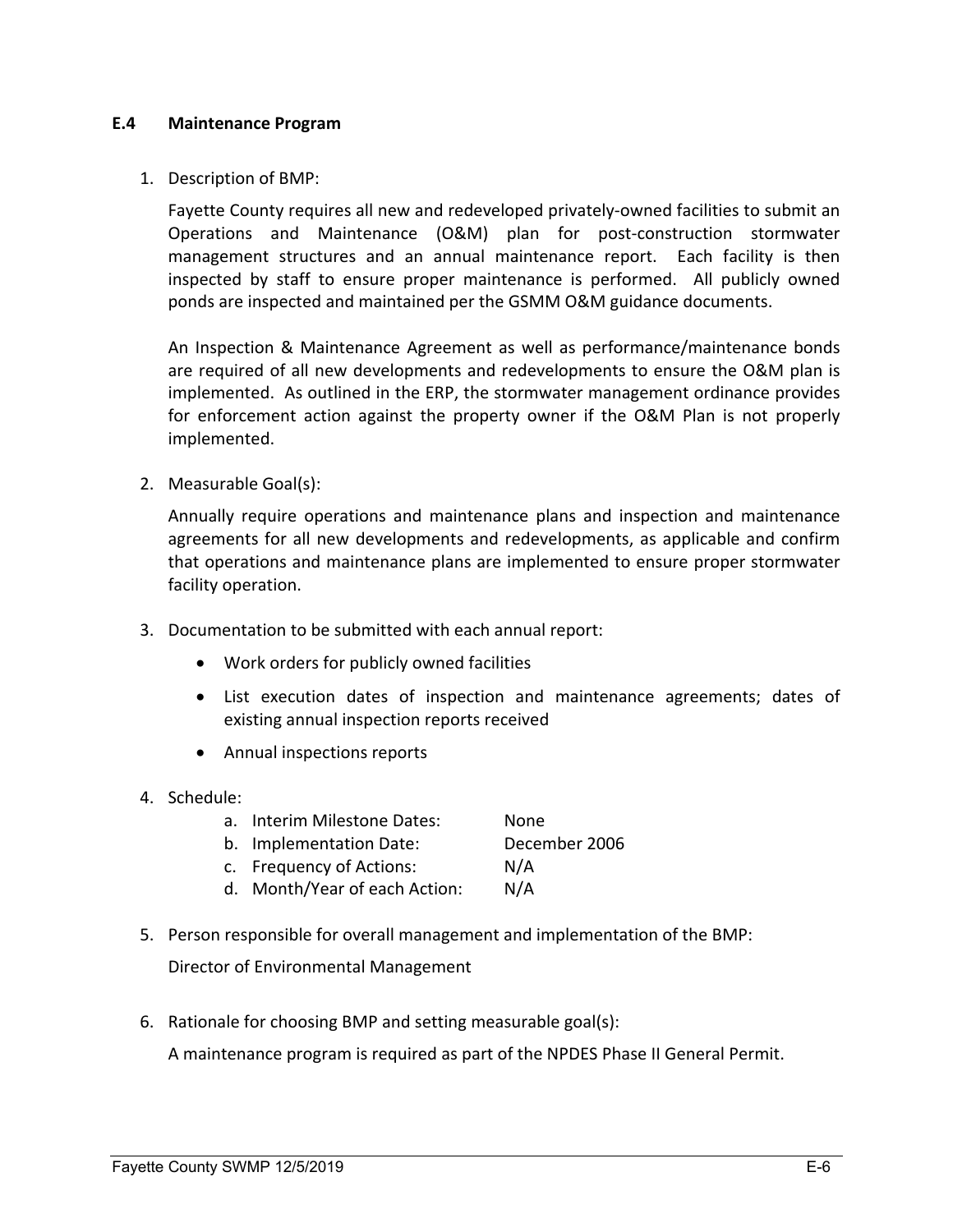7. How will you determine whether this BMP is effective in reducing pollution to stormwater in accordance with Part 5.1.4 of the Permit:

Track the maintenance performed on structures listed on the inventory list required in E.2. An increase in maintenance demonstrates a positive effect on stormwater quality in the county.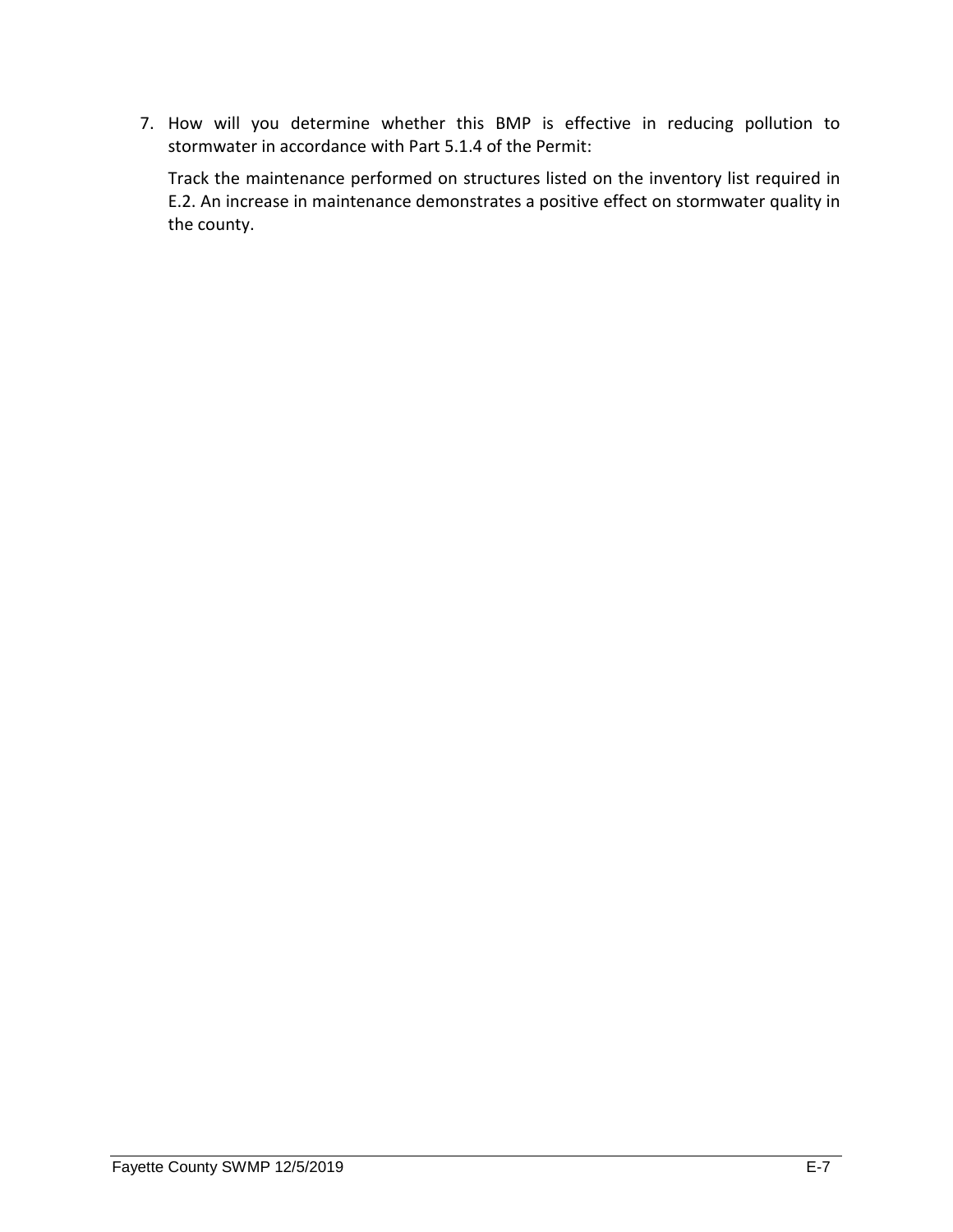# **E.5 GI/LID Structure Inventory**

1. Description of BMP:

Develop an inventory of water quality-related GI/LID structures located within the permitted area and constructed after December 6, 2012. This inventory includes the total number of GI/LID structures.

2. Measurable Goal(s):

Annually update the GI/LID inventory when new water quality-related GI/LID structures are identified through the plan review process.

- 3. Documentation to be submitted with each annual report :
	- List of the GI/LID Structures constructed in the permitted areas after December 6, 2012
- 4. Schedule:
	- a. Interim Milestone Dates: None
	- b. Implementation Date: January 2015
	- c. Frequency of Actions: Continually

- d. Month/Year of each Action: N/A
- 5. Person responsible for overall management and implementation of the BMP:

Director of Environmental Management

6. Rationale for choosing BMP and setting measurable goal(s):

A list of the GI/LID Structures is required as part of the NPDES Phase II General Permit.

7. How you will determine whether this BMP is effective in reducing pollution to stormwater in accordance with Part 5.1.4 of the Permit:

Track the number GI/LID structures permitted structures. An increase in structures should have a positive effect on stormwater quality in the permitted area.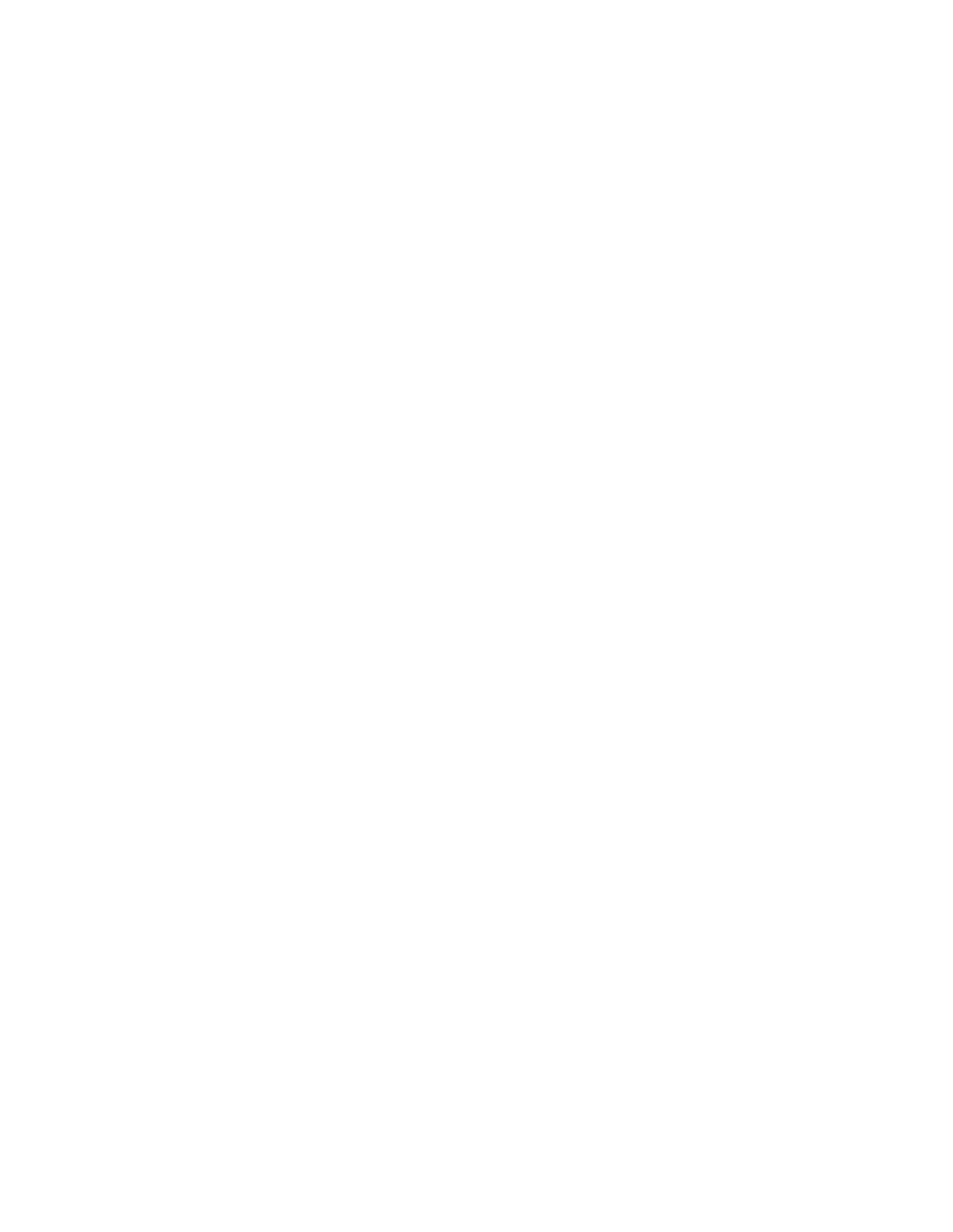## **E.6 GI/LID Program**

1. Description of BMP:

The GI/LID is used to outline the evaluation, implementation, and maintenance procedures for GI/LID techniques and practices in Fayette County. Program implementation is designed to reduce stormwater runoff and pollution and help restore the natural water cycle through promotion of stormwater management practices that capture, infiltrate, or evapotranspirate stormwater.

2. Measurable Goal(s):

Develop and implement a GI/LID program that list structures that can be permitted; procedures for evaluating feasibility and site applicability of different techniques; and procedures for the inspection and maintenance of GI/LID structures. Annually review and update the program as needed.

- 3. Documentation to be submitted with each annual report:
	- Revisions to the GI/LID program guide as applicable
- 4. Schedule:
	- a. Interim Milestone Dates: February 15, 2020
	- b. Implementation Date: January 2020

c. Frequency of Actions: continuous

- d. Month/Year of each Action: N/A
- 5. Person responsible for overall management and implementation of the BMP:

Director of Environmental Management

6. Rationale for choosing BMP and setting measurable goal(s):

A GI/LID Program is required as part of the NPDES Phase II General Permit.

7. How you will determine whether this BMP is effective in reducing pollution to stormwater in accordance with Part 5.1.4 of the Permit:

Track the number GI/LID structures permitted structures. An increase in structures should have a positive effect on stormwater quality in the permitted area.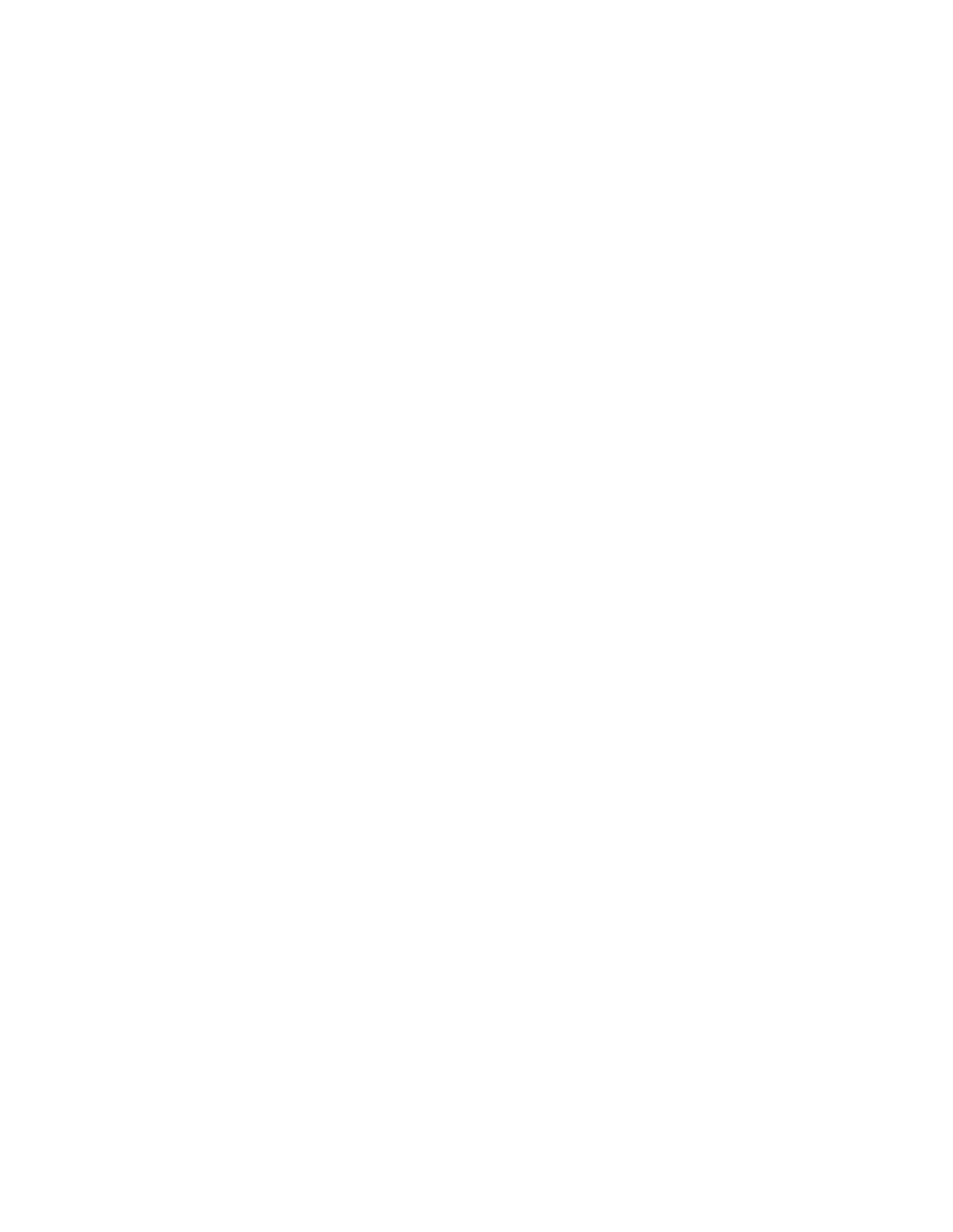## **E.7 GI/LID Inspection and Maintenance Program**

1. Description of BMP:

Conduct inspections of all GI/LID structures (private and public) as required in BMP No. 5.a., so that 100 percent of the structures are inspected within the permit term.

Inspections are conducted by county inspectors using the inspection checklist found in the most up-to-date Georgia Stormwater Management Manual and checklist will guide any required maintenance to be performed.

2. Measurable Goal(s):

The county will inspect 100% of all GI/LID structures on the inventory within the 5-year permit term, with at least 5% being inspected annually.

- 3. Documentation to be submitted with each annual report:
	- Annual inspections reports for both privately/publicly-owned GI/LID structures
	- Maintenance documentation (if any)
- 4. Schedule:
	- e. Interim Milestone Dates: February 15, 2020
	- f. Implementation Date: January 2020

g. Frequency of Actions: continuous

- h. Month/Year of each Action: N/A
- 5. Person responsible for overall management and implementation of the BMP:

Director of Environmental Management

6. Rationale for choosing BMP and setting measurable goal(s):

A GI/LID Inspection and Maintenance Program is required as part of the NPDES Phase II General Permit.

7. How you will determine whether this BMP is effective in reducing pollution to stormwater in accordance with Part 5.1.4 of the Permit:

Track the number GI/LID structures maintained throughout the year. An increase in structures should have a positive effect on stormwater quality in the permitted area.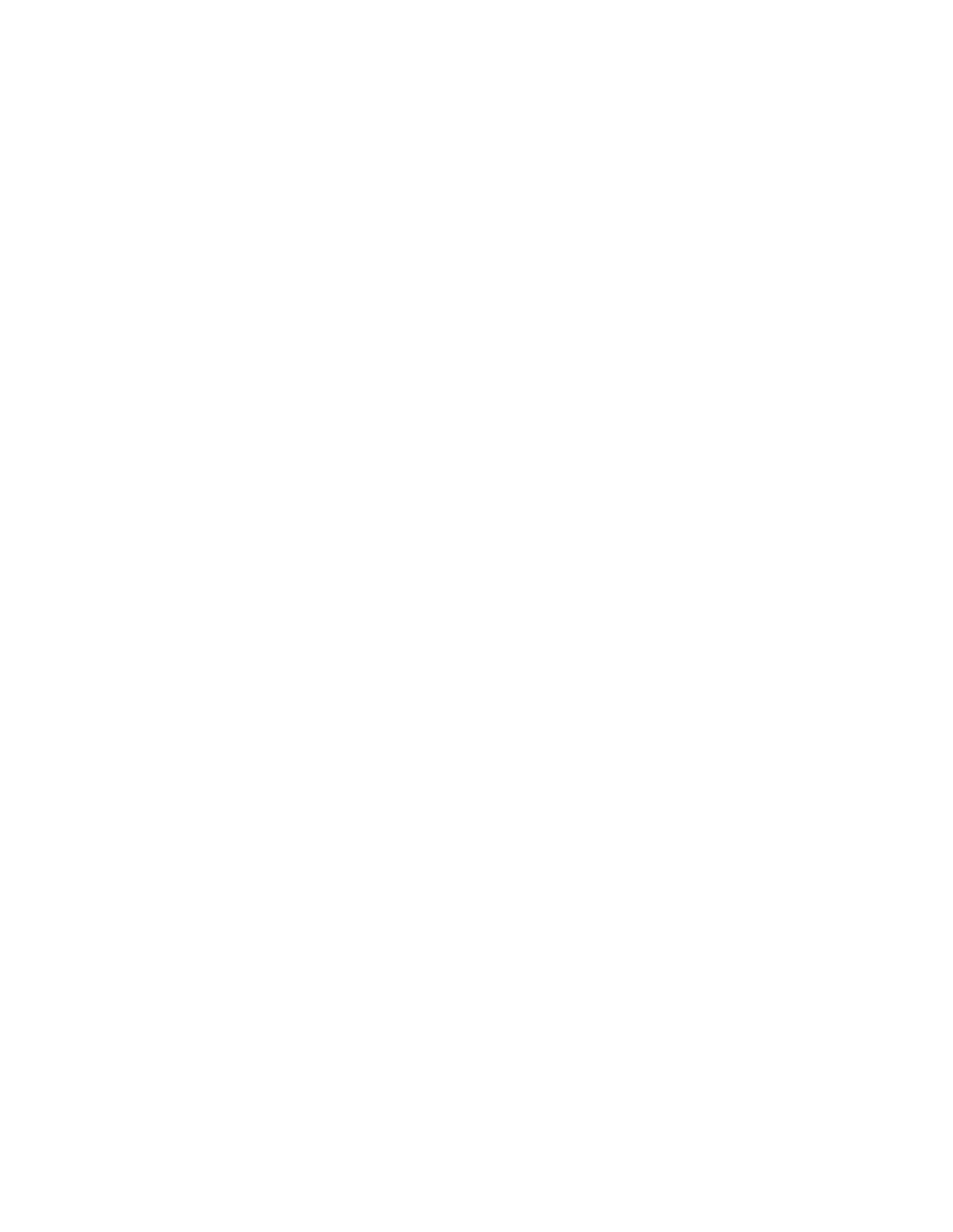# F. Pollution Prevention/Good Housekeeping for Municipal Operations

40 CFR Part 122.34(b)(6) Requirement: The permittee must develop and implement an operation and maintenance program that includes a training component and has the goal of preventing or reducing pollutant runoff from municipal operations. Using training materials available from the USEPA and other organizations as guidance, the permittee must, as a part of this program, include employee training to prevent and reduce storm water pollution from activities such as park and open space maintenance, fleet and building maintenance, new construction and land disturbances, and storm water system maintenance.

The following BMPs are included as part of this stormwater minimum control measure:

- F.1 MS4 Infrastructure Inventory and Map
- F.2 MS4 Inspection Program
- F.3 MS4 Maintenance Program
- F.4 County Road Cleaning
- F.5 Employee Training
- F.6 Waste Disposal
- F.7 New Flood Management Projects
- F.8 Existing Flood Management Projects
- F.9 Municipal Facilities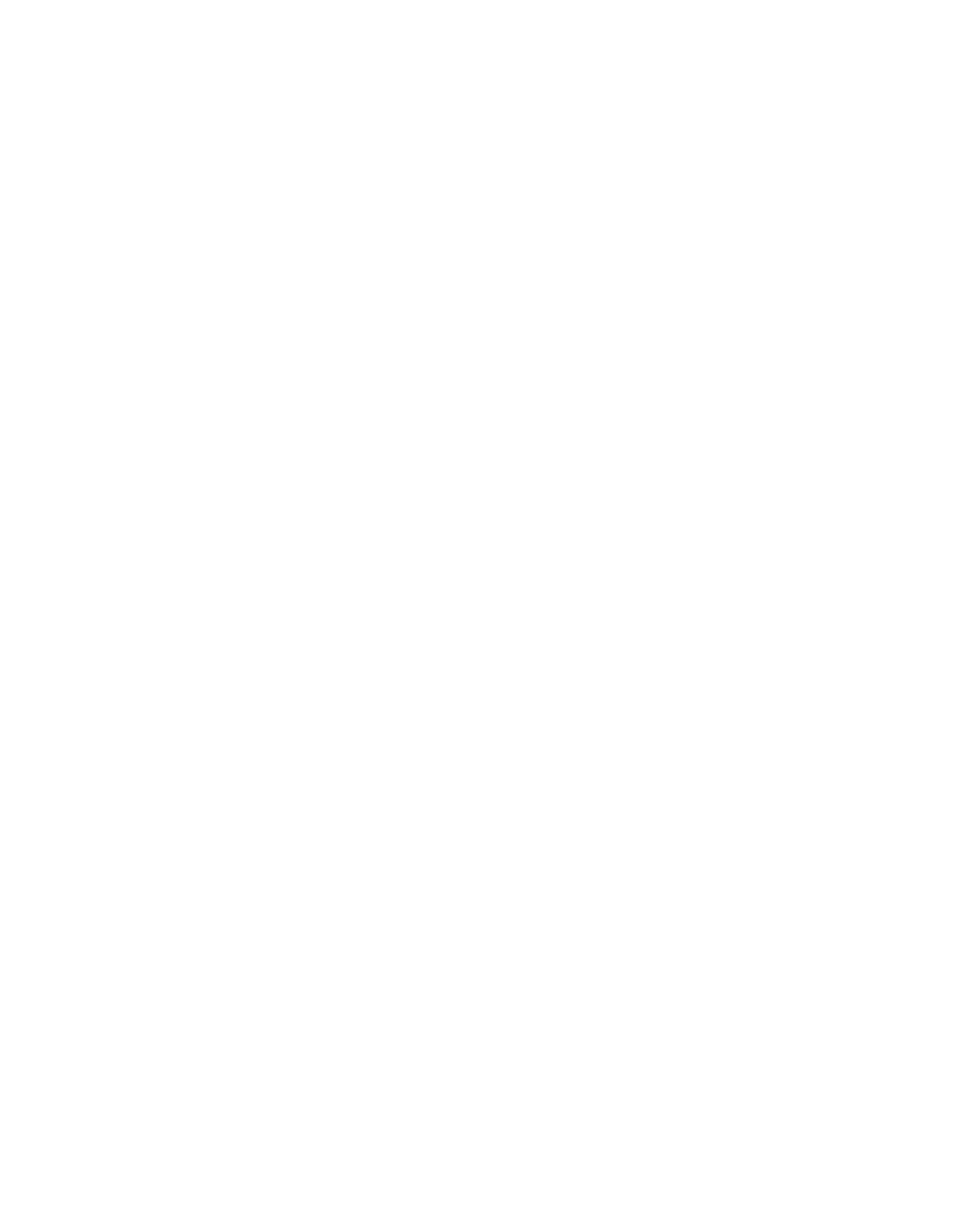# **F.1 MS4 Infrastructure Inventory and Map**

1. Description of BMP:

Develop and maintain an inventory (e.g. catch basin, raised lid inlets, grate inlets, headwalls, pipes, ditches, and stormwater ponds) and map of the MS4 control structures including ditches in county right-of-way.

2. Measurable Goal(s):

Annually update MS4 control structure inventory and map through inspection of existing structures and newly added structures during the reporting period. Additionally, ditches within the permitted area will be mapped and annually reviewed to ensure new ditches are included.

- 3. Documentation to be submitted with each annual report:
	- An GIS inventory map
	- Inventory data in excel format of all inventoried structures
- 4. Schedule:

| a. Interim Milestone Dates:   |                     |
|-------------------------------|---------------------|
| b. Implementation Date:       | <b>Fall of 2004</b> |
| c. Frequency of Action:       | Continually         |
| d. Month/Year of each action: | N/A                 |

5. Person responsible for overall management and implementation of the BMP:

Director of Environmental Management

6. Rationale for choosing BMP and setting measurable goal(s):

An inventory of the MS4 is a minimum requirement of the Georgia NPDES permit and a required step for subsequent pollution prevention goals. Maintaining an up-to-date inventory is an effective means to track operations and stormwater management needed within the permitted area.

7. How you will determine whether this BMP is effective in reducing pollution to stormwater in accordance with Part 5.1.4 of the Permit:

Track the number of structures inventoried. A yearly increase in the number of structures inventoried should increase the number of known deficiencies in the MS4.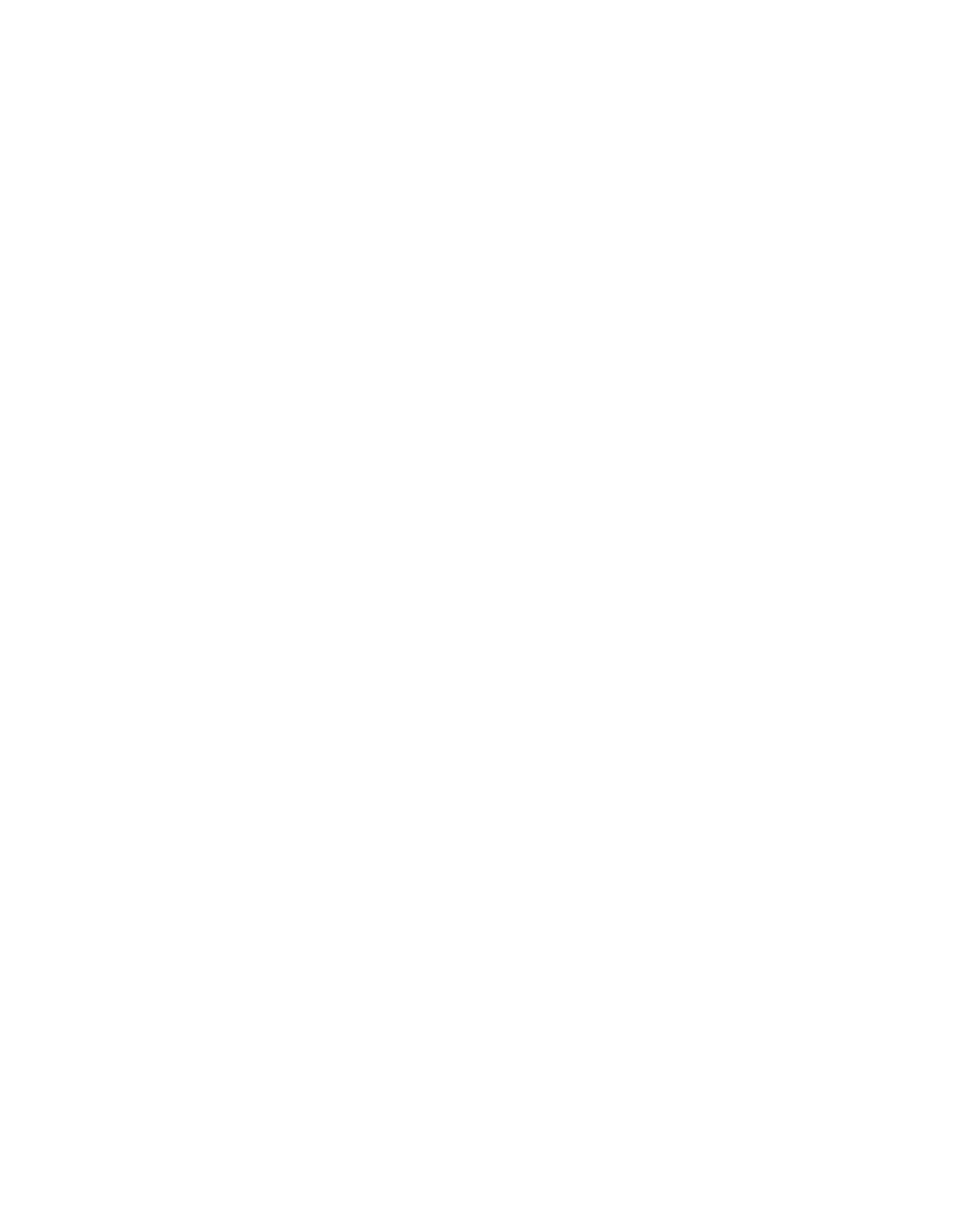## **F.2 MS4 Inspection Program**

1. Description of BMP:

Develop and implement inspection program of MS4 structures so 100 percent of the structures are inspected within a five-year period. County staff will inspect the MS4 structures, document date and structure condition, and input into MS4 GIS database using a handheld device.

2. Measurable Goal(s):

Annually conduct inspections on the MS4 control structures so that 100 percent of the structures are inspected within the five-year period.

- 3. Documentation to be submitted with each annual report:
	- Excel-formatted GIS data listing structures inspected during the reporting period
	- A summary of the inspections will list the number and the percentage of structures inspected during the reporting period
- 4. Schedule:

| a. Interim Milestone Dates:   | None                |
|-------------------------------|---------------------|
| b. Implementation Date:       | <b>Fall of 2004</b> |
| c. Frequency of Action:       | Annual              |
| d. Month/Year of each action: | N/A                 |

5. Person responsible for overall management and implementation of the BMP:

Director of Environmental Management

6. Rationale for choosing BMP and setting measurable goal(s):

Inspection of the MS4 is a minimum requirement of the Georgia NPDES permit and a required step for subsequent pollution prevention goals. Inspecting infrastructure inventory is an effective means to track maintenance and stormwater management problems within the permitted area.

7. How you will determine whether this BMP is effective in reducing pollution to stormwater in accordance with Part 5.1.4 of the Permit:

As maintenance is performed over time, the number of work orders decreases the reciprocal of which is the number of functioning stormwater structures increases.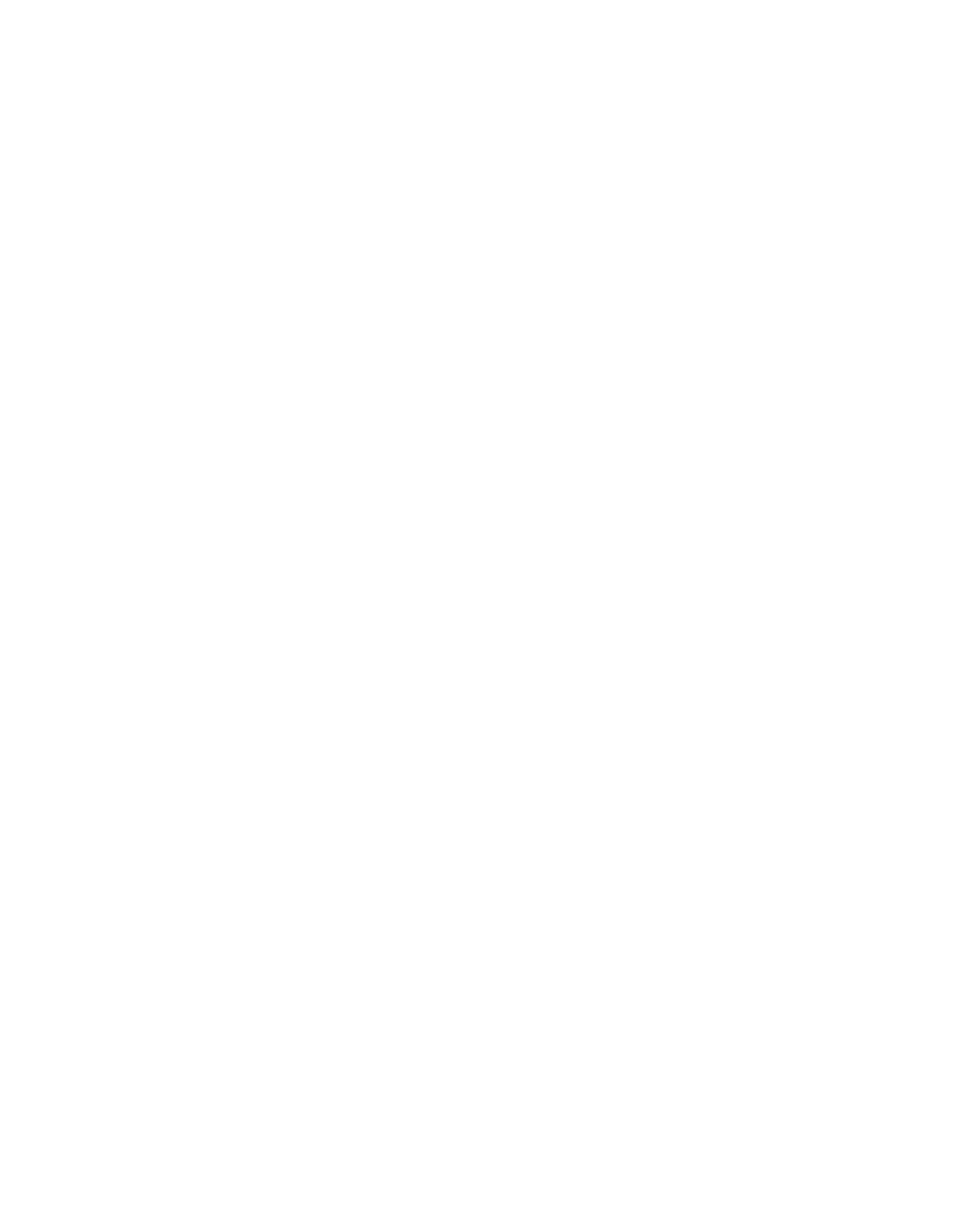#### **F.3 MS4 Maintenance Program**

1. Description of BMP:

During customer service request investigations and MS4 inventory, control structures in need of maintenance are identified and work orders are generated to ensure maintenance on the MS4 control structures.

2. Measurable Goal(s):

Conduct maintenance on MS4 infrastructures as prioritized based on public safety concern (high priority). Conduct 100% maintenance on high priority work orders throughout the year.

- 3. Documentation to be submitted with each annual report:
	- Work orders
	- List of stormwater pipes replaced
- 4. Schedule:
	- a. Interim Milestone Dates: None b. Implementation Date: Annual c. Frequency of Action: As prioritized
	- d. Month/Year of each action: N/A
- 5. Person responsible for overall management and implementation of the BMP:

Director of Environmental Management/Director of Public Works

6. Rationale for choosing BMP and setting measurable goal(s):

Maintenance of the MS4 is a minimum requirement of the Georgia NPDES permit and a required step for subsequent pollution prevention goals. Cleaning and replacing failing infrastructure is an effective means to reduce pollution in stormwater infrastructure and, consequently, in state waters.

7. How you will determine whether this BMP is effective in reducing pollution to stormwater in accordance with Part 5.1.4 of the Permit:

The number of work orders issued due to flooding caused by clogged storm drains should decrease with time.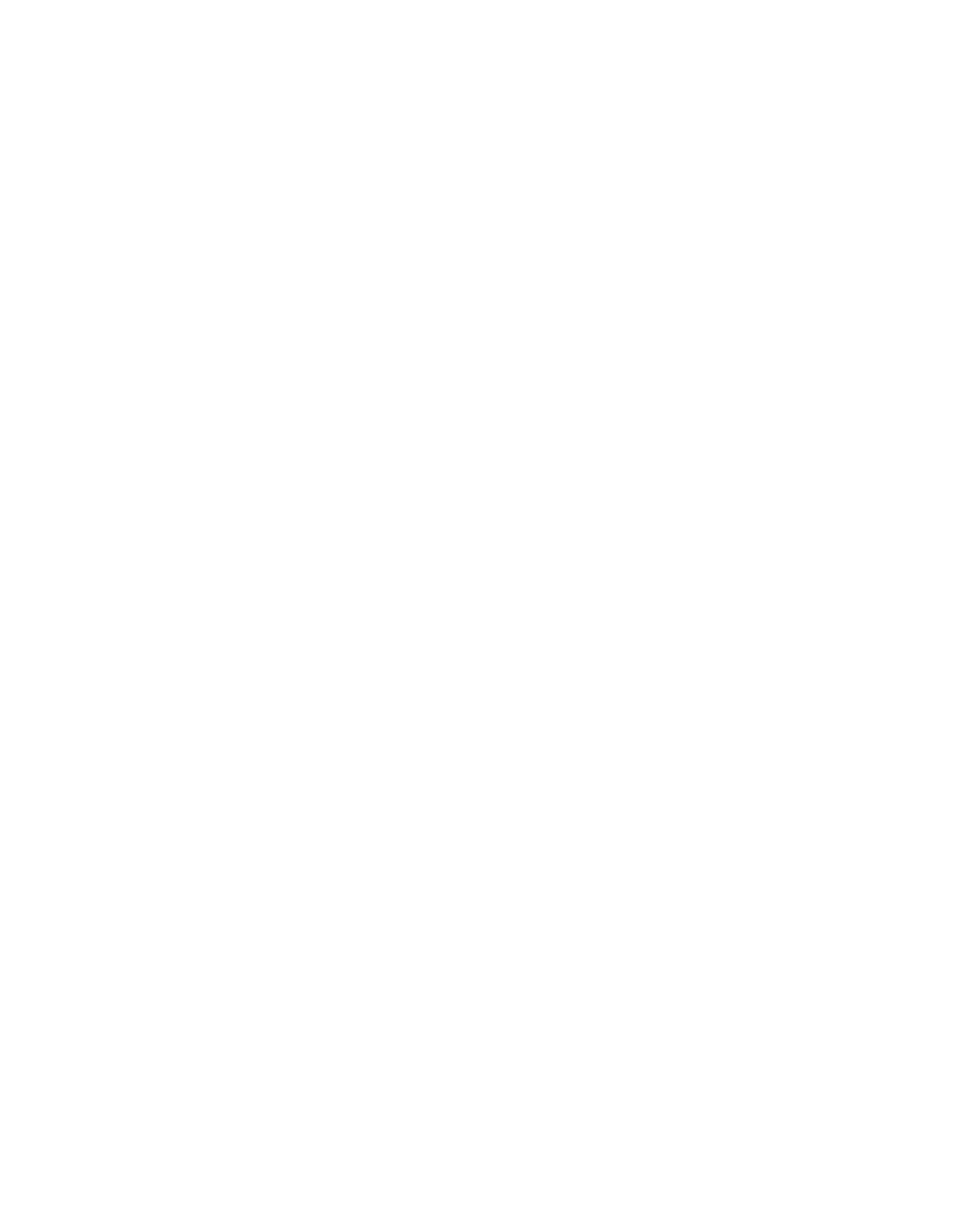# **F.4 County Road Right-of-Way Cleaning**

1. Description of BMP:

The county Road Department conducts road side clean ups on county-owned and maintained roads. These clean ups are conducted by Road Department staff and county inmates.

2. Measurable goal(s):

Annually conduct trash and litter removal on at least 1 mile of roads and rights-of-way as prioritized.

- 3. Documentation to be submitted with each annual report:
	- List of roads and total distance cleaned
- 4. Schedule:

| a. Interim milestone dates:   | None           |
|-------------------------------|----------------|
| b. Implementation date:       | Annually       |
| c. Frequency of actions :     | As prioritized |
| d. Month/Year of each action: | N/A            |

5. Person responsible for overall management and implementation of the BMP:

Director of Environmental Management/Director of Public Works

6. Rationale for choosing BMP and setting measurable goal(s):

Removal of trash from road rights-of-way is a minimum requirement of the Georgia NPDES permit and reduces pollution reaching stormwater infrastructure and state waters.

7. How you will determine whether this BMP is effective in reducing pollution to stormwater in accordance with Part 5.1.4 of the Permit:

A reduction in the weight of trash and litter collected demonstrates a positive effect on water quality within the county.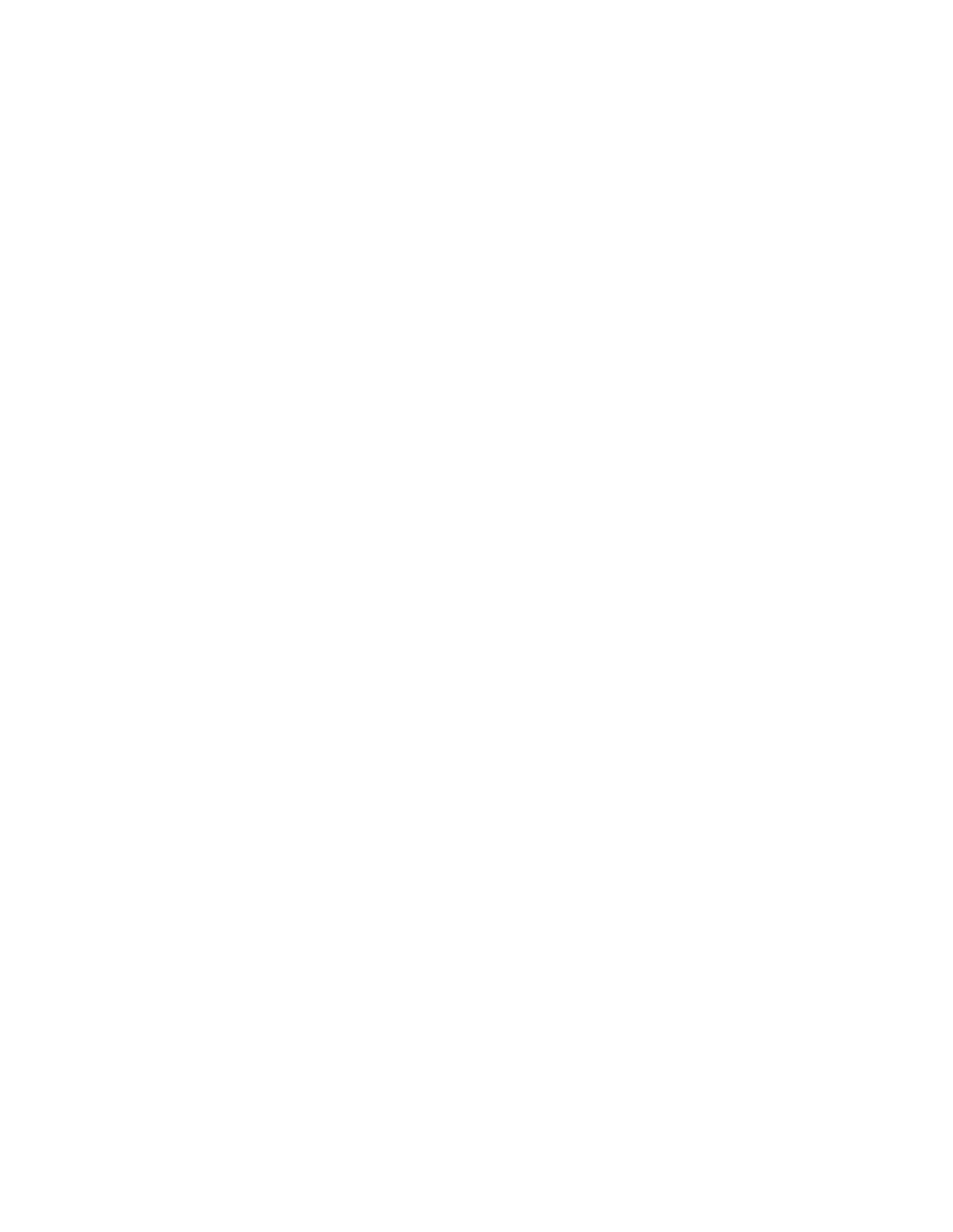# **F.5 Employee Training**

1. Description of BMP:

The county will conduct pollution prevention and good housekeeping training on an annual basis where one session may serve multiple departments. The training shall include a review of pollution impacts on water quality and focus on practices that reduce the pollution risks associated with job-specific activities of county employees.

2. Measurable goal(s):

Conduct Fayette County Pollution Prevention training at least once a year.

- 3. Documentation to be submitted with each annual report:
	- A sign-in sheet with date of training(s) and number of attendees.
- 4. Schedule:

| a. Interim milestone dates:   | ΝA       |
|-------------------------------|----------|
| b. Implementation date:       | Annually |
| c. Frequency of actions:      | Annually |
| d. Month/Year of each action: | ΝA       |

5. Person responsible for overall management and implementation of the BMP:

Director of Environmental Management

6. Rationale for choosing BMP and setting measurable goal(s):

Pollution prevention for county employees training is a minimum requirement of the Georgia NPDES MS4 permit and one of the most important activities an MS4 permittee can perform to reduce pollution impacts generated from county operations.

7. How you will determine whether this BMP is effective in reducing pollution to stormwater in accordance with Part 5.1.4 of the Permit:

Documenting the number of pollution complaints received from public employees. An increase in complaints from county employees demonstrates their increased awareness of pollution and the need to prevent pollution.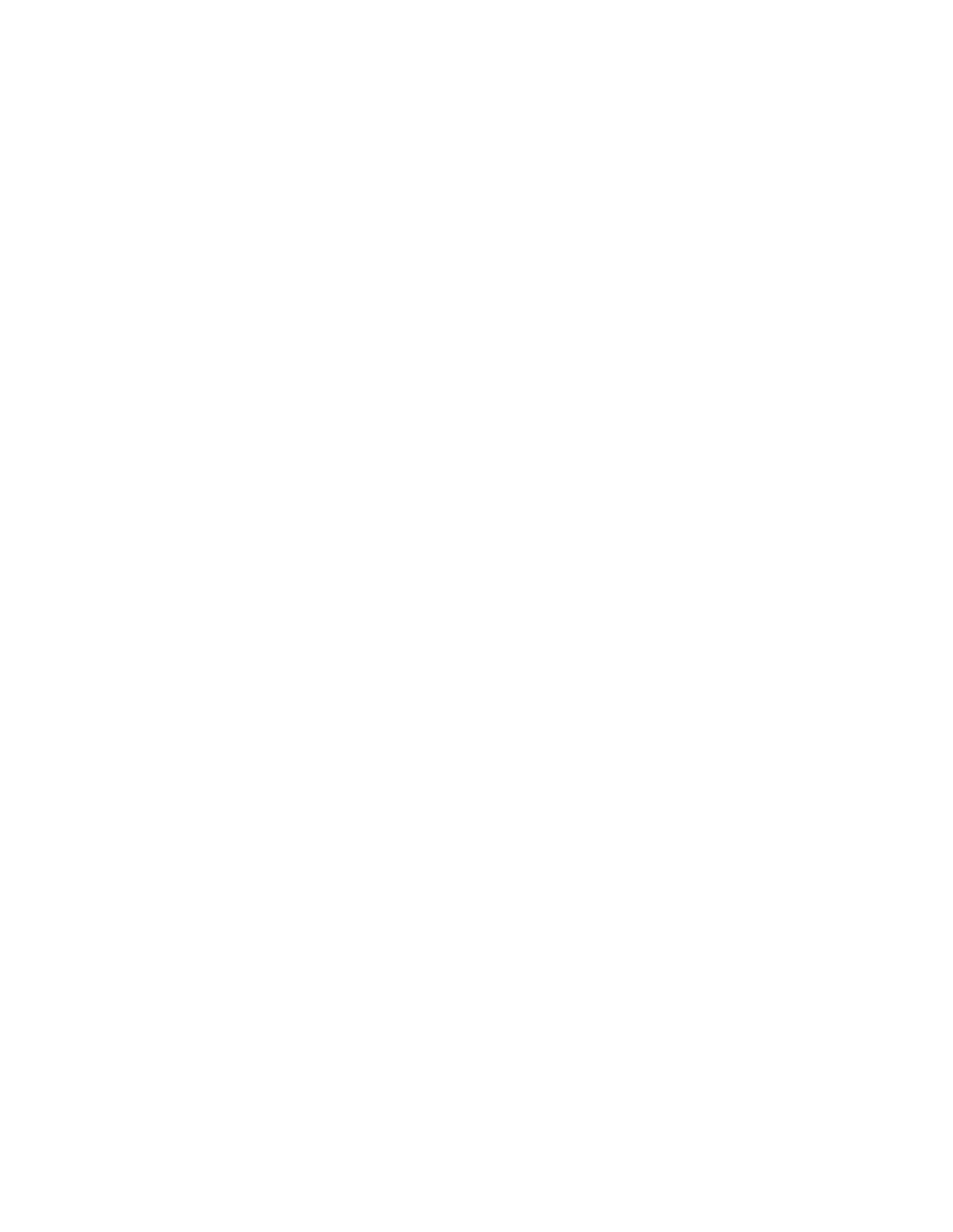## **F.6 Waste Disposal**

## 1. Description of BMP:

The county will properly dispose of waste removed from the MS4 collected during county road clean-ups and haul to the Fayette County inert landfill/transfer station.

2. Measurable goal(s):

Document waste removed from the MS4 and placed in the county inert landfill. 100% of the inert waste will be properly disposed in the Fayette County inert landfill/transfer station.

- 3. Documentation to be submitted with each annual report:
	- Transfer station/Inert landfill tonnage report for MS4 waste
- 4. Schedule:

| a. Interim milestone dates:   | N/A      |
|-------------------------------|----------|
| b. Implementation date:       | Annually |
| c. Frequency of actions:      | Weekly   |
| d. Month/Year of each action: | N/A      |

- 5. Person responsible for overall management and implementation of the BMP: Director of Environmental Management/Director of Public Works
- 6. Rationale for choosing BMP and setting measurable goal(s):

Waste disposal is minimum requirement of the Georgia NPDES permit.

7. How you will determine whether this BMP is effective in reducing pollution to stormwater in accordance with Part 5.1.4 of the Permit:

Documenting the number of waste complaints received from public employees. An increase in complaints from county employees demonstrates their increased awareness of pollution and the need to prevent pollution.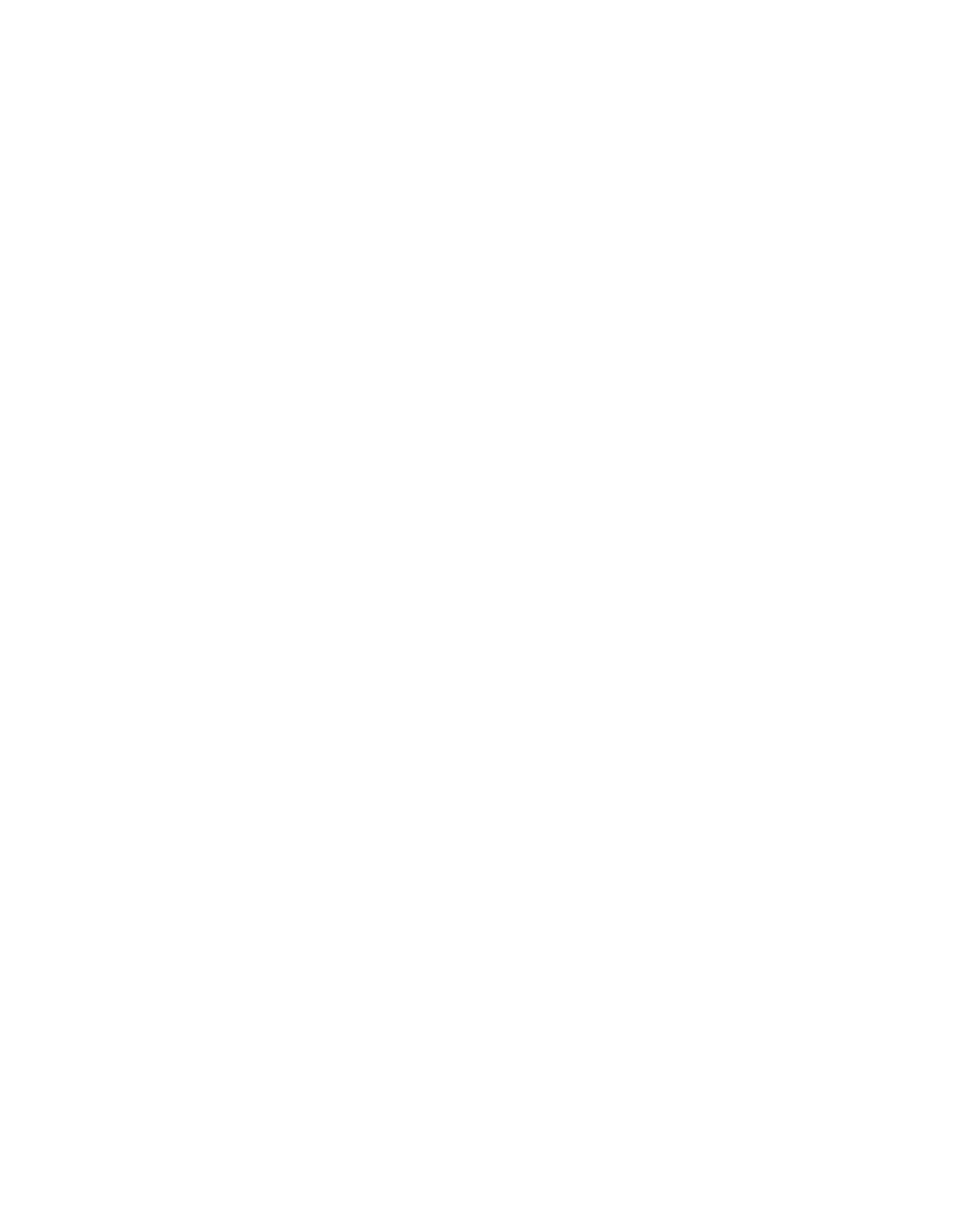# **F.7 New Flood Management Projects**

1. Description of BMP:

The county will review proposed county-owned flood management projects during the design process to assess water quality impacts.

2. Measurable goal(s):

Ensure any proposed county-owned flood management projects and/or all new county facilities that add over 5000 sq. feet of impervious area or disturb over an acre meet water quality sizing criteria as outlined in the Georgia Stormwater Management Manual.

- 3. Documentation to be submitted with each annual report:
	- Provide the number of plans for county-owned facilities reviewed for water quality sizing criteria as outlined in the Georgia Stormwater Management Manual.
- 4. Schedule:

| a. Interim milestone dates: | N/A         |
|-----------------------------|-------------|
| b. Implementation date:     | Annually    |
| c. Frequency of actions:    | Continually |

- d. Month/Year of each action: N/A
- 5. Person responsible for overall management and implementation of the BMP:

Director of Environmental Management

6. Rationale for choosing BMP and setting measurable goal(s):

Water quality sizing criteria for new county-owned facilities is minimum requirement of the Georgia NPDES permit.

7. How you will determine whether this BMP is effective in reducing pollution to stormwater in accordance with Part 5.1.4 of the Permit:

Track the number of new flood management projects. An increase in the number of structures should have a positive effect on stormwater quality in the County.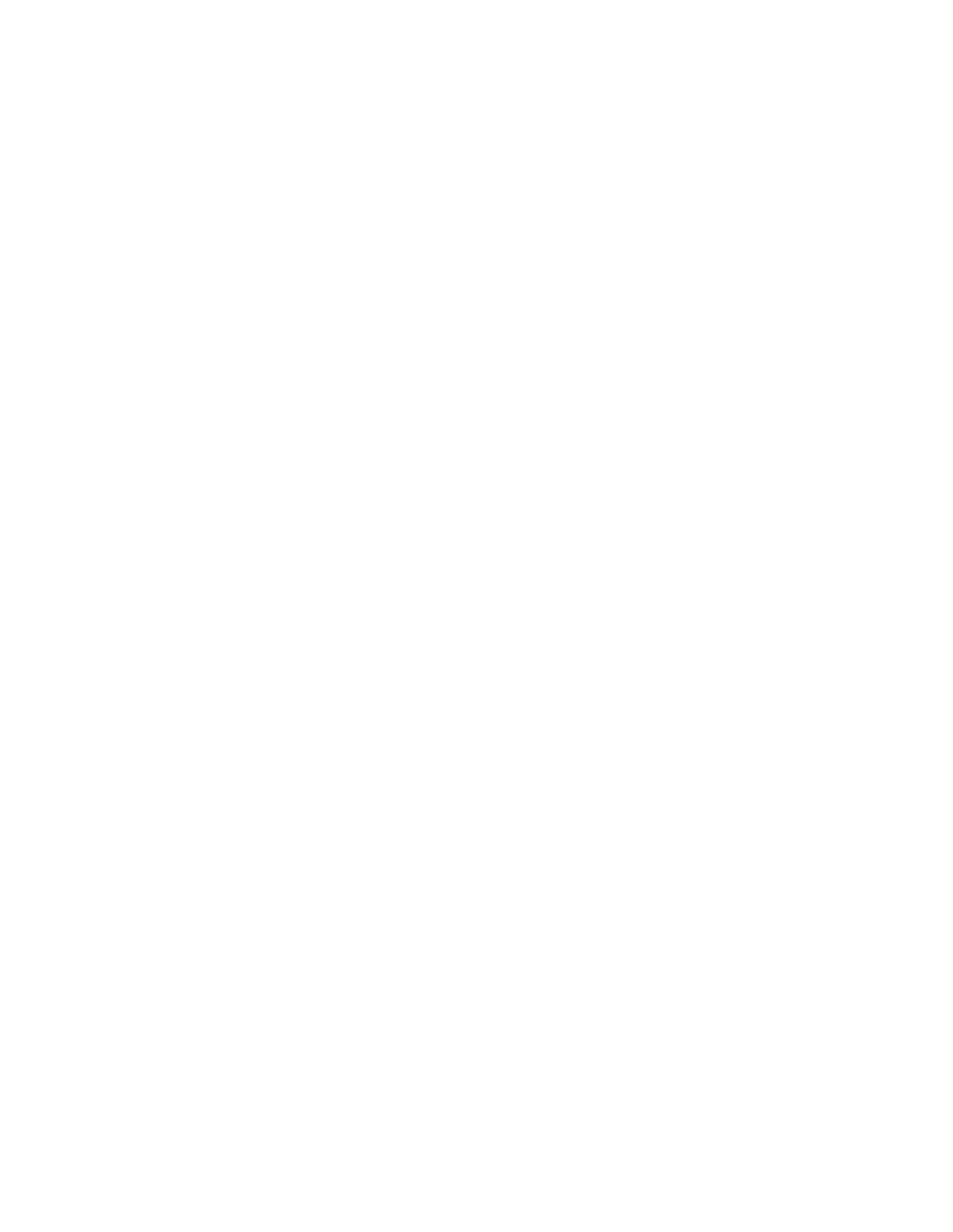# **F.8 Existing Flood Management Projects**

1. Description of BMP:

The Environmental Management Department will review existing county-owned flood management projects for potential retrofitting using standards specified in the most updated Georgia Stormwater Management Manual.

2. Measurable goal(s):

One county-owned flood management project will be assessed annually for priority of potential retrofitting.

- 3. Documentation to be submitted with each annual report:
	- Assessment of the county-owned flood management project
- 4. Schedule:

| a. Interim milestone dates:   | N/A         |
|-------------------------------|-------------|
| b. Implementation date:       | Annually    |
| c. Frequency of actions:      | Continually |
| d. Month/Year of each action: | N/A         |

5. Person responsible for overall management and implementation of the BMP:

Director of Environmental Management

6. Rationale for choosing BMP and setting measurable goal(s):

Assessment of existing county-owned detention ponds for potential retrofitting to address water quality impacts is a minimum requirement of the Georgia NPDES permit.

7. How you will determine whether this BMP is effective in reducing pollution to stormwater in accordance with Part 5.1.4 of the Permit:

Track the number of retrofitted flood management projects. An increase in the number of structures should have a positive effect on stormwater quality in the County.